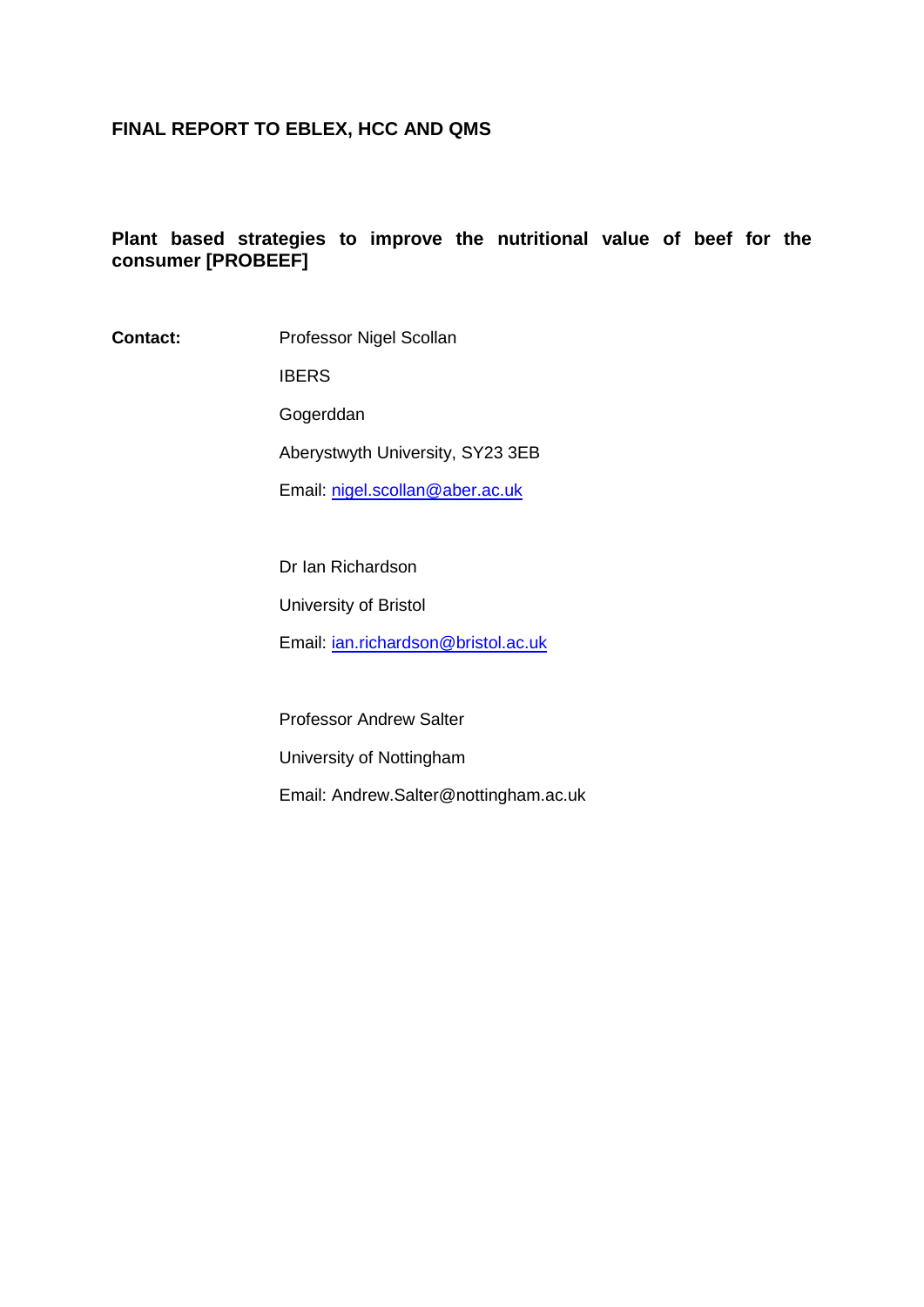#### **Executive summary**

Beef is a highly nutritious and valued food, a source of high biological value protein and micronutrients (including vitamins A,  $B_6$ ,  $B_{12}$ , D, E, iron, zinc and selenium). However, often these positive attributes have often been overshadowed due to the prominence given to several negative attributes, including the perception that beef contains high amounts of fat which is rich in saturated fat, associations between red meat and cancer and non-nutritional issues such as animal health scares (BSE) and food chain pathogens (*E. coli* 0157). Beef is a natural carrier of beneficial *omega* (*n*-3) PUFA (eicosapentaenoic acid (EPA, 20:5*n*-3) and docasahexaenoic acid (DHA; 22:6*n*-3)) and also conjugated linoleic acid (CLA) and is an important vehicle for the delivery of beneficial fats through to man. Enhancing the levels of these fatty acids in beef will improve the nutritional value of this important meat for the consumer. This project addressed plant-based strategies to increase the content of *n*-3 fatty acids and CLA in beef and concomitantly to assess the implications of such increases on aspects of meat quality. Associated studies examined the interactions between plant structure and composition and the important processes of lipolysis and biohydrogenation in the rumen.

The extent of genetic variation in perennial ryegrass in total lipid content and the fatty acid composition of this lipid and identifying and mapping QLTs for desirable fatty acids was investigated in a ryegrass mapping population over a 3-year period and 2-cuts per season. The major fatty acid identified in grass were 16:0; 18:0; 18:1n-9; 18:2n-6 and 18:3n-3. As expected 18:3n-3 and 16:0 were the dominant fatty acids. A significant effect of genotype and of cut, but little evidence of genotype by cut interaction was noted. Broad sense heritabilities of concentrations of all the fatty acid constituents in the foliage of perennial ryegrass, except oleic acid were 0.5 or above. Such high heritabilities **suggest that these traits can indeed be improved genetically**. Seasonal and environmental effects play a substantial role, but the significant contribution of the genetic component to the phenotypic variation in fatty acid content is encouraging for the prospects of genetic improvement of qualitative and quantitative aspects of fatty acid content in forage grasses for ruminant nutrition. Significant QTLs for linolenic acid (18:3*n*-3) and total fatty acids were found on linkage group 1 (LG). Furthermore, QTLs for linoleic acid (18:2*n*-6) were found on LGs 2 and 5, while there were strong associations with stearic acid (18:0) on LGs 4 and 7. The generation of a dense genetic map has also allowed to pinpoint the genomic regions underlying the traits, and the markers provide interesting leads for further analysis of these traits.

Lipolysis of dietray lipids and subsequent biohydrogenation of released fatty acids has a large effect on the ability to beneficially enhance the fatty acid composition of beef. Studies focused on two key areas related to plants (1) fate of plant chloroplasts in the rumen and (2) role of plant secondary components in altering lipolysis and biohydrogenation. *Omega*-3 rich plant phospholipids are abundant within the chloroplast membranes and understanding the fate of chloroplasts within the rumen may open further opportunities to enhance the fatty acid composition of beef. Additionally the 'Alpine factor', whereby animals receiving alpine pasture have reduced biohydrogenation, may be linked to secondary plant metabolites, including PPO, saponins, tannins and catecholamines. These compounds potentially may alter lipolysis or biohydrogenation to enhance the fatty acid composition of beef. Studies demonstrated that in animals fed on "chloroplast rich" feeds such as grass, rumen protozoa relative to bacteria are rich in polyunsaturated fatty acids (PUFA) and that this was related to their ability to engulf chloroplasts. A study assessed whether increasing intra-protozoal chloroplast resulted in increased throughput of PUFA to the duodenum by comparing flow of protozoa to the duodenum post feeding of a diet low in chloroplast (straw:concentrate) and high in chloroplast (fresh grass). It was found that feeding a fresh grass diet to the steers resulted in a higher protozoal chloroplast content but did not result in their increased contribution to PUFA present at the duodenum. For reasons which are currently unclear, protozoa on grass diet were retained in the rumen. Developing **strategies to increase intra-protozoal chloroplast flow to the duodeum would increase flow of beneficial fatty acids to the small intestine and through to muscle**.

Studies confirmed that feeding red clover, compared to perennial ryegrass, containing the plant secondary component "polyphenol oxidase" (PPO) reduced lipolysis. However, PPO-containing cocksfoot did not reduce lipolysis, suggesting limited potential for grass PPO relative to red clover PPO to alter lipid profiles in beef.

The effects of plant secondary compounds (Catecholamines, Saponins, polyphenol oxidase (*Trifolium pratenses* (wildtype red clover) vs. *Trifolium pratenses* (genetically modified PPO gene 1 silenced red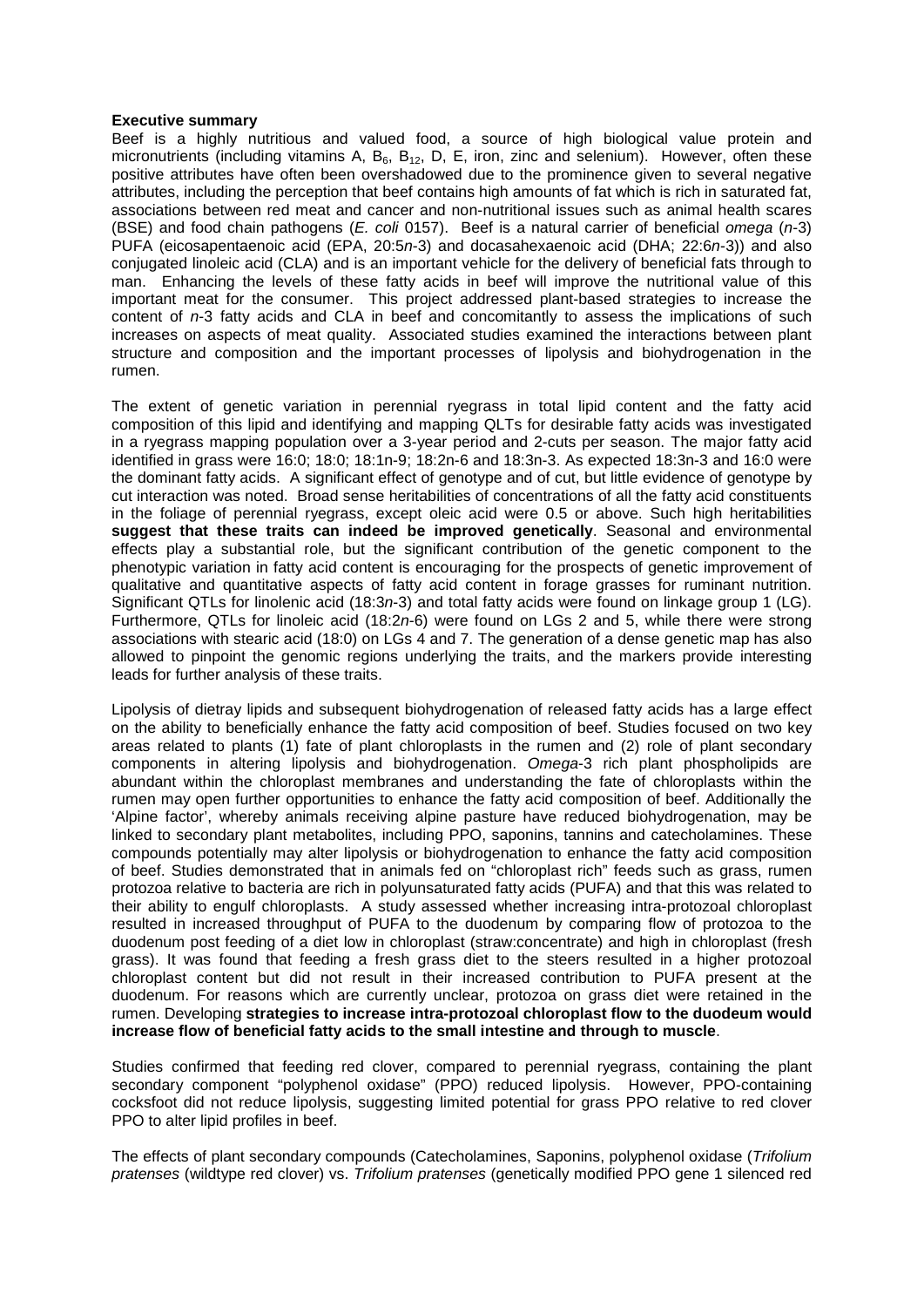clover) and tannin (*Lotus Japonicus* (Low tannin) vs. *Lotus pedunculatus* (High tannin)) on lipolysis, biohydrogenation and the rumen microbial ecosystem were assessed in *in vitro* batch culture. The studies demonstrated that (1) saponin (deodorase) was the most effective in reducing biohydrogenation and (2) that for maximum benefit of PPO in red clover it is essential that both the "substrate for the enzyme" and the enzyme are present.

Two large scale beef production studies were conducted to assess the ability of plant-based strategies to produce beef with a fatty acid composition which is more consistent with current human health recommendations and consumer requirements. The first study, 40 Belgium Blue steers were fed on grass-based diets from weaning through to commencing a 120 day finishing period. In this period cattle were fed on either grass silage or barley straw/concentrate with/without a lipid rich plant extract (referred to as PX). The amount of total lipid, neutral lipid, phospholipid, saturated fatty acids (SFA) and monounsaturated fatty acids (MUFA) in loin steaks did not vary between dietary treatments, but the amount of PUFA, *n*-6 and *n*-3 in the total lipid of meat were differentially affected by diet. Animals receiving the forage-based diets had the lower amount of *n*-6 fatty acids, but higher concentrations of *n*-3 fatty acids (18:3n-3, EPA and DHA), compared to those fed on straw and concentrate. Addition of PX to concentrate or forage increased the amount of *n*-3 fatty acids (18:3*n*-3) in muscle total lipid, with subsequent improvements in the *n-*6:*n-*3 ratios. This study confirmed the **benefits of grass feeding relative to concentrate in improving the content of omega-3 fatty acids in beef lipids**.

The first, and rate-limiting, step of the conversion of 18:3*n-*3 to its long chain derivatives, EPA, DPA and DHA, is elongation to 18:4*n*-3 (stearidonic acid). Provision of a diet rich in 18:4*n*-3 may further enhance the incorporation of EPA, DPA and DHA in beef. The second beef study, involved 32 Charalois steers, examined the effects of feeding an oil containing stearidonic acid (18:4*n*-3; source echium oil; *Echium plantagineum*) relative to linolenic acid (18:3*n*-3; source linseed oil). **Addition of echium oil or linseed oil had no effect on the concentrations of total lipid, neutral lipid, phospholipid, SFA, MUFA or PUFA, compared to feeding forage alone.** Additionally, the ratio of *n*-6:*n*-3 fatty acids, P:S were similarly unaffected by diet, as was the concentration of EPA+DHA in the total lipid of *M. longissiumus*. In both studies described above, diet had little effect on colour shelf-life or sensory properties of the beef.

A series of studies were conducted to examine the effects of altering the fatty acid profile of beef lipids (beef from forage *versus* concentrate fed animals) on plasma lipids and lipoproteins and the development of atherosclerosis in an animal model, using the ApoE<sup>\*3</sup> Leiden mouse. The effect of adding different oils (linseed oil, fish oil, rapeseed oil or echium oil) to the diet of the mice were also examined. The differences in the fatty acid composition of forage *versus* concentrate fed beef were enough to induce some significant differences in mouse tissue fatty acids but had no overall effect on the development of atherosclerosis. Supplementing beef with relatively modest amounts of unsaturated fatty acid markedly reduced plasma cholesterol and development of atherosclerosis. This effect was seen with all of the oils studied, but surprisingly, rapeseed oil (relatively rich in oleic and linoleic acid) was more potent than any of the *n*-3 PUFA rich oils studied. While extrapolation of results in this animal model to humans should be done with caution, the results suggest that reducing the proportion of SFA in beef may be fundamentally more important that the type of fatty acid they are replaced with.

In conclusion, nutritional quality is an increasingly important factor contributing to food product quality. Much attention has been placed on increasing the content of *n*-3 PUFA in beef and other foods as increased consumption of long chain *n*-3 PUFA would be beneficial in improving health and well-being and reducing disease in man. Green forage rich in the 18:3*n*-3 is an important tool to increasing delivery of *n*-3 PUFA through the ruminant animal into meat. As the 18:3*n*-3 is the building block of the long chain *n*-3 PUFA (EPA and DHA) feeding forage can increase these beneficial PUFA in meat. However, the levels of *n*-3 PUFA, 18:3*n*-3, EPA and DHA achieved by forage feeding fall below the level required to be able to claim that beef is either a "source" or "rich-in" *n*-3 PUFA (based on recommendations of the European Food Safety Authority). Hence, it is essential that the two main factors influencing the levels of *n*-3 PUFA in beef lipids are further addressed, namely (1) strategies to enhance levels of 18:3*n*-3 in forage and subsequent delivery into the animal and (2) increased ability to reduce lipolysis and/or biohydrogenation in the rumen. Recent progress in genetic control of lipids in perennial ryegrasses is likely to help significantly. Increased knowledge of the fate of the lipid rich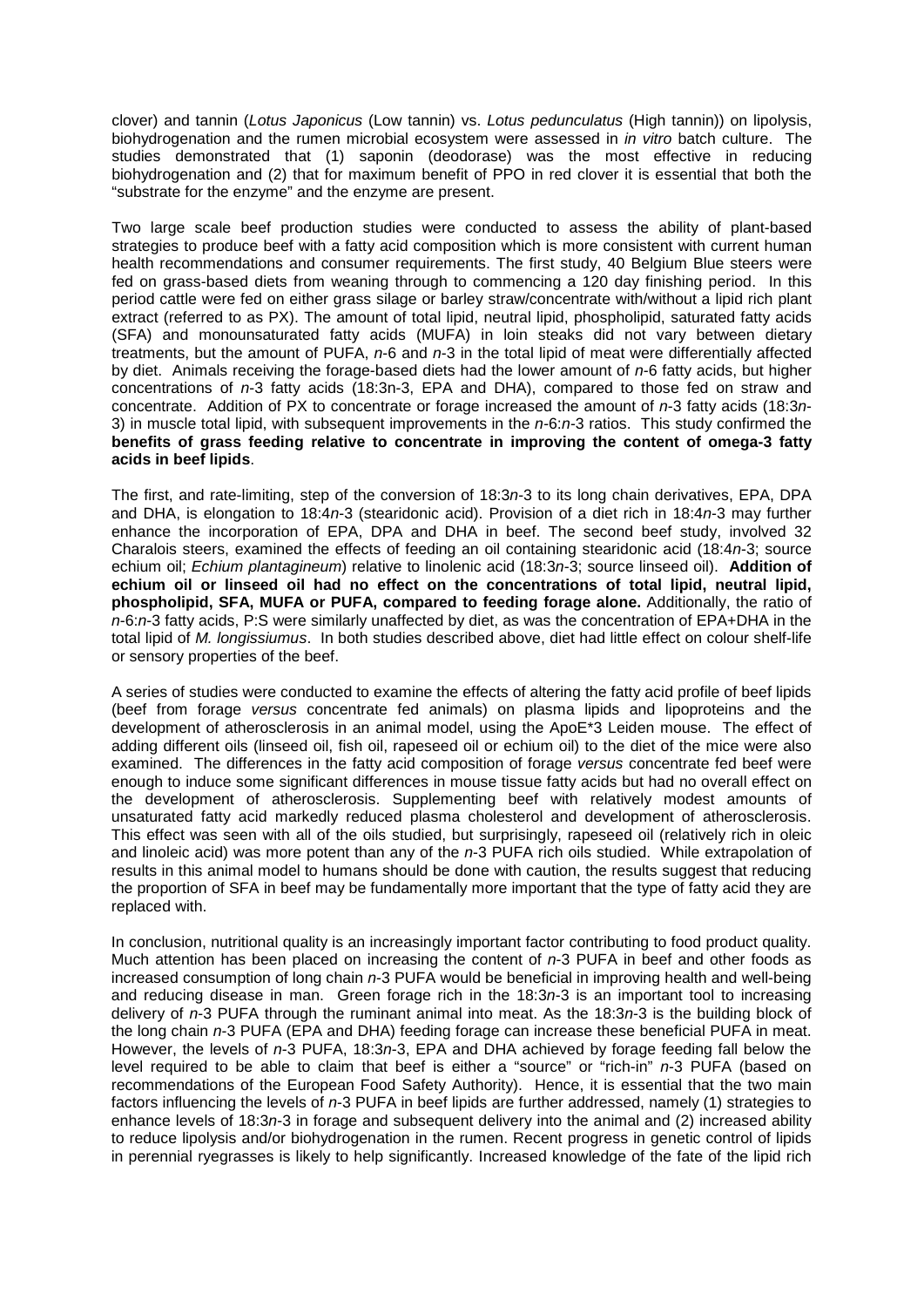chloroplast in the rumen represents a very exciting opportunity to deliver more beneficial *n*-3 PUFA from rumen through to the small intestine and hence to meat lipids.

#### **Background**

#### **Quality and the requirement for nutritionally-improved beef**

The quality of food is becoming increasingly important to consumers. For meat, the definition of quality is becoming increasingly complex as it encompasses not merely the physical aspects of the meat such as tenderness, juiciness, flavour but also incorporates more recent issues such as safety, traceability, healthiness and production environment. Consumers are progressively more aware of the relationships between diet and health, particularly in relation to cancer and atherosclerosis. Knowledge of these relationships has augmented consumer interest in the nutritional quality of food such that this is becoming a more important dimension of product quality (Scollan et al., 2006).

Beef is considered to be a highly nutritious and valued food. The importance of meat as a source of high biological value protein and micronutrients (including for example vitamins A,  $B_6$ ,  $B_{12}$ , D, E, iron, zinc, selenium) is well recognised. However, over the last 10-15 years, these positive attributes have often been overshadowed due to the prominence given to several negative attributes. The latter include the perception that beef contains high amounts of fat which is rich in saturated fat, associations between red meat and cancer and non-nutritional issues such as animal health scares (BSE) and food chain pathogens (*E. coli* 0157).

Beef is a natural carrier of beneficial *n*-3 PUFA (eicosapentaenoic acid (EPA, 20:5*n*-3) and docasahexaenoic acid (DHA; 22:6*n*-3)) and also CLA and is an important vehicle for the delivery of beneficial fats through to man. Enhancing the levels of these fatty acids in beef will improve the nutritional value of this important meat for the consumer.

## **Fat content and fatty acid composition of beef**

Intramuscular fat (IMF) is the most important fat depot in relation composition and fatty acids for man. It consists on average (proportions), of  $0.45 - 0.48$ ,  $0.35 - 0.45$  and up to 0.05 of total fatty acids as SFA, monounsaturated fatty acids (MUFA) and PUFA, respectively. The polyunsaturated : saturated fatty acid (P:S) ratio for beef is typically low at around 0.1 (Scollan et al., 2006), except for double muscled animals which are very lean (<1% IMF) where P:S ratios are typically 0.5-0.7 (Raes et al., 2001). The *n*-6:*n*-3 ratio for beef is beneficially low, typically less than 3, reflecting the considerable amounts of beneficial *n*-3 PUFA in beef, particularly 18:3*n-*3 and the long chain PUFA, EPA and DHA. Beef also contains CLA and in particular the *cis*-9, *trans*-11 and *trans*-10, *cis*-12 CLA. The anticarcinogenic and antiatherogenic effects of *cis*-9, *trans*-11 and the anti-obesity effects of *trans*-10, *cis*-12 have been well documented (Belury, 2003).

#### **Manipulating the fatty acid composition of beef**

Plant-based strategies are the most appropriate and sustainable approach to increasing the content of *n*-3 PUFA in beef. Importantly for UK beef production systems, forage is a very important component of the diet and is a cheap and abundant source of *n*-3 PUFA. The transfer of 18:3*n*-3 from forage through to meat is dependent on two important processes, (1) increasing the level of 18:3*n*-3 in the forage (and hence into the animal) and (2) reducing the extent of ruminal biohydrogenation (Scollan et al., 2006).

Studies in Aberystwyth have shown that grass variety, stage of grass growth and method of preservation (silage and hay; extent of wilting etc) influence the concentration of 18:3*n*-3 in grass and clover (Dewhurst et al., 2006). Little research has been conducted to assess the extent of genetic variation, which may exist in either total lipid content, or the fatty acid composition of this lipid and hence the potential opportunity to select grasses for increased fatty acids. If sufficient variation exists then this would provide the opportunity to select for grasses higher in lipid and a higher proportion of 18:3*n*-3 would enhance delivery of this fatty acid into the food chain.

Reduction of the extent of biohydrogenation in the rumen may further enhance incorporation of dietary PUFA into meat. Dietary PUFA are rapidly hydrogenated in the rumen by the microbes, resulting in the production of SFA (principally 18:0) but also in the formation of CLA and trans monoene (principally TVA) intermediates. This is one of the main reasons why ruminant fats are highly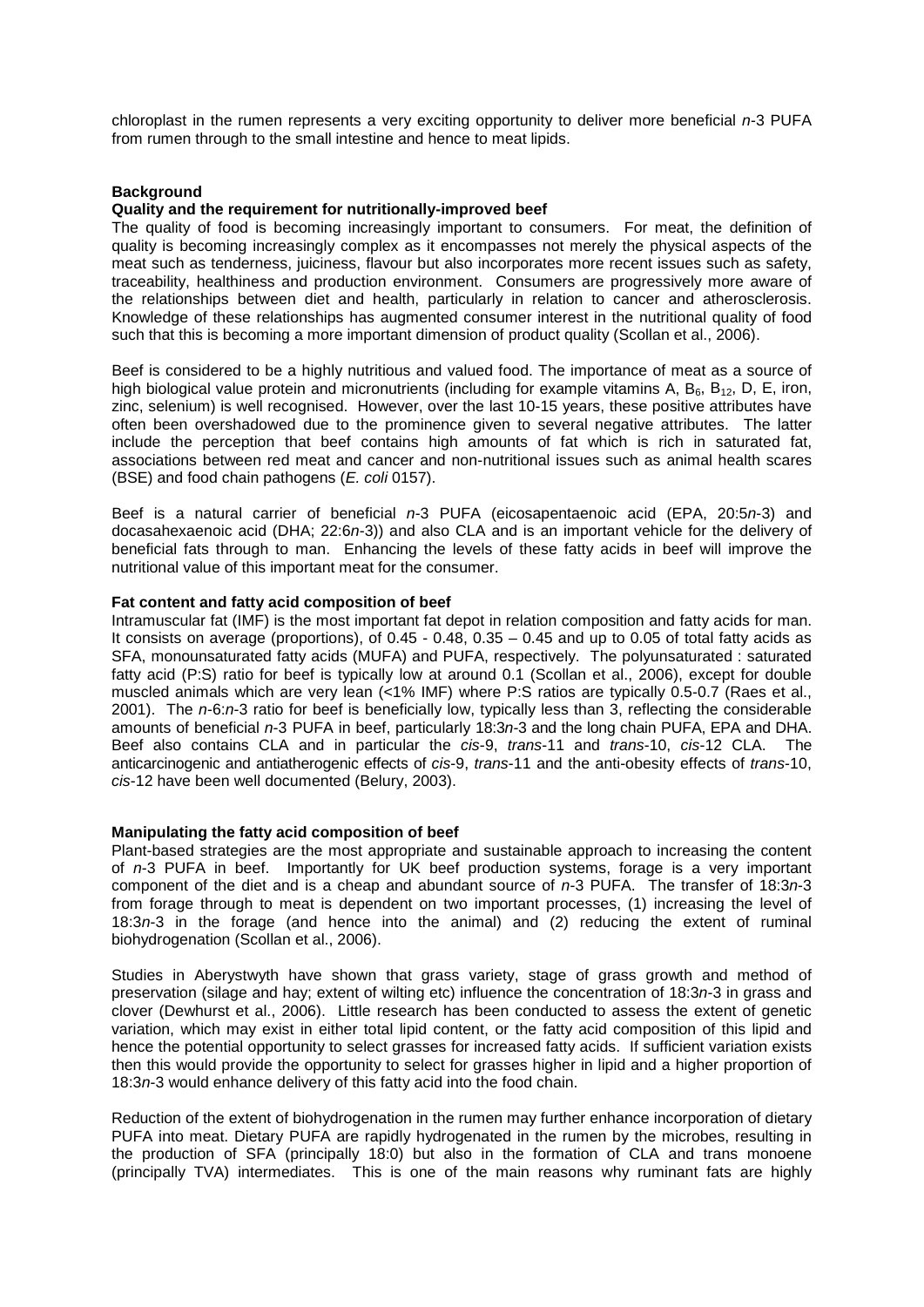saturated. Lipolysis in the rumen is a prerequisite for the microbial hydrogenation (biohydrogenation) of unsaturated fatty acids. The extent to which biohydrogenation is 'complete' influences the amount of SFA produced in the rumen but also the amount of CLA and TVA. This project examined a range of plant factors, which influence lipolysis and biohydrogenation in the rumen. Increasing our understanding and developing methods of altering lipolysis and biohydrogenation of dietary PUFA in the rumen is essential in terms of providing new opportunities for enhancing the fatty acid composition of beef and other ruminant products.

## **Measuring the impact of nutritionally enhanced food on human disease**

Few studies which have enhanced the content of *n*-3 PUFA in animal projects such as milk and beef have then established the benefits of these nutritionally enhanced foods on either (1) animal models of disease, for example cardiovascular disease or (2) direct studies with man examining impact on indicators of cardiovascular disease (i.e. blood fatty acid profiles). One of the few studies by Noakes et al. (1996) demonstrated that PUFA modified milk resulted in a significant 0.28-mmol/L (4.3%) lowering of total cholesterol  $(P < 0.001)$ . Most of this decrease was in LDL cholesterol, which decreased by 0.24 mmol/L  $(P < 0.001)$  whereas HDL cholesterol and triacylgiveerols remained essentially unchanged. This alteration in the fatty acid profile of dairy products, if applied to population typical of developed Western countries, represents a potential strategy to lower the risk of coronary heart disease without any appreciable change in customary eating patterns.

Considerable evidence suggests that diets rich in *n*-3 PUFA are associated with reduced risk of developing atherosclerotic cardiovascular disease in human populations. Mechanisms underlying these effects have not been fully elucidated but may include reductions in plasma lipids, antiinflammatory and anti-thrombotic effects. Experiments designed to further investigate such mechanism indicate that different animal models respond in different ways. For example, *n*-3 PUFA actually increase plasma cholesterol and triacylglycerol, and thereby development of atherosclerosis, in cholesterol- fed hamsters, but not rats (Lin et al., 2005). In transgenic mouse models, *n*-3 PUFA appear to specifically protect against atherosclerosis in the LDL receptor knock-out (LDLr-/-) mouse but not the apoE knock-out (apoE-/-) mouse (Zampolli et al., 2006). While both plasma cholesterol and triacylglycerol were decreased by n-3 PUFA in the LDLr-/- animals, both lipids were increased in the apoE-/- strain. By contrast, fish oil has been shown to decrease plasma cholesterol and triacylglycerol in the apoE\*3 Leiden mouse model (van Vlijmen et al., 1998). This later strain expresses the human apoE\*3 Leiden gene, resulting in impaired lipoprotein clearance and a lipoprotein profile similar to humans. Such mice readily develop diet-induced hyperlipidemia and atherosclerosis and are highly responsive to changes in the fatty acid profile of the diet (de Roos et al., 2005). This mouse model is an attractive option for studying the impact of altering the fatty acid profile of beef lipids on plasma lipids and lipoproteins and the development of atherosclerosis.

## **Objectives**

The overall objective was to investigate key factors influencing the delivery of beneficial lipids from plants (forage) through to beef muscle. The aim was to enhance the nutritional value of beef for the consumer by improving the content of beneficial fatty acids using safe and natural (forage) strategies. The research was conducted under the five objectives:

- 1. To assess the degree of variation in both total lipid and individual fatty acids in perennial ryegrass and identify associated QTLs.
- 2. To examine interactions between plant components and events in the rumen (lipolysis and biohydrogenation) which determine the ability of different plants to manipulate the fatty acid composition of beef.
- 3. To assess the ability of plant-based strategies (based on PUFA-rich grasses) to produce beef with a fatty acid composition which is more consistent with current human health recommendations and consumer requirements, containing higher amounts of *n*-3-PUFA, CLA and lower levels of saturated fatty acids.
- 4. To assess the impact of strategies imposed in objective 3 on the fatty acid composition of beef, (including PUFA, CLA, *trans*-fatty acids) and colour shelf life and sensory attributes of beef and beef products.
- 5. To assess the impact of altering the fatty acid profile of beef lipids on plasma lipids and lipoproteins and the development of atherosclerosis in an animal model.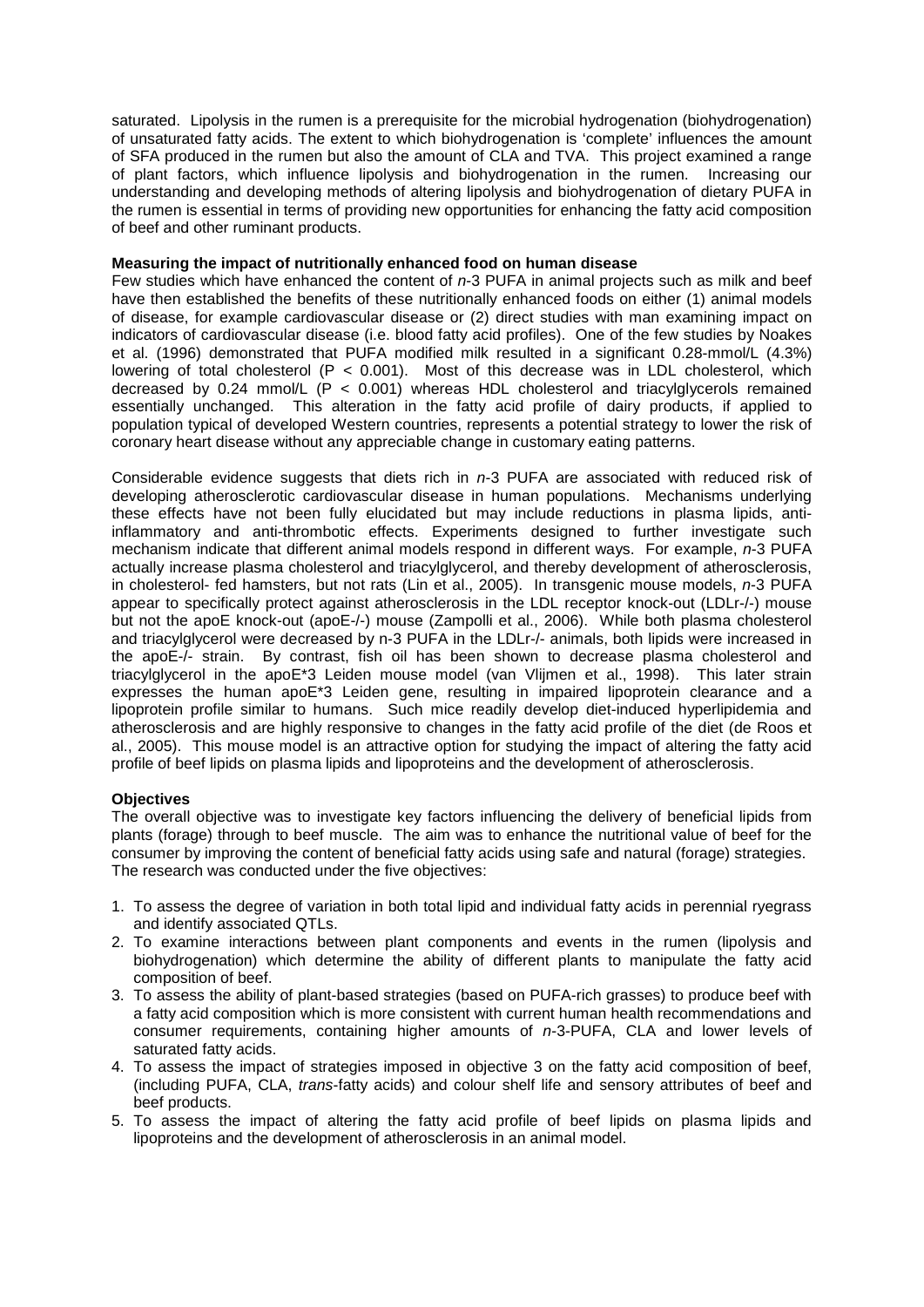**Objective 1:** *To assess the degree of variation in fatty acid composition of perennial ryegrass*.

#### **Background**

Estimating the heritability of variation in fatty acid components of lipids in the foliage of perennial ryegrass is a prerequisite to identifying the prospects for genetic improvement of these traits. If the heritability is significant, breeding is possible.

A dense genetic map can help to improve the resolution of QTL mapping, so the F1 mapping family consisting of 96 segregating individuals, was used as a test-bed for increasing the density of the map. In addition to the 56 SSR (microsatellite) markers already on the map, over 450 single nucleotide (SNP) markers were added to the map using restriction associated DNA (RAD) marker technology (Baird et al., 2008). The improved map was used in the subsequent QTL analysis.

#### **Main Objectives**

The work seeked to quantify the heritability of fatty acid constituents in perennial ryegrass, and secondly, to identify the most significant QTL associated with concentration of fatty acids. Such information will lay the foundations for enhancing those constituents for the benefit of forage quality.

This is, to our knowledge, the first analysis and identification of quantitative trait loci of fatty acids in perennial ryegrass, including the first determination of heritability of this trait in forage grasses. Additionally, as this analysis was based exclusively on field evaluations over a period of three years, it represents a realistic platform for future genetic improvement, candidate gene identification and genetic dissection of this complex and important trait.

#### **Results**

#### **Experiment 1 outcomes**

*Plant material:* Progeny from a cross between genotypes of an old variety Aurora and a recently developed high sugar grass variety AberMagic was used in this study. RAD marker and fatty acid analysis was performed on the two parents and 95 progeny. The plants were grown in the field near IBERS as spaced plants, with management cuts every 6 weeks and annual application of 250 kg N ha<sup>-1</sup>. Two replicate clones of each genotype was planted in a randomised design in two blocks. Leaf material was harvested for fatty acid analysis in June and September of 2008, 2009 and 2010.

*Analysis of fatty acids:* Fatty acid content was determined from 1 g of freeze-dried material using heneicosanoic acid methyl ester (C21:0) as an internal standard (Sigma-Aldrich Co, St Louis, MO, USA) and a one-step extraction-transesterification procedure. Fatty acid methyl esters (FAME) were separated and quantified using a gas chromatography.

*RAD marker identification:* DNA was extracted from leaf tissue using the DNeasy 96 Plant Kit (QIAGEN, Crawley, West Sussex, UK) and quantified via picogreen detection analysis. RAD marker sequencing and identification was carried out by Floragenex (Eugene, Oregon, USA) using an Illumina HiSeq2000 NGS platform (Baird *et al.* 2008).

*Genetic map, QTL detection and statistical analyses:* The genetic map was constructed using the JoinMap4 programme, and the QTL analysis was carried out using the programme MapQTL 5. A more detailed description of these analyses as well as the statistical methods used for determining heritability can be seen in Hegarty *et al.* (2013). Suffice it to say that the experiment was treated as a split-plot design in time with cuts as subplots. A linear mixed model was used to estimate variance components and broad sense heritability. The analysis was carried out using REML (restricted maximum likelihood) analysis in Genstat (14<sup>th</sup> edition; VSN International Ltd, Hemel Hempstead, UK).

#### *Results*

*Phenotypic analysis:* The means and standard deviations for the five major fatty acid consitutents (16:0; 18:0; 18:1n-9; 18:2n-6 and 18:3n-3) for each of the three years is shown in Table 1. 18:2n-6 and 18:3n-3 constituted by far the largest percentage of the total, and their values were highest in year 2, while the three minor constituents tended to increase for every cut. Table 1 also shows that the five constituents measured here made up nearly all the fatty acids present in the samples. A variance component analysis using the REML model across all six cuts demonstrated a significant effect of genotype and of cut, but little evidence of genotype by cut interaction (Table 2).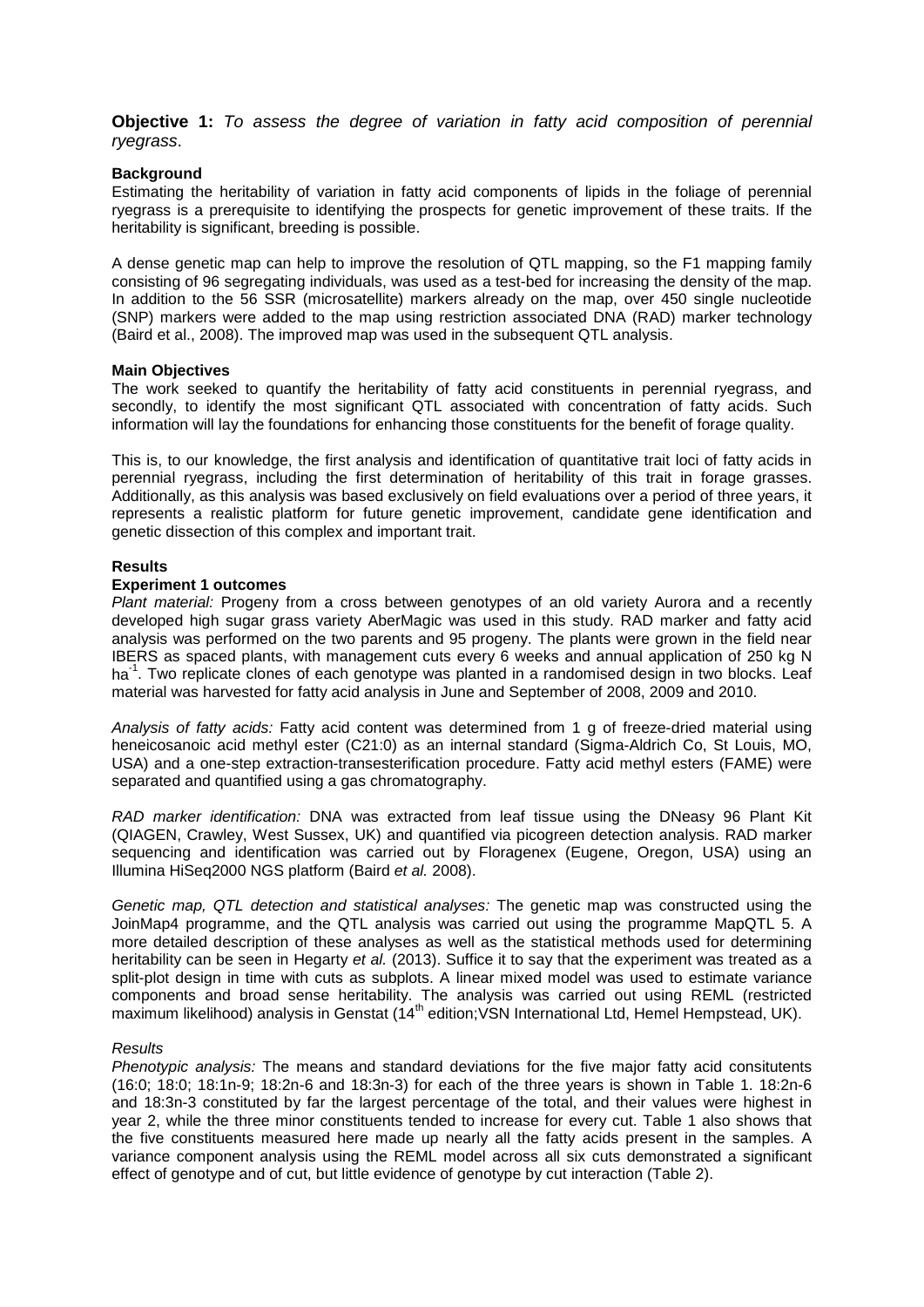

Figure 1. QTL of fatty acid constituents at different years. The bars indicate the extent of the QTL by composite interval mapping, and the line extensions indicate the interval mapping QTL. SSR markers are highlighted in red.

*QTL analysis:* The RAD markers and the SSR markers were used to construct a linkage map consisting of seven linkage groups comprising of 434 markers and spanning a total of 505 cM. A QTL analysis consisting of a combination of interval mapping and composite interval mapping revealed the presence of significant QTLs on six of the seven linkage groups of perennial ryegrass. The QTLs for the different fatty acid constituents and years are summarised in Figure 1. The major findings are that significant QTLs for linolenic acid (18:3*n*-3) and total fatty acids were found on linkage group 1 (LG). Furthermore, QTLs for linoleic acid (18:2*n*-6) were found on LGs 2 and 5, while there were strong associations with stearic acid (18:0) on LGs 4 and 7.

**Message:** The main conclusions of this work is that the broad sense heritabilities of concentrations of all the fatty acid constituents in the foliage of perennial ryegrass, except oleic acid were 0.5 or above. Such high heritabilities suggest that these traits can indeed be improved genetically. Seasonal and environmental effects play a substantial role, but the significant contribution of the genetic component to the phenotypic variation in fatty acid content is encouraging for the prospects of genetic improvement of qualitative and quantitative aspects of fatty acid content in forage grasses for ruminant nutrition. The generation of a dense genetic map has also allowed us to pinpoint the genomic regions underlying the traits, and the markers provide interesting leads for further analysis of these traits. A more complete description of this work is given by Hegarty et al., 2013.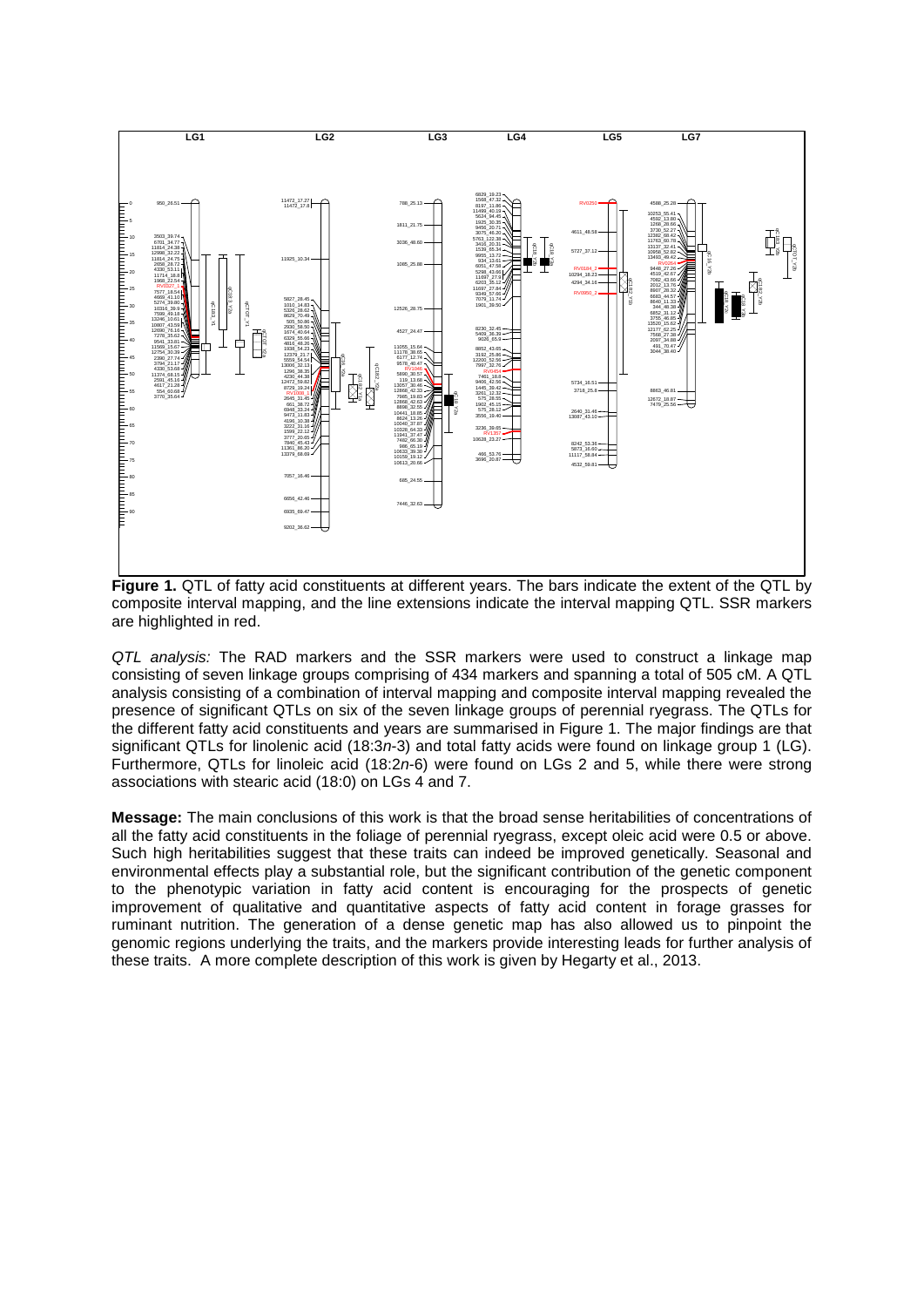| Year                 | <b>Population</b> | n    | C16:0            | C18:0          | C18:1n-9            | C18:2n-6       | $C18:3n-3$        | <b>CTOT</b>       |
|----------------------|-------------------|------|------------------|----------------|---------------------|----------------|-------------------|-------------------|
| All                  | F <sub>1</sub>    | 1095 | $4.26 \pm 0.620$ | ±0.078<br>0.39 | ±0.139<br>0.38      | 2.73<br>±0.633 | $15.02 \pm 4.015$ | $25.03 + 5.253$   |
| All                  | Aurora-17         | 13   | $3.92 + 0.693$   | 0.38<br>±0.103 | 0.46<br>±0.270      | 2.65<br>±0.846 | $12.09 \pm 3.708$ | $22.95 + 8.706$   |
| All                  | AberMagic         | 13   | $4.01 + 0.579$   | 0.39<br>±0.073 | 0.46<br>±0.133      | ±0.705<br>2.94 | $11.61 + 2.889$   | $22.42 \pm 6.123$ |
|                      | F <sub>1</sub>    | 340  | $3.77 \pm 0.513$ | 0.36<br>±0.073 | 0.35<br>±0.116      | 2.71<br>±0.447 | $14.66 \pm 2.440$ | $23.41 \pm 3.141$ |
|                      | Aurora-17         | 3    | $2.89 + 0.140$   | 0.32<br>±0.036 | 0.42<br>±0.082      | 2.52<br>±0.267 | $9.12 \pm 1.305$  | $16.58 \pm 1.059$ |
|                      | AberMagic         | 3    | $3.26 \pm 0.544$ | 0.34<br>±0.041 | 0.33<br>±0.044      | 2.69<br>±0.420 | $10.17 \pm 2.385$ | $18.29 \pm 3.141$ |
| $\overline{2}$       | F <sub>1</sub>    | 378  | $4.20 \pm 0.389$ | 0.39<br>±0.060 | 0.37<br>±0.123      | ±0.372<br>3.14 | $18.03 \pm 3.193$ | 28.96 ±4.581      |
| $\mathbf{2}^{\circ}$ | Aurora-17         | 4    | $3.88 + 0.428$   | 0.42<br>±0.135 | 0.58<br>±0.501      | 3.30<br>±1.047 | $14.53 + 4.336$   | 29.59 ±12.764     |
| $\overline{2}$       | AberMagic         | 4    | $3.91 \pm 0.220$ | ±0.075<br>0.42 | 0.57<br>±0.119      | 3.56<br>±0.558 | $13.44 \pm 2.874$ | $27.10 \pm 8.462$ |
| 3                    | F1                | 377  | $4.75 + 0.513$   | 0.42<br>±0.088 | 0.40<br>±0.167      | 2.35<br>±0.732 | $12.35 + 3.861$   | $22.55 \pm 5.128$ |
| 3                    | Aurora-17         | 6    | $4.45 \pm 0.247$ | 0.39<br>±0.102 | 0.40<br>$\pm 0.059$ | 2.28<br>±0.722 | $11.96 \pm 3.311$ | $21.71 + 4.718$   |
| 3                    | AberMagic         | 6    | $4.44 \pm 0.301$ | 0.40<br>±0.079 | 0.46<br>±0.117      | ±0.698<br>2.64 | $11.11 \pm 2.929$ | $21.37 + 3.741$   |

Table 1. Mean and standard deviation (mg (gDW)<sup>-1</sup>) of fatty acid components in the perennial ryegrass Aurora x AberMagic population. The values for each year are means of two cuts.

Table 2. Variance components ± standard error and broad sense heritabilities ( $H_B^2$ ) of the five fatty acids (C16:0, palmitic acid; C18:0, stearic acid; C18:1, oleic acid; C18:2 linoleic acid; C18:3, linolenic acid) and the total (TOT) across all cuts.  $\sigma_{\rm g}^2$ ,  $\sigma_{\rm g}^2$ ,  $\sigma_{\rm g}^2$ ,  $\sigma_{\rm g}^2$ ,  $\sigma_{\rm g}^2$ ,  $\sigma_{\rm g}^2$ ,  $\sigma_{\rm g}^2$ ,  $\sigma_{\rm g}^2$ ,  $\sigma_{\rm g}^2$ ,  $\sigma_{\rm g}^2$ , and  $\sigma_{\rm g}^2$  represent the genotype respectively. Negative values were treated as zero.

|                                                    |                       |                      |                      | Trait                 |                       |                       |
|----------------------------------------------------|-----------------------|----------------------|----------------------|-----------------------|-----------------------|-----------------------|
|                                                    | C <sub>16:0</sub>     | C <sub>18:0</sub>    | C18:1                | C18:2                 | C18:3                 | тот                   |
| $\sigma_{\alpha}$ <sup><math>\epsilon</math></sup> | $0.0235 \pm 0.00602$  | $0.0010 \pm 0.00018$ | $0.0009 \pm 0.00064$ | $0.0303 \pm 0.00790$  | 1.2258 ± 0.24908      | $1.4414 \pm 0.39168$  |
| $\sigma_{t}$                                       | $0.2381 \pm 0.15118$  | $0.0038 \pm 0.00239$ | $0.0007 \pm 0.00049$ | $0.2288 \pm 0.14519$  | $9.3603 + 5.93766$    | $13.5114 \pm 8.58929$ |
| $\sigma_{gt}$                                      | $-0.0145 \pm 0.00824$ | $0.0001 \pm 0.00010$ | $0.0018 \pm 0.00074$ | $-0.0236 \pm 0.00748$ | $-1.5640 \pm 0.32383$ | $-1.8656 \pm 0.69248$ |
| $\sigma_{\rm r}$                                   | $0.0003 \pm 0.00087$  | $0.0001 + 0.00008$   | $0.0004 \pm 0.00067$ | $0.0170 \pm 0.02475$  | $0.8416 \pm 1.20795$  | $1.4583 \pm 2.09690$  |
| $\sigma_{\rm g,r}^2$                               | $-0.0010 \pm 0.00505$ | $0.0001 + 0.00006$   | $0.0024 \pm 0.00071$ | $0.0136 \pm 0.00680$  | $-0.2418 \pm 0.19495$ | $-0.5384 \pm 0.38208$ |
| $\sigma_e^2$                                       | $0.1876 \pm 0.01249$  | $0.0019 \pm 0.00013$ | $0.0135 \pm 0.00091$ | $0.1796 \pm 0.01194$  | $8.2347 \pm 0.54628$  | 16.4033 ± 1.08969     |
| $H_{\rm B}^2$                                      | 0.59                  | 0.81                 | 0.25                 | 0.57                  | 0.63                  | 0.50                  |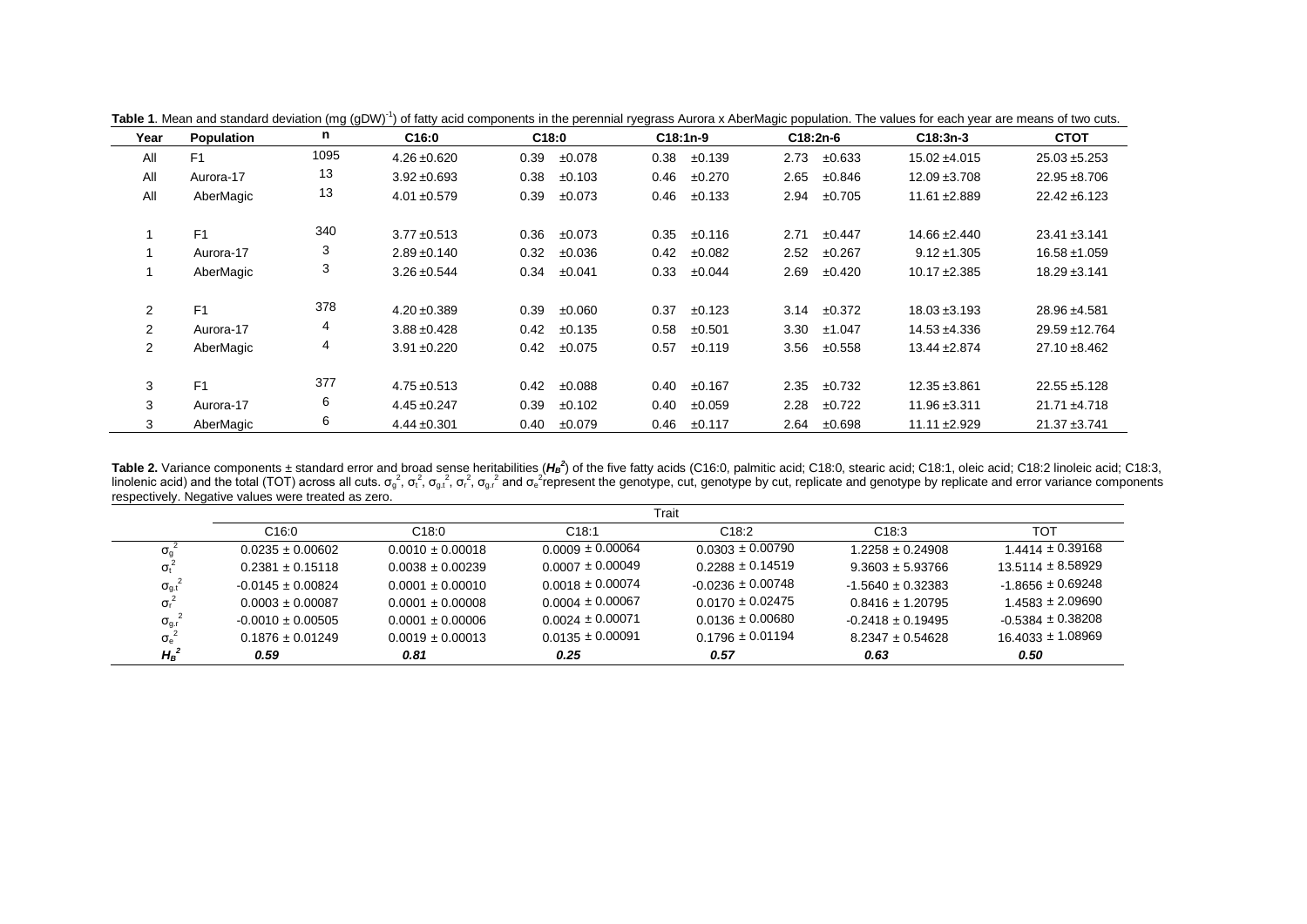**Objective 2:** *Interactions between plant components and events in the rumen (lipolysis and biohydrogenation) which determine the ability of different plants to manipulate the fatty acid composition of beef.*

## **Background**

Studies focused on the use of grass and/or clover and their cellular composition to beneficially manipulate the fatty acid composition of beef by altering lipolysis and biohydrogenation in the rumen. Phospholipids are abundant within the chloroplast membranes and understanding the fate of chloroplasts within the rumen may open further opportunities to enhance the fatty acid composition of beef. Additionally the 'Alpine factor', whereby animals receiving alpine pasture have reduced biohydrogenation, may be linked to secondary plant metabolites, including PPO, saponins, tannins and catecholamines. These compounds potentially may alter lipolysis or biohydrogenation to enhance the fatty acid composition of beef.

#### **Main Objectives**

**Experiment 2a and b:** Assessed *in vitro* the rate of ingestion, digestion and ejection of chloroplast within the rumen protozoa as well as assessing *in vivo* the protection afforded by this intracellular location on PUFA flow to the duodenum.

**Experiment 2a:** *In vitro* studies were conducted to enhance understanding of the fate of PUFA-rich chloroplasts in the rumen and in particular the relationship between chloroplasts and rumen protozoa. Intact chloroplasts were prepared from spinach (Spinacea oleracea) leaves using standard techniques by Mills and Joy (1980). The harvested chloroplasts were fed to both *Epidinia* spp. and *Entodinia* spp. Intracellular and extracellular chlorophyll as well as the fatty acid content of the protozoa were monitored at time intervals of 0, 0.5, 1, 2, 4 and 8 h. The intracellular location in protozoa of auto-fluorescing chloroplast were assessed using fluorescence confocal microscopy.

**Experiment 2b:** *In vivo* – Four Hereford x Friesian steers prepared with rumen and duodenal cannulae will be offered a restricted diet of fresh grass (high chloroplast diet) and hay (low chloroplast diet). Duodenal flow of 18:2*n*-6 and 18:3*n*-3 will be calculated under both diets. Rumen protozoa will also be collected and purified, under both diets, in order to both quantify the intracellular chlorophyll content and as a standard for quantitative PCR (qPCR). Protozoal flow to the duodenum under both diets will be quantified using qPCR. Knowing the chlorophyll content of the protozoa within the rumen and their flow to the duodenum an estimate of the flow of intracellular chloroplast to the duodenum will be made. The relationships between PUFA fatty acid and protozoa to the duodenum, thus providing evidence for a link to intracellular chloroplast, were undertaken using canonical correlation analysis.

**Experiment 3:** Assessed the effect of grass PPO on protecting 18:3*n*-3 and 18:4*n*-4 supplied from *Echium spp.* oil across the rumen. Six Hereford x Friesian steers prepared with rumen and duodenal cannulae fed on red clover silage (high PPO), perennial ryegrass (intermediate grass PPO) or cocksfoot (high grass PPO) silage each supplemented with *Echium spp.* oil in a paired 3 x 3 Latin square design. Duodenal flows of fatty acids were determined and the extent of biohydrogenation calculated in each diet and the protection offered to 18:4*n*-3 determined.

**Experiment 4:** Studies, *in vitro*, assessed the effect of plant secondary compounds (PPO, saponins, tannins and catecholamines) on *n*-3 PUFA biohydrogenation and the rumen microbial ecosystem. Key microbial species involved in biohydrogenation will be assessed using both denaturing gradient gel electrophoresis (DGGE) and qPCR. The relationships between fatty acid metabolism and the microbial species were established using canonical correlation analysis.

## **Results**

**Experiment 2a outcome:** *A series of in vitro* experiments were conducted with the objective to enhance understanding of the fate of PUFA-rich chloroplasts in the rumen and in particular the relationship between chloroplasts and rumen protozoa. A number of unforeseen technical problems have hampered the success of these *in vitro* approaches. Studies initially attempted to rid protozoa of as much intracellular chloroplasts as possible so that at time 0 h they would only contain very low amounts of intracellular chloroplast prior to addition of chloroplasts. Firstly we fractionated protozoa and then incubated them anaerobically to monitor the time it takes for them to egest their intracellular chloroplasts. Protozoal density, viability and the presence of intracellular chloroplast over a 24 h time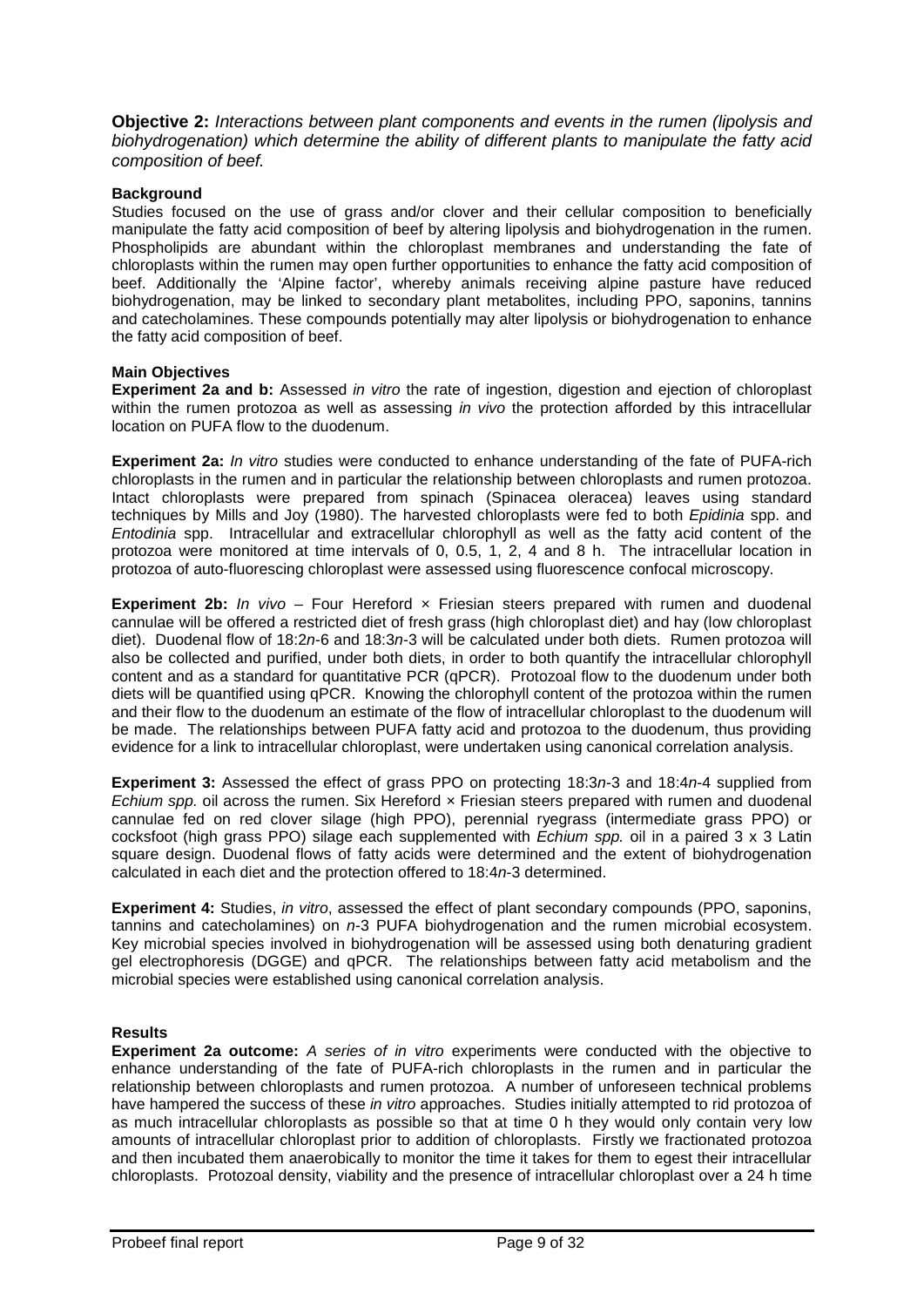course were monitored. Protozoal viability dropped steadily with few viable cells visible post 6 h, and microscopy showed that protozoa had much intracellular chloroplast present even after 24h. Following on, we tried to replace intracellular 18:3*n*-3 rich chloroplasts with a 16:3*n*-3 rich chloroplast by feeding them maize post-fractionation. This experiment showed again protozoa are not very active post 6h, so removal of C18:3*n*-3 rich chloroplasts and the experiment itself need to be conducted within this time, which is not feasible. We then decided to obtain protozoa from cows fed straw (low 18:3*n*-3 and chlorophyll) 1 week before experimentation, and use these directly post-fractionation in the experiments. Experiments were set up *in vitro* with a ratio of 1:100 (1 x 10<sup>4</sup> protozoa/mL: 1 x 10<sup>6</sup> chloroplasts/mL). Given the experimental design necessary and the amount of protozoa we could extract from rumen fluid we were limited to protozoal densities of 1 x 10<sup>4</sup> protozoa/mL. Unfortunately, using these densities, fatty acids and chlorophyll were undetectable. Thus due to viability and density issues we concluded that monitoring ingestion/digestion/egestion events *in vitro* would not work. Subsequently we embarked upon an *in vivo* experiment whereby six Hereford x Friesian steers (mean live weight 250 kg), were fed straw and concentrate for 14 d before switching to fresh grass for one day only (just the morning feed). Feed was sampled every day for the straw:concentrate diet and pooled weekly (frozen), whilst a grass sample was taken on the morning of the experiment only (approximately 1 kg) and frozen. Protozoa, planktonic and attached bacteria were harvested -1 h before the change in diet and 2 and 6 h post the change. Chlorophyll and fatty acid content of each microbial fraction was analysed and fixed samples were monitored for intracellular chloroplasts using confocal microscopy and transmission electron microscopy. The straw concentrate diet had more ADF, NDF, 18:1*n*-9, and less WSC, oil, 16:0, 18:2*n*-6 and 18:3*n*-6 compared to the fresh grass diet as expected (See Appendix 1 Table 1). Fatty acid data showed that protozoa were significantly enhanced in 16:0, 18:0, 18:2*n*-6, 18:3*n*-6, 18:1 *trans*-11 content 2 h post feeding of fresh grass and levels of each of these fatty acids became somewhat reduced at 6 h although 16:0, 18:0 and 18:3*n*-3 intra-protozoal concentrations remained significantly higher than values obtained 1 h before feeding fresh grass (Table 3). Microscopy data showed that after 2 h of fresh grass feeding, protozoa had substantially more intracellular chloroplasts which remained high after 6 h of feeding, thus fatty acid data was correlated to intra-protozoal chloroplast content (data not shown). These data illustrate that protozoal uptake of mainly plant bound chloroplasts occurs quickly and intracellular levels of chloroplasts are maintained for at least 6 h. Thus protozoa rapidly become a major reservoir of chloroplasts and subsequently human health beneficial fatty acids.

|                      |                    | Time (h)           |                    | P          |         |
|----------------------|--------------------|--------------------|--------------------|------------|---------|
| <b>Fatty acid</b>    | -1                 | 2                  | 6                  | <b>SED</b> |         |
|                      |                    |                    |                    |            |         |
| $18:3n-3$            | $0.052^{\text{a}}$ | 0.604 <sup>b</sup> | $0.511^{b}$        | 0.062      | < 0.001 |
| $18:2n-6$            | $0.955^{\circ}$    | $2.805^{b}$        | $1.586^{a}$        | 0.298      | < 0.001 |
| 18:2 cis-9, trans-11 | $0.316^{a}$        | $0.298^{\text{a}}$ | $0.334^{a}$        | 0.070      | 0.879   |
| 18:1 trans-11        | $1.166^a$          | $2.792^{\circ}$    | $1.681^{b}$        | 0.206      | < 0.001 |
| 18:0                 | $5.728^{b}$        | 7.479 <sup>c</sup> | $4.516^{a}$        | 0.400      | < 0.001 |
| 16:0                 | $5.281^{a}$        | $11.625^{\circ}$   | 8.201 <sup>b</sup> | 0.585      | < 0.001 |

Table 3: Fatty acid content (mg g<sup>-1</sup> DM) of protozoa, at various time intervals pre- and post-feeding on fresh perennial ryegrass.

**Experiment 2b outcome:** Protozoal contribution to duodenal *n*-3 PUFA flow due to intracellular chloroplast content was assessed. Six Holstein × Friesian steers were fed, in a two-period changeover design, either straw:concentrate (60:40; dry matter basis; S:C, low chloroplast) or fresh perennial ryegrass (PRG; high chloroplast). Following 12 d adaptation to diet, ruminal protozoal and whole duodenal samples were obtained. Nitrogen and fatty acid content of whole duodenum and rumen protozoal samples were assessed and protozoal 18S rDNA qPCR performed, enabling calculation of protozoal nitrogen flow (Table 4). Protozoal fatty acid data and microscopical observations revealed that protozoa were enriched with 18:3*n*-3 following PRG feeding, compared with the S:C diet, due to increased intracellular chloroplast content (Table 2; Appendix 1). However, duodenal protozoal 18S rDNA concentration post PRG feeding was low indicating rumen retention of the protozoa. The consequence of this rumen retention of protozoa following fresh grass feeding was that little 18:3*n*-3 or indeed any other fatty acid flowed to the duodenum compared with values obtained following straw:concentrate feeding (Table 5).

**Message:** Clearly nutrition influences the 18:3*n*-3 content of protozoa; the challenge ahead is to increase protozoal flow to the small intestine, whilst maintaining sustainable rumen densities. This work has been published (Huws, *et. al.* (2012)*.*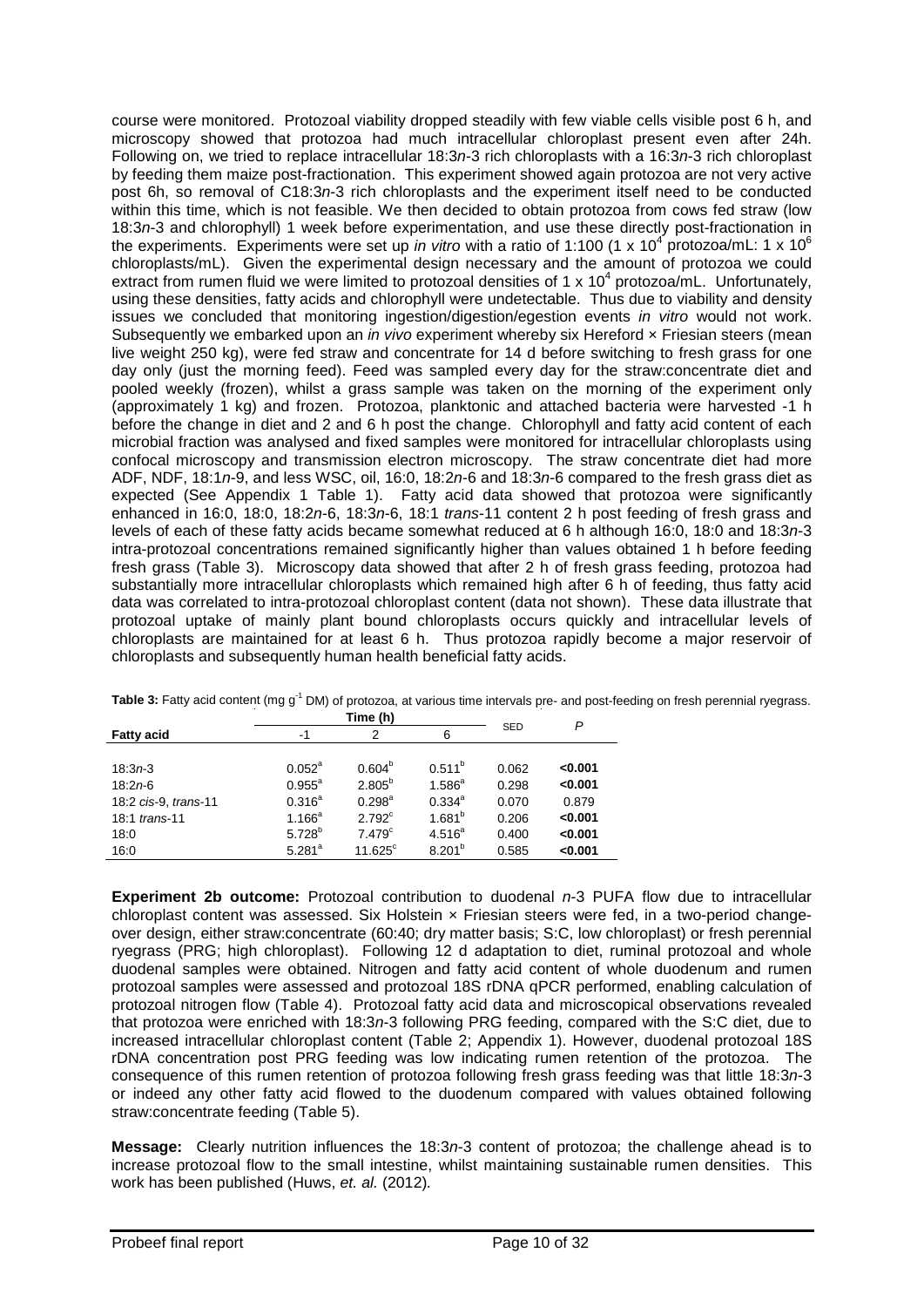| Table 4.                                                                               |  | Daily intakes and duodenal flows of dry matter (DM), organic matter (OM) and nitrogen (N) in steers |  |  |  |  |  |  |  |
|----------------------------------------------------------------------------------------|--|-----------------------------------------------------------------------------------------------------|--|--|--|--|--|--|--|
| straw: concentrate $(S : C)$ or fresh perennial ryegrass (PRG) $(g/d,$ unless stated). |  |                                                                                                     |  |  |  |  |  |  |  |

|                                                 | <b>Diet</b> |            |            |           |
|-------------------------------------------------|-------------|------------|------------|-----------|
|                                                 | S: C        | <b>PRG</b> | <b>SED</b> | P         |
| <i><b>Intake</b></i>                            |             |            |            |           |
| DM (kg/d)                                       | 8.80        | 9.42       | 0.54       | <b>NS</b> |
| <b>Total N</b>                                  | 191         | 207        | 11.8       | <b>NS</b> |
| Water soluble carbohydrate (WSC)                | 607         | 1488       | 52.2       | < 0.001   |
| Neutral detergent fibre (NDF)                   | 4136        | 4481       | 255        | NS.       |
| Acid detergent fibre (ADF)                      | 2439        | 2571       | 149        | <b>NS</b> |
| <b>Fatty acid intake</b>                        |             |            |            |           |
| 12:0                                            | 0.28        | 0.26       | 0.02       | NS.       |
| 14:0                                            | 0.75        | 1.10       | 0.10       | 0.007     |
| 16:0                                            | 27.0        | 36.0       | 1.80       | 0.008     |
| $16:1n-7$                                       | 1.4         | 0.4        | 0.07       | < 0.001   |
| 18:0                                            | 3.26        | 2.73       | 0.20       | 0.05      |
| $18:1n-9$                                       | 54.0        | 4.2        | 2.59       | < 0.001   |
| $18:2n-6$                                       | 50.7        | 35.0       | 3.21       | 0.008     |
| $18:3n-3$                                       | 15.1        | 153        | 3.71       | < 0.001   |
| <b>Duodenal flow</b>                            |             |            |            |           |
| DM (kg/d)                                       | 12.2        | 12.1       | 0.74       | <b>NS</b> |
| OM (kg/d)                                       | 11.8        | 11.5       | 0.63       | <b>NS</b> |
| <b>Total N</b>                                  | 125         | 169        | 31.5       | NS.       |
| Protozoal N                                     | 34.4        | 0.70       | 9.84       | 0.027     |
| $N$ C $N_{\text{old}}$ Cianificant $(D, 0, 40)$ |             |            |            |           |

NS = Not Significant (*P*>0.10)

**Table 5.** Total fatty acid and protozoal-related fatty acid duodenal flow in steers fed straw:concentrate (S : C) or fresh perennial ryegrass (PRG).

|                                     | Duodenal flow (g/d) |            |            |         |      | Protozoal flow (g/d) |            |         |      | Contribution* |  |
|-------------------------------------|---------------------|------------|------------|---------|------|----------------------|------------|---------|------|---------------|--|
|                                     | S: C                | <b>PRG</b> | <b>SED</b> | P       | S: C | <b>PRG</b>           | <b>SED</b> | P       | S: C | <b>PRG</b>    |  |
| 14:0                                | 2.29                | 1.72       | 0.21       | 0.024   | 0.26 | 0.00                 | 0.07       | < 0.001 | 11.4 | 0.33          |  |
| 15:0                                | 1.44                | 1.27       | 0.15       | < 0.001 | 0.32 | 0.00                 | 0.19       | < 0.001 | 52.8 | 3.15          |  |
| 16:0                                | 24.9                | 25.5       | 1.30       | 0.008   | 5.36 | 0.16                 | 3.91       | 0.114   | 21.5 | 0.63          |  |
| 17:0                                | 1.32                | 1.56       | 0.15       | < 0.001 | 0.13 | 0.00                 | 0.09       | < 0.001 | 9.85 | 0.23          |  |
| 18:0                                | 88.6                | 102        | 9.77       | 0.006   | 8.76 | 0.26                 | 7.66       | 0.193   | 9.89 | 0.25          |  |
| 18:1 trans-11                       | 5.20                | 24.0       | 2.34       | < 0.001 | 1.36 | 0.07                 | 0.90       | < 0.001 | 26.2 | 0.29          |  |
| $18:2n-6$                           | 10.2                | 2.21       | 0.33       | < 0.001 | 1.32 | 0.02                 | 0.88       | < 0.001 | 12.9 | 0.09          |  |
| $18:3n-3$                           | 1.66                | 3.06       | 0.23       | < 0.001 | 0.14 | 0.01                 | 0.11       | < 0.001 | 8.43 | 0.33          |  |
| cis-9, trans-11<br><b>CLA</b>       | 0.10                | 0.08       | 0.02       | < 0.001 | 0.08 | 0.00                 | 0.13<br>4  | < 0.001 | 80.0 | 2.00          |  |
| $trans-10$ , $cis-12$<br><b>CLA</b> | 0.00                | 0.06       | 0.01       | < 0.001 | 0.00 | 0.00                 | 0.00       | < 0.001 | 50.0 | 0.00          |  |
| Total fatty acids                   | 173                 | 196        | 15.7       | 0.002   | 23.8 | 0.46                 | 16.4       | 0.096   | 13.8 | 0.23          |  |

\*Contribution of protozoa to fatty acid duodenal flow (protozoal fatty acid flow/total fatty acid flow \*100%).

**Experiment 3 outcome:** The study investigated protection of PUFA across the rumen in grasses with contrasting PPO activity. Six Hereford x Friesian steers (mean liveweight 350-450 kg), prepared with rumen and duodenal cannulae were allocated to either: red clover silage (RC); cocksfoot silage (CF) or perennial ryegrass silage (PRG). All silages were fed at a fixed rate of 15 g DM/kg live weight. The experiment consisted of two 3 × 3 Latin-Squares, each period was 21 d, consisting of 14 d adaptation to the diet, 4 d for faecal collection, 2 d for duodenal sampling and 1 d for rumen sampling. All silages were well preserved with mean dry matter (DM) of 34.4, 55.3 and 45.4% for CF, PRG and RC, respectively. PPO activity in the silages was low due to deactivation but was higher (P<0.05) in CF than either PRG or RC, 0.15, 0.05 and 0.08 μkatal/g DM, respectively. Protein bound phenol (mg/g DM) as a measure of the degree of oxidation and therefore PPO protection was as expected: highest on RC (15.9), lowest on PRG (10.1) with CF intermediate (12.2). DM and fatty acid intake along with fatty acid flow and biohydrogenation are reported in Table 6. As animals did not consume all offered forage on the grass silage diets there were differences in intake with subsequent differences in fatty acid flow to the duodenum. Flow of C18:0 was comparable across treatments with highest flows of C18:1 trans, CLA and C18 PUFA on RC with PRG intermediate and CF the lowest. Biohydrogenation of C18 PUFA was significantly lower on RC compared to the two grass silages with CF higher than PRG. Differences in intake were due to animals not eating their whole ration.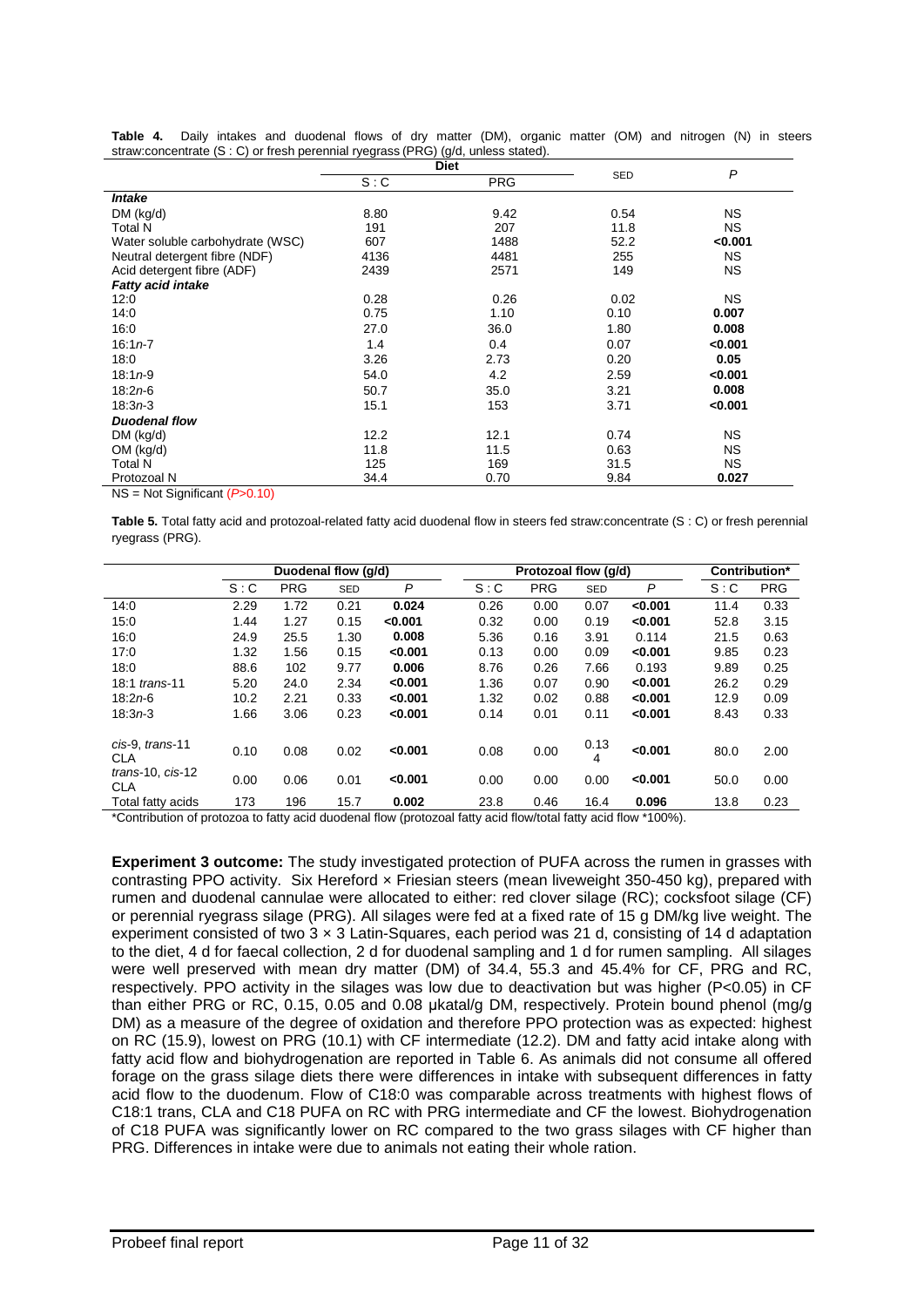| Table 6. Effect of grass silage with contrasting PPO levels versus red clover silage on intake and ruminal fatty acid metabolism. |  |
|-----------------------------------------------------------------------------------------------------------------------------------|--|
|-----------------------------------------------------------------------------------------------------------------------------------|--|

|                             | СF                | <b>PRG</b>        | RC                | <b>SED</b> | P         |
|-----------------------------|-------------------|-------------------|-------------------|------------|-----------|
| DM Intake (kg/d)            | $5.87^{a}$        | 6.58 <sup>b</sup> | $7.55^{\circ}$    | 0.197      | < 0.001   |
| Fatty acid intake (q/d)     |                   |                   |                   |            |           |
| C <sub>18</sub> :0 stearic  | $1.52^a$          | $2.62^{b}$        | $4.04^\circ$      | 0.150      | < 0.001   |
| $C18:2n-6$ linoleic         | 16.6 <sup>a</sup> | $21.0^{b}$        | $32.5^\circ$      | 0.84       | < 0.001   |
| $C18:3n-3$ linolenic        | $43.5^a$          | $55.1^{b}$        | 59.6 <sup>b</sup> | 2.21       | < 0.001   |
| Total fatty acids           | $93.4^{\circ}$    | 119 <sup>b</sup>  | $144^{\circ}$     | 4.71       | < 0.001   |
| Duodenal flow (g/d)         |                   |                   |                   |            |           |
| C <sub>18</sub> :0 stearic  | 71.1              | 75.7              | 77.1              | 4.48       | <b>NS</b> |
| C <sub>18:1</sub> trans     | 8.97 <sup>a</sup> | $12.6^{ab}$       | $13.5^{b}$        | 0.73       | < 0.001   |
| C18:2 CLA                   | $0.22^a$          | 0.26 <sup>a</sup> | $0.79^{b}$        | 0.027      | < 0.001   |
| $C18:2n-6$ linoleic         | $1.55^{\circ}$    | $2.54^{b}$        | $7.22^{\circ}$    | 0.290      | < 0.001   |
| $C18:3n-3$ linolenic        | $2.43^{\circ}$    | $4.44^{b}$        | $13.5^\circ$      | 0.527      | < 0.001   |
| Total fatty acids           | 148 <sup>a</sup>  | 160 <sup>a</sup>  | 187 <sup>b</sup>  | 8.1        | < 0.01    |
| <b>Biohydrogenation (%)</b> |                   |                   |                   |            |           |
| $C18:2n-6$ linoleic         | 90.6 <sup>c</sup> | 87.9 <sup>b</sup> | 77.9 <sup>a</sup> | 0.72       | < 0.001   |
| $C18:3n-3$ linolenic        | $94.4^\circ$      | $92.1^{b}$        | 77.6 <sup>a</sup> | 0.43       | < 0.001   |

*Values with different superscripts* (<sup>abc</sup>) differ significantly (P<0.01).

As previously reported RC resulted in a lower biohydrogenation of C18 PUFA than grass silages. CF with its higher levels of grass PPO did not result in elevated levels of C18 PUFA escaping the rumen over the control PRG with lower levels of PPO.

**Message:** This may suggest that grass PPO has limited potential in improving lipid profiles within ruminant products, although other factors between the grasses cannot be ignored within the present study, which may have contributed to the observed response.

**Experiment 4 outcome:** The effect of plant secondary compounds on lipolysis, biohydrogenation and the rumen microbial ecosystem were assessed in *in vitro* batch culture. The study consisted of two experiments (Experiment A. Catecholamines and Saponins; Experiment B. Polyphenol oxidase and Tannins). Experiment A consisted of 36 incubations each with 1 g DM of freeze-dried *Lolium perenne*  as the basal feed with or without either catecholamine (dopamine 100 ug/g FW) or saponin (1% deodorase). Within Experiment B 48 incubations were used with four treatments: *Trifolium pratenses*  (wildtype red clover) vs. *Trifolium pratenses* (genetically modified PPO gene 1 silenced red clover) and *Lotus Japonicus* (Low tannin) vs. *Lotus pedunculatus* (High tannin). Each of the treatments were incubated (in triplicate) in rumen inoculum at 39°C over 4 time points (0, 2, 6 and 24 h). Batch cultures were harvested by thorough homogenisation and samples were analysed for total lipid and lipid fractions to determine level of lipolysis and C18 PUFA biohydrogenation. Samples were also taken for profiling of the microbiota, using RNA as a marker. Saponins, bound phenols and tannins all resulted in a significant reduction in lipolysis in batch culture. There was no effect of catecholamines or red clover differing in PPO content (data not shown). With saponins and tannins this had a direct effect in reducing 18:3*n*-3 biohydrogenation, whereas for bound phenols there was a time lag before the effect was shown (Table 7). Saponins and bound phenols appeared to have a greater effect during early fermentation (2-6 h) whereas the tannin effect was maintained throughout the incubations (Table 8). This may be as a result of depletion of the plant secondary metabolite (PSM) or adaptation of the microbial population. Bacterial diversity revealed changes in the bacterial community following saponin addition which are in line with the fatty acid data in that dendograms showed a clustering of 2 and 6 h samples separately to control samples but at 24 h similarity between saponin and control samples were observed (see Figure 1 Appendix 1). Reverse-transcription of RNA to cDNA for the condensed tannin experiments revealed limited bacterial activity and thus retrieval of cDNA of a high enough concentration for bacterial diversity analysis was not possible. It is likely that the condensed tannins present within *L. pedunculatus* were highly toxic to the rumen microflora.

**Message:** In summary, this experiment illustrates that deodorase was the most promising for beneficially altering rumen lipid metabolism.

| <b>Table 7.</b> Biohydrogenation (%) of 18:3 <i>n</i> -3 in grass with and without saponins or catecholamines over time in batch culture. |                   |                |                |            |                        |
|-------------------------------------------------------------------------------------------------------------------------------------------|-------------------|----------------|----------------|------------|------------------------|
| Time                                                                                                                                      | Control           | Catecholamine  | Saponin        | Treat. SED | <sup>-</sup> reat. Sig |
|                                                                                                                                           | $43.9^{\circ}$    | $40.2^{\circ}$ | $24.9^{\circ}$ |            |                        |
|                                                                                                                                           | 45.7 <sup>b</sup> | $52.2^{b}$     | $32.2^a$       | 2.57       | $***$                  |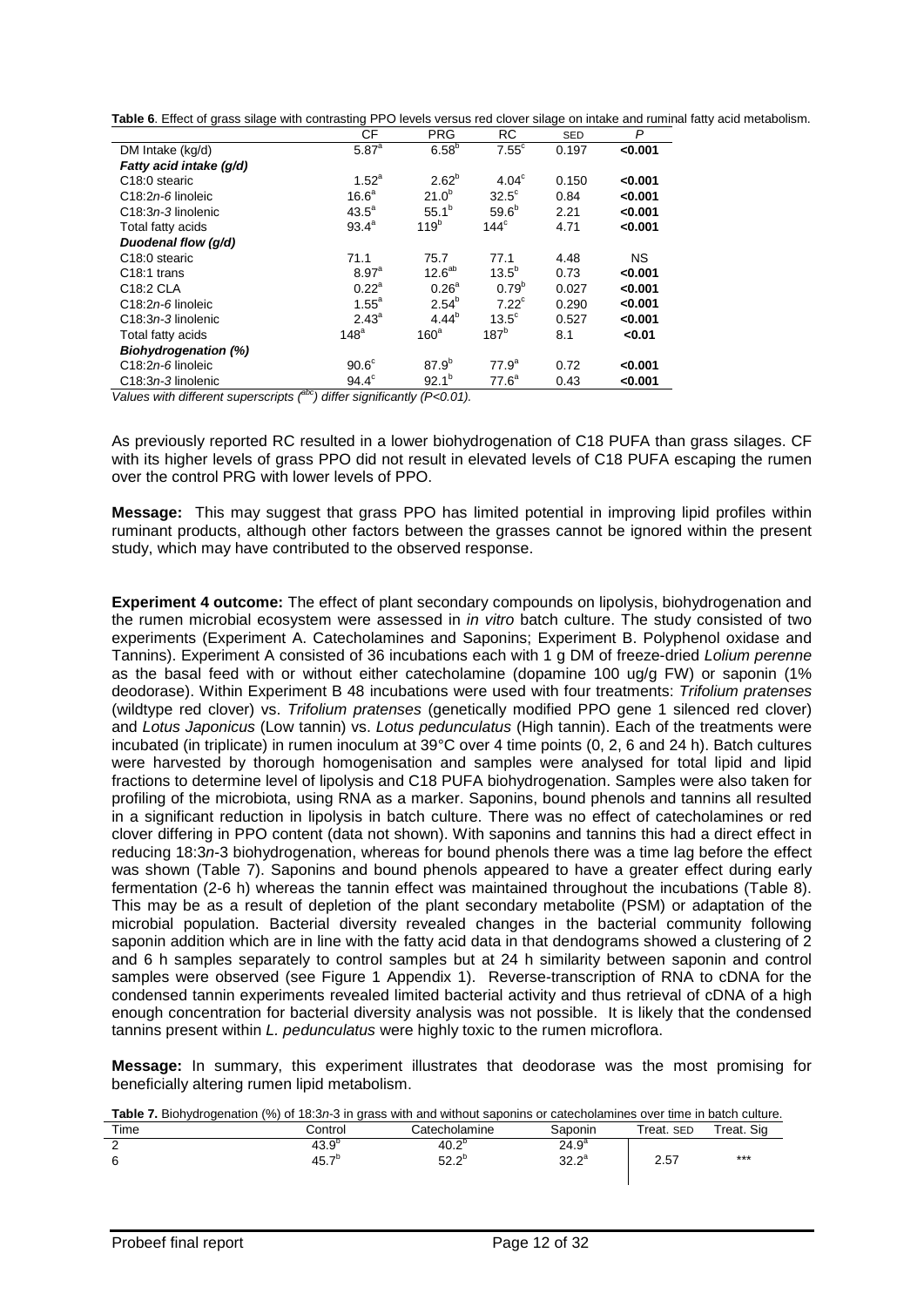| 24                         | 56.9 | 55.5 | 50.8  |  |
|----------------------------|------|------|-------|--|
| SED Time                   |      |      | 2.57  |  |
| Sig. Time                  |      |      | $***$ |  |
| <b>SED Time*Treatment</b>  |      |      | 4.45  |  |
| Sig. Time*Treatment<br>___ |      |      | NS    |  |

a,b Differing superscripts indicates significant differences within rows at \*\*\*P<0.001. NS, non significant

| Table 8. Biohydrogenation (%) of 18:3n-3 in Lotus with high and low tannin content over time in batch culture. |  |
|----------------------------------------------------------------------------------------------------------------|--|
|                                                                                                                |  |

| Time                                                                                                         | Tannin+           | Tannin-        | Treat. SED | Treat. Sig |
|--------------------------------------------------------------------------------------------------------------|-------------------|----------------|------------|------------|
| 2                                                                                                            | 0.00 <sup>a</sup> | $17.2^{\circ}$ |            |            |
| 6                                                                                                            | 8.00 <sup>a</sup> | $23.2^{b}$     | 2.20       | $***$      |
| 24                                                                                                           | 16.6 <sup>a</sup> | $26.5^b$       |            |            |
| <b>SED Time</b>                                                                                              |                   |                | 2.69       |            |
| Sig. Time                                                                                                    |                   |                | $***$      |            |
| <b>SED Time*Treatment</b>                                                                                    |                   |                | 3.81       |            |
| Sig. Time*Treatment                                                                                          |                   |                | <b>NS</b>  |            |
| $ab = ac$<br>$\cdot$<br>$\mathbf{r}$ and $\mathbf{r}$ and $\mathbf{r}$<br>$\sim$<br>$\overline{\phantom{a}}$ | $\cdots$          |                |            | $\cdot$    |

a,b Differing superscripts indicates significant differences within rows at \*\*P<0.01, \*\*\*P<0.001. NS, non significant

## **Objective 3:** *To assess the ability of plant-based feeding strategies to produce beef with enhanced content of beneficial fatty acids.*

#### **Background**

This objective examined the ability to enhance the fatty acid composition of beef, in particular to increase deposition of 18:3*n-*3 and the long chain C20 and C22 fatty acids, EPA, DPA and DHA in beef, through a plant-based feeding strategy. Feeding grass, rather than concentrates, provides an enriched 18:3*n-*3 diet for cattle and can increase the amount of *n-*3 fatty acids in beef. However the effects of long-term feeding of fresh or ensiled grass, rather than concentrate-feeding, on beef fatty acid composition had not been assessed. The first, and rate-limiting, step of the conversion of 18:3*n-*3 to its long chain derivatives, EPA, DPA and DHA, is elongation to 18:4*n*-3 (stearidonic acid). Provision of a diet rich in 18:4*n*-3 may further enhance the incorporation of EPA, DPA and DHA in beef.

#### **Main Objectives**

**Experiment 5 objective:** To assess the effect of a "lifetime" nutritional feeding strategy based on grass either fed fresh or conserved as silage with/without concentrate enriched in *n*-3 PUFA. Initially, linseed oil was going to be the source of *n*-3 PUFA enrichment, however following consultation with DEFRA and devolved bodies, a plant extract (PX) produced from the liquid fraction of fresh lucerne (*Medicago sativa* L.) that had been extracted, heat-treated and dried was used instead.

**Experiment 6 objective:** To assess the effect of feeding plant oils rich in 18:4*n*-3 PUFA (from *Echium spp*.) on the fatty acid composition and meat quality of beef steers.

The beef production experiments described under objective 3 also formed the experimental basis for objective 4. The nutritional composition of the diets, the animal production data (growth rate and feed intake) and carcass composition were examined under objective 3. The fatty acid composition and meat quality (shelf-life characteristics and sensory assessment) were assessed under objective 4.

#### **Results**

**Experiment 5 outcome:** A "lifetime" nutritional feeding trial was completed at Aberystwyth University, using 40 Belgium Blue steers to assess the effect of supplementation of a forage based diet with a plant-based source rich in 18:3 *n*-3. The PX extract, produced by Desialis, resulted in a product that was ~10% oil, containing 1.6 and 4% linoleic and α-linolenic acid, respectively. The PX was fed as a crumb or incorporated into a concentrate feed. Cattle were initially fed *ad libitum* perennial ryegrass as silage or as summer grazing, before assignment to one of five diets (n=8/diet; mean age at start of experiment diet = 506 d); 1) *ad libitum* grass silage only (GS), 2) *ad libitum* grass silage plus 75 g PX/dry matter intake (DMI; GS-LPX), 3) *ad libitum* grass silage plus 150 g PX/DMI (GS-HPX), 4) restricted straw and concentrate (40:60 on a DM basis; S-CC), 5) restricted straw plus concentrate containing 25% PX and additional vitamin E (~300 mg/kg), (40:60 on a DM basis; S-PXC). The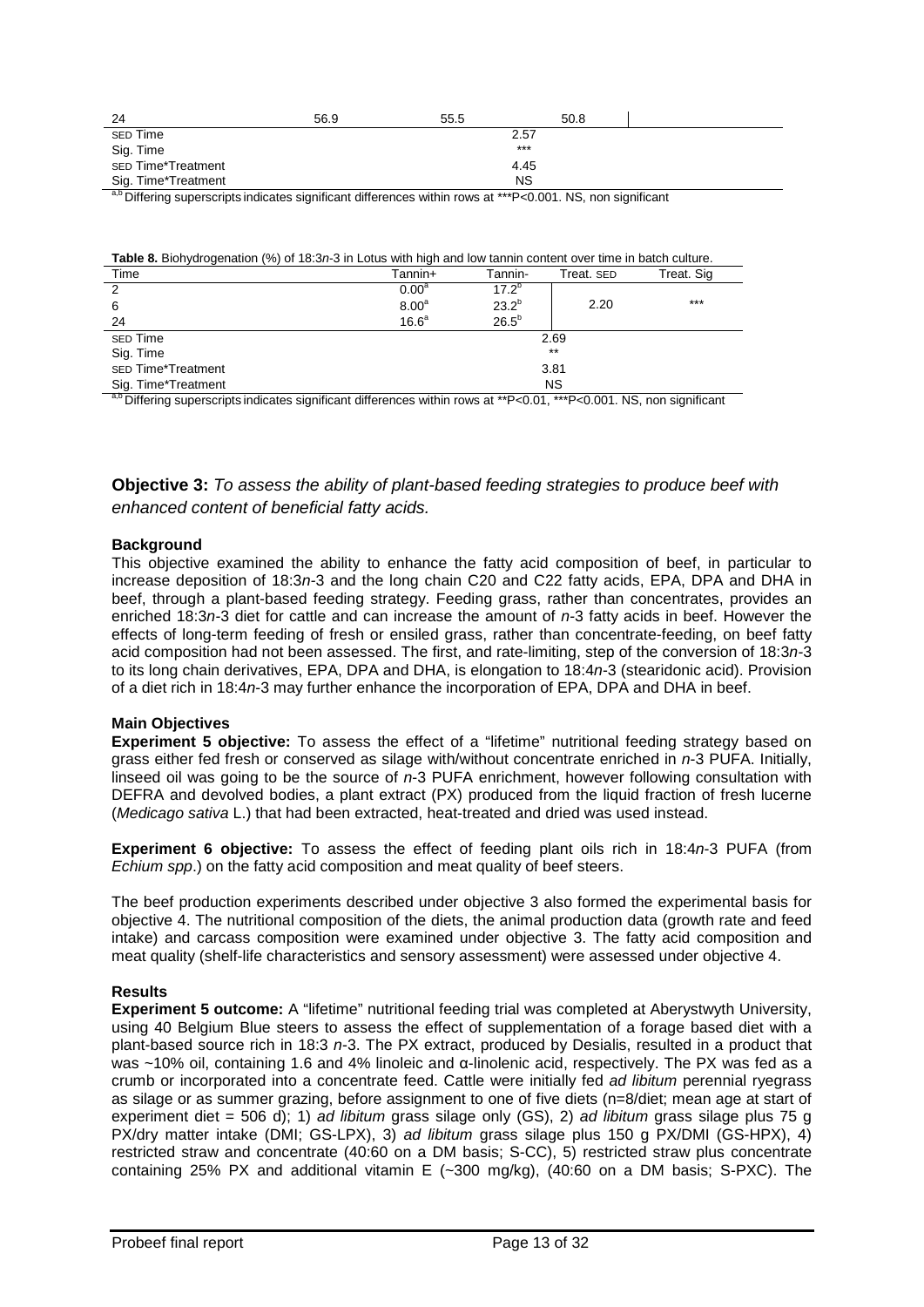composition of these diets is shown in Table 9. Animals were maintained on the diets until achieving fat class 3L (average number of days on experimental diet  $= 118$  d), whereupon they were slaughtered at the University of Bristol. Carcasses were assessed, and the *M. longissimus* sampled for analysis of fatty acid composition and sensory assessment (under Objective 4).

**Table 9**. Chemical composition and fatty acid composition (g/kg DM, unless otherwise stated) of experimental feeds.

|                                    | Feed    |       |          |       |        |
|------------------------------------|---------|-------|----------|-------|--------|
|                                    | Control | PX.   | PX Crumb | Straw | Silage |
|                                    | Concs   | Concs |          |       |        |
| <b>Chemical composition</b>        |         |       |          |       |        |
| Dry matter (g/kg fresh matter)     | 879.4   | 878.9 | 924.7    | 842.7 | 364.8  |
| Total nitrogen (TN)                | 37.4    | 36.6  | 85.8     | 7.9   | 24.9   |
| Water-soluble carbohydrates        | 92.1    | 62.5  | 20.8     | 15.1  | 125.2  |
| (WSC)                              |         |       |          |       |        |
| Neutral detergent fibre (NDF)      | 217.8   | 237.2 | 13.7     | 807.7 | 499.2  |
| Acid detergent fibre (ADF)         | 93.2    | 82.5  | 39.0     | 521.4 | 308.7  |
| Ether extract (EE)                 | 64.3    | 64.1  | 137.0    | 9.4   | 38.8   |
| Ammonia nitrogen (g/kg TN)         |         |       |          |       | 85.4   |
| pH                                 |         |       |          |       | 3.92   |
| <b>Feed fatty acid composition</b> |         |       |          |       |        |
| Total                              | 72.2    | 47.4  | 86.0     | 4.2   | 25.6   |
| 12:0                               | 0.6     | 0.3   | 0.5      | 0.06  | 0.1    |
| 14:0                               | 0.6     | 0.8   | 2.0      | 0.3   | 0.2    |
| 16:0                               | 22.0    | 9.2   | 15.5     | 1.2   | 4.5    |
| 18:0                               | 2.1     | 0.8   | 2.1      | 0.1   | 0.3    |
| $18:1n-9$                          | 18.6    | 5.0   | 2.7      | 0.2   | 0.5    |
| $18:2n-6$                          | 23.0    | 18.0  | 14.8     | 0.6   | 3.4    |
| 18:3 <i>n</i> 3                    | 3.4     | 11.1  | 42.5     | 0.7   | 14.7   |

The total feed intake of cattle on the S-CC and S-PXC diets was greater than that of animals receiving forage-based diets (Table 10). However, the live weight gain, age at slaughter, half carcass weight and carcass conformation and fatness scores were similar across all diets (Table 10). The successful equalisation of growth rates and carcass conformation across the diets avoided any confounding effects of variations in animal fatness and slaughter age upon the fatty acid composition of the IMF (measured under objective 4). Feed intake of fatty acids varied across the diets, with the S-CC animals having the highest intake of 16:0, 18:0 and 18:2*n-*6, and the lowest intake of 18:3*n-*3 compared to all other diets (Table 10). Forage-based diets resulted in a higher feed intake of 18:3*n-*3 compared to concentrate-based diets, but whilst animals receiving the GS-HPX diet had the greatest feed intake of 18:3*n-*3, the lowest feed intake of 16:0, 18:0 and 18:2*n-*6 was achieved by animals fed silage alone (GS) (Table 10). Incorporation of PX into a concentrate feed (S-PXC), resulted in increased feed intake of 18:3*n-*3 and reduced intake of 16:0, 18:0 and 18:2*n-*6, compared to S-CC animals; whereas the reverse was true when S-PXC diet was compared to silage-based diets (Table 10). Thus, in terms of providing a dietary intake low in SFA and 18:2*n-*6, and rich in 18:3*n-*3, the S-PXC diet provided an intermediate level of dietary supply of fatty acids, compared to S-CC and forage-based diets  $(\pm$  PX); where the GS diet provided the lowest SFA feed intakes and increased intake of 18:3*n-*3 (compared to concentrate). Addition of PX to forage diets incrementally further increased 18:3*n-*3 intake, but also that of 18:2*n-*6 and SFA.

|                                                                                                                   | Table 10. Feed intake and animal performance of Belgium Blue cattle fed control concentrates (S-CC), straw + PX-concentrate |
|-------------------------------------------------------------------------------------------------------------------|-----------------------------------------------------------------------------------------------------------------------------|
| (S-PXC), grass silage (GS), silage + 75 g PX/kg silage DMI (GS-LPX), or silage + 150 g PX/kg silage DMI (GS-HPX). |                                                                                                                             |

|                              | <b>Diet</b>       |                   |                  |                   |                    |            | P         |
|------------------------------|-------------------|-------------------|------------------|-------------------|--------------------|------------|-----------|
|                              | S-CC              | S-PXC             | GS               | GS-LPX            | GS-HPX             | <b>SED</b> |           |
| Feed intake kg DM/day        |                   |                   |                  |                   |                    |            |           |
| <b>Total intake</b>          | 10.5 <sup>a</sup> | 10.6 <sup>a</sup> | 8.3 <sup>b</sup> | 8.9 <sup>b</sup>  | 8.7 <sup>b</sup>   | 0.32       | < 0.001   |
| Concentrate or PX intake     | 6.8               | 6.8               |                  | 0.6               | 1.1                | <b>NA</b>  | <b>NA</b> |
| Forage intake                | 3.6 <sup>a</sup>  | 3.8 <sup>a</sup>  | 8.3 <sup>b</sup> | 8.3 <sup>b</sup>  | 7.7 <sup>b</sup>   | 0.29       | < 0.001   |
| Fatty acid intake (g/kg DMI) |                   |                   |                  |                   |                    |            |           |
| Total                        | $507.7^a$         | $338.6^{b}$       | $212.0^\circ$    | $261.5^{\circ}$   | 287.9 <sup>e</sup> | 8.35       | < 0.001   |
| 14:0                         | 5.2 <sup>a</sup>  | 6.3 <sup>b</sup>  | $1.4^\circ$      | $2.5^{\circ}$     | $3.4^\mathrm{e}$   | 0.11       | < 0.001   |
| 16:0                         | $154.5^{\circ}$   | $67.3^{b}$        | $36.9^\circ$     | 45.8 <sup>d</sup> | 50.6 <sup>d</sup>  | 1.74       | < 0.001   |
| 18:0                         | $15.1^a$          | 6.3 <sup>b</sup>  | $2.8^\circ$      | 3.9 <sup>d</sup>  | 4.7 <sup>e</sup>   | 0.16       | < 0.001   |
| $18:1n-9$                    | $127.3^a$         | $34.6^{b}$        | $3.9^\circ$      | $5.5^{\circ}$     | $6.5^{\circ}$      | 0.95       | < 0.001   |
| 18:2n6                       | $158.8^a$         | $124.6^{b}$       | $28.4^\circ$     | 36.9 <sup>d</sup> | 42.0 <sup>e</sup>  | 1.75       | < 0.001   |
| 18:3n3                       | $25.4^a$          | $78.2^{\circ}$    | $121.6^\circ$    | $146.2^{\circ}$   | $158.0^\circ$      | 4.00       | < 0.001   |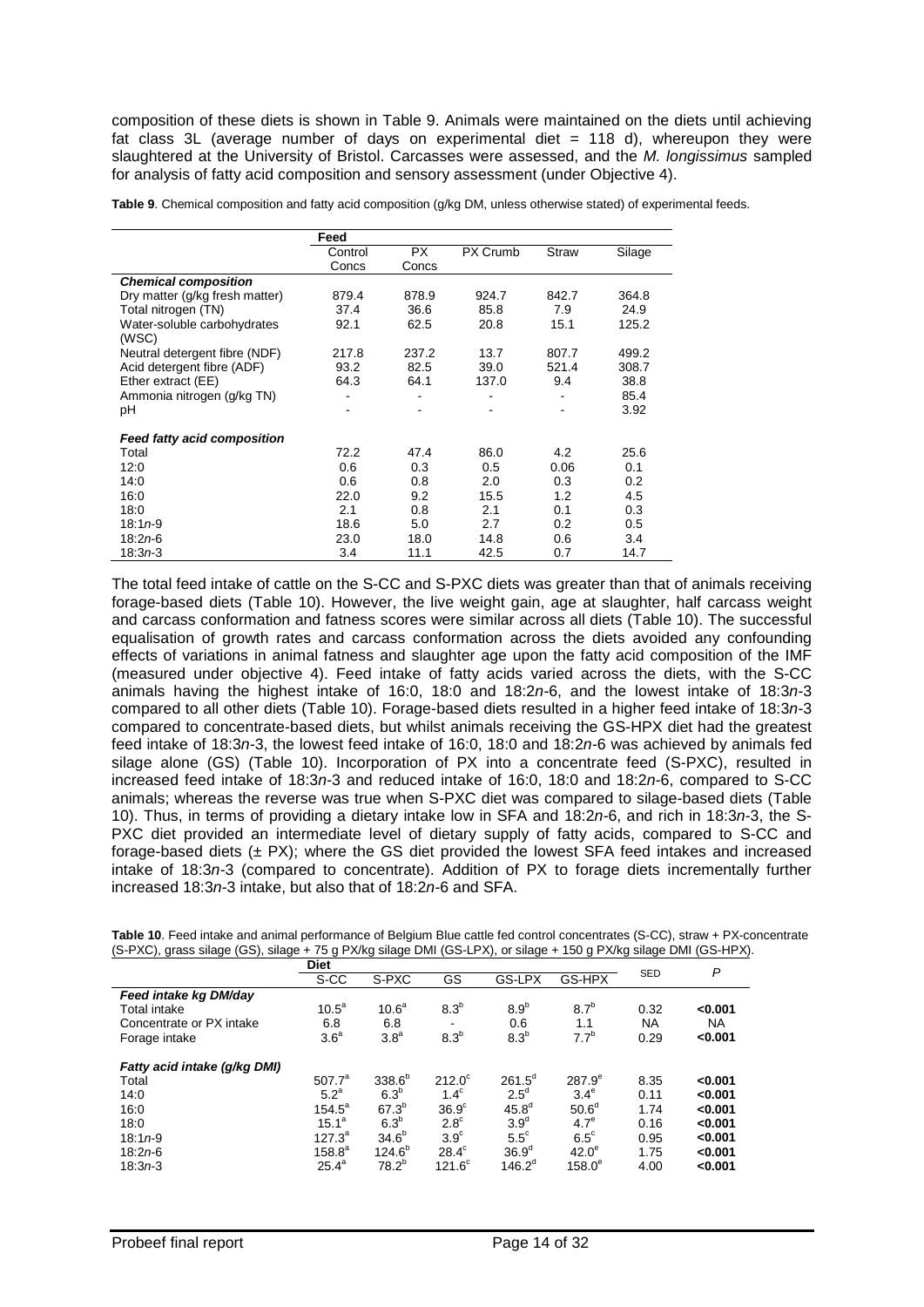| Animal performance            |       |       |       |       |       |      |       |
|-------------------------------|-------|-------|-------|-------|-------|------|-------|
| Live weight gain (kg/d)       | 1.21  | 1.06  | 1.02  | 1.11  | 1.08  | 0.93 | 0.392 |
| Age at slaughter (d)          | 627   | 626   | 622   | 624   | 624   | 9.27 | 0.989 |
| Half carcass cold weight (kg) | 178.0 | 163.5 | 170.9 | 172.9 | 170.0 | 5.90 | 0.205 |
| Conformation                  | 73.75 | 73.75 | 77.50 | 85.00 | 73.75 | 6.77 | 0.399 |
| Fatness                       | 55.63 | 46.88 | 61.25 | 63.75 | 55.00 | 8.15 | 0.294 |

 $a<sub>bcde</sub>$  Means with different superscript differ significantly, within row. NA = non-applicable.

**Experiment 6 outcome:** Thirty-two Charolais cross-bred steers were allocated to one of four dietary treatments (n=8 animals/diet): 1) grass silage *ad libitum* (Control), 2) grass silage *ad libitum* plus 1.5% Echium oil (Northstar Lipids Ltd., UK) / silage DMI (Echium 1.5%), 3) grass silage *ad libitum* plus 3.0% Echium oil / silage DMI (Echium 3%), or 4) grass silage *ad libitum* plus 3.0% linseed oil / silage DMI (Linseed 3%). Oils were mixed with sugar beet (1 kg) before feeding. Liveweight was monitored every 14 days and the mean number of days on experimental diets was  $95 \pm 8$  d. Animals were slaughtered when they achieved fat class 3L. Carcasses were assessed, and the *M. longissimus* sampled for analysis of fatty acid composition and sensory assessment (under Objective 4).

The feed intake of forage was similar across diets, however as expected there was significant variation of feed intake of oil (Table 11). The live weight gain of animal receiving 3% echium oil was greater than animals on the control (oil free diet), however the age at slaughter (which was performed once animals achieved fat class 3L), half carcass cold weight and conformation and fatness scores were similar across diets, which indicates that any variations in muscle fatty acid composition were not affected by confounding influences of carcass fatness or age (Table 11).

**Table 11.** Animal performance and carcass classification of Charolais cross steers fed different diets.

|                               | <b>Diet</b>       |                  |                   |                  |            | P       |
|-------------------------------|-------------------|------------------|-------------------|------------------|------------|---------|
|                               | Control           | Echium 1.5%      | Echium 3%         | Linseed 3%       | <b>SED</b> |         |
| Forage intake <sup>p</sup>    | 7.68              | 7.76             | 7.79              | 7.69             | 0.34       | 0.983   |
| Oil intake <sup>c</sup>       | ۰                 | 117 <sup>a</sup> | 234 <sup>b</sup>  | 231 <sup>b</sup> | 0.01       | < 0.001 |
| Live weight gain (kg/d)       | 0.71 <sup>a</sup> | $0.79^{ab}$      | 0.91 <sup>b</sup> | $0.81^{ab}$      | 0.06       | 0.033   |
| Age at slaughter (d)          | 777               | 777              | 776               | 782              | 10.81      | 0.936   |
| Half carcass cold weight (kg) | 194.4             | 194.6            | 197.2             | 192.8            | 7.78       | 0.925   |
| Conformation                  | 92.5              | 77.5             | 77.5              | 77.5             | 8.96       | 0.263   |
| <b>Fatness</b>                | 89.4              | 83.1             | 95.6              | 83.8             | 8.55       | 0.439   |

<sup>ab</sup> Means with different superscript differ significantly, within row.<br><sup>b</sup> Intakes expressed as kg DM/day.

b Intakes expressed as kg DM/day.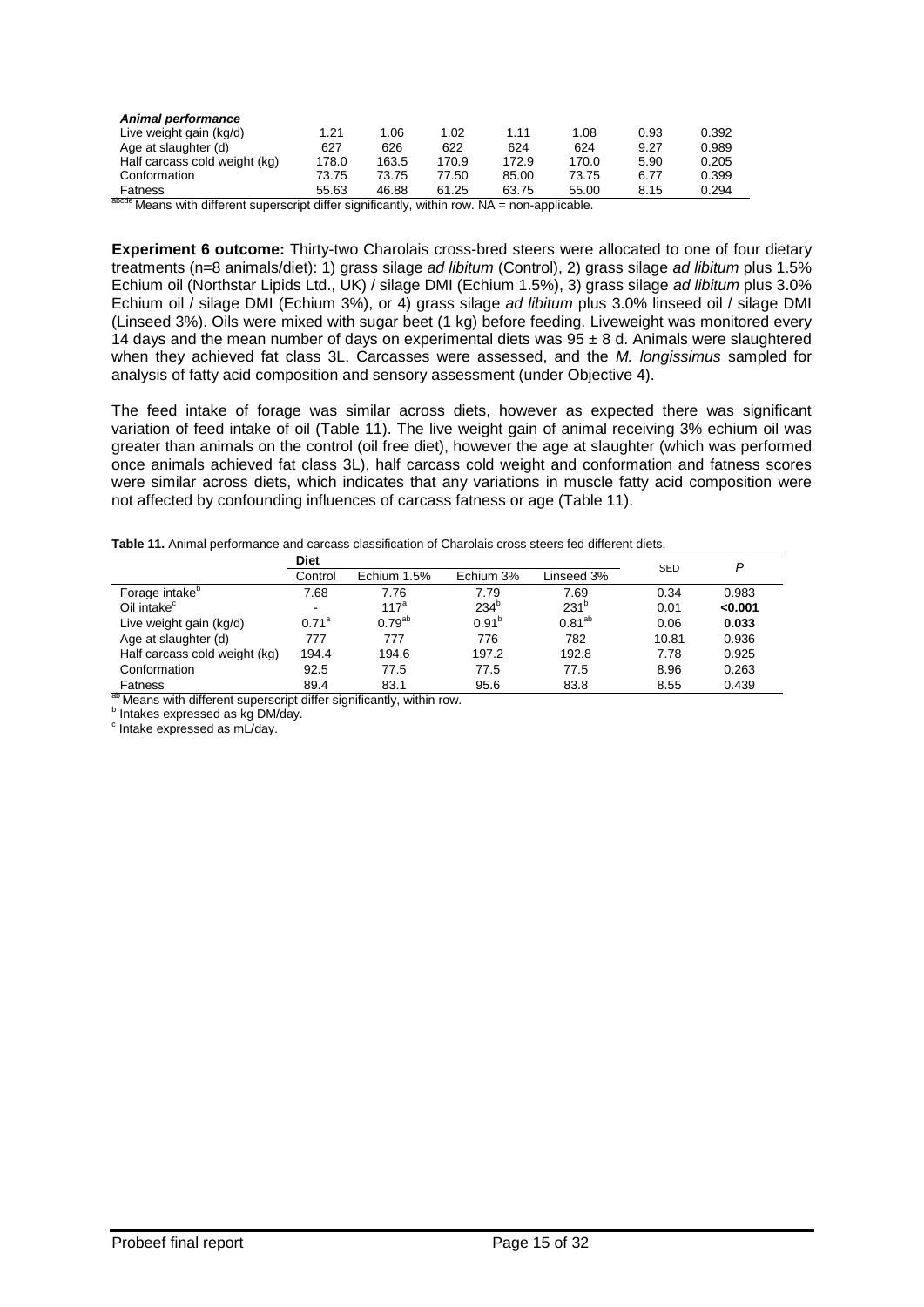**Objective 4:** *To assess the impact of plant-based feeding strategies on meat quality: fatty acid composition, colour shelf-life and sensory.*

## **Background**

Production systems, and in particular diet, can alter the fatty acid composition of meat, but also may affect the shelf life and sensory characteristics due to variations in the susceptibility to oxidative breakdown and production of volatile compounds during cooking. Cattle fed a grass-based diet not only deposit more *n*-3 PUFA in meat, but also plant-derived anti-oxidants such as vitamin E, which can result in beef products that have increased oxidative stability. Beef colour is also affected by oxidative stability, where red oxymyoglobin is oxidised to form metmyoglobin, resulting in meat with a brown colour that consumers find undesirable. The potential of plant-based feeding strategies to generate beef products with beneficially enhanced fatty acid composition, whilst also maintaining or improving the shelf-life and sensory characteristics is of great interest.

#### **Main Objectives**

**Experiment 5 objective:** To assess the effects of the "lifetime" feeding strategy, described in objective 3, on meat quality of beef.

**Experiment 6 objective:** To assess the effect of feeding plant oils rich in 18:4 *n*-3 PUFA (from *Echium spp*.), as described in objective 3, on meat quality.

#### **Results**

**Experiment 5 outcome:** After slaughter steaks were sampled from the *M. longissimus* (loin) for assessment of fatty acid composition and shelf-life and sensory characteristics. Fatty acid composition was assessed within the separate neutral lipid and phospholipid fractions, using gas chromatography. Identification of the individual CLA isomers was achieved using silver ion high pressure liquid chromatography. The shelf life characteristics were examined by quantitating the amount of vitamin E and thiobarbituric acid reacting substances (TBARS) present in meat, following storage of loin steaks in modified atmosphere packaging (MAP,  $O_2$ :CO<sub>2</sub> 75:25) on a simulated retail display unit. Meat colour, immediately post-slaughter (bloom) and during shelf-life storage in MAP, was measured as Chroma, calculated from the L<sup>\*</sup>, a<sup>\*</sup> and b<sup>\*</sup> co-ordinates. To assess the eating was measured as Chroma, calculated from the L<sup>\*</sup>, a<sup>\*</sup> and b<sup>\*</sup> co-ordinates. To assess the eating quality of beef. 10 trained taste panellists tasted grilled loin steaks that had previously been conditioned for 14 days in a vacuum pack at 1˚C, before being cooked to an internal temperature of 74 °C. Assessment of eating quality was based upon 0-100 line scales ( $0 = \text{nil}$ , 100 = extreme intensity) or 8-point category scales for abnormal beef flavour intensity, beef flavour intensity (1 = extremely weak to  $8 =$  extremely strong), juiciness (1 = extremely dry to  $8 =$  extremely juicy) and texture ( $1 =$  extremely tough to  $8 =$  extremely tender).

*Fatty acid composition*: The amount of total lipid, neutral lipid, phospholipid, SFA and MUFA in loin steaks did not vary between dietary treatments, but the amount of PUFA, *n*-6 and *n*-3 in the total lipid of meat were differentially affected by diet (Table 12). Animals receiving the forage-based diets had the lower amount of *n*-6 fatty acids, but higher concentrations of *n*-3 fatty acids, compared to S-CC animals, and vice versa (Table 12). Addition of PX to concentrate or forage increased the amount of *n*-3 fatty acids in muscle total lipid, with subsequent improvements in the *n-*6:*n-*3 ratios (Table 12).

The variations in *n-*6:*n-*3 ratios reflect the concentrations of individual fatty acids in the neutral lipid and phospholipid fractions. For example, the S-CC diets were associated with high concentrations of 18:2*n*-6 and *n*-6 group long chain fatty acids (Table 13). In contrast, the forage-based diets resulted in greater deposition of 18:3*n*-3 in both lipid fractions, and the *n*-3 group long chain fatty acids, including EPA, DPA and DHA, in the phospholipid, with the highest concentrations associated with the GS-HPX diet (Table 13). Incorporation of PX into a concentrate feed (S-PXC) improved the deposition of 18:3*n*-3, but not EPA, DPA or DHA, compared to the S-CC diet; although EPA deposition was similar between GS and S-PXC diets (Table 13). Importantly, 18:3*n*-3 concentrations in the neutral lipid of muscle from animals fed the S-PXC diet was greater than animals on the GS diet, despite the GS animals having a higher feed intake of 18:3*n*-3 than S-PXC animals (identified in objective 3). This indicates an increased efficiency of transfer of 18:3*n*-3 from feed to muscle for the PX extract, compared to grass, possibly due to reduced biohydrogenation of PX fatty acids in the rumen.

Individual CLA isomers were also assessed in the total lipid from *M. longissimus.* Of the thirteen individual CLA isomers identified within the total lipid fraction, only CLA *trans-11, trans*-13, and CLA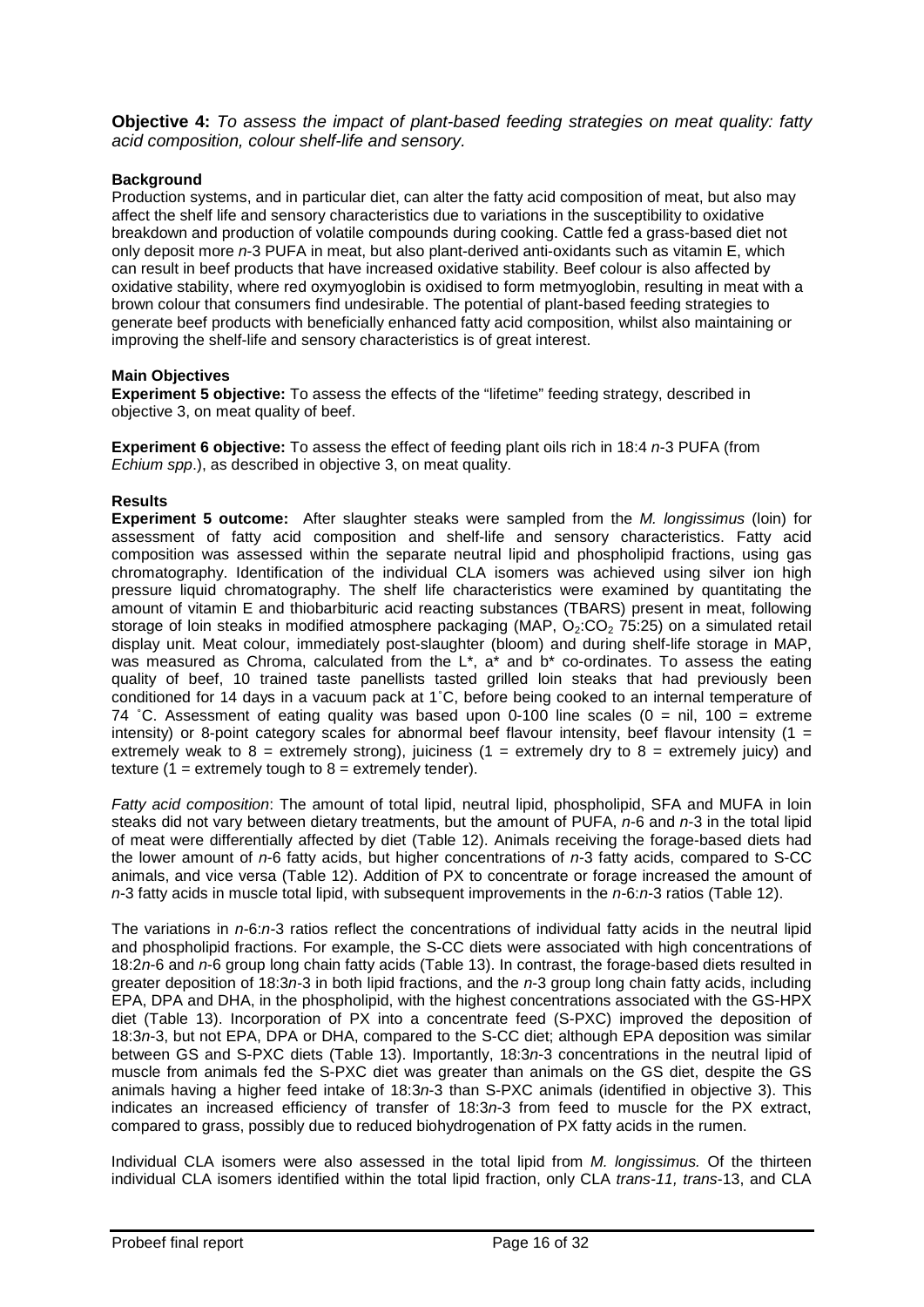*trans-11, trans*-13 were affected by diet; where addition of PX to forage increased deposition compared to the S-CC diet (P<0.05, data not shown). Within the phospholipid fraction, CLA *cis-9, trans*-11 was also moderated by diet, but the major proportion of this CLA isomer was found in the neutral lipid where no effect of diet was observed (Table 13).

| <b>Table 12</b> Summary of fatty acid composition of the <i>M. forigissimus</i> of Belgium Blue cattle fed unferent diets. |                   |                   |                   |                     |                   |            |         |
|----------------------------------------------------------------------------------------------------------------------------|-------------------|-------------------|-------------------|---------------------|-------------------|------------|---------|
|                                                                                                                            | <b>Diet</b>       |                   |                   |                     |                   | <b>SED</b> | P       |
|                                                                                                                            | S-CC              | S-PXC             | GS                | GS-LPX              | GS-HPX            |            |         |
| Concentrations (mg/100 g muscle)                                                                                           |                   |                   |                   |                     |                   |            |         |
| <b>Total lipids</b>                                                                                                        | 2531.6            | 1999.0            | 2551.3            | 2510.4              | 2433.2            | 379.3      | 0.586   |
| <b>Neutral lipids</b>                                                                                                      | 2028.0            | 1542.5            | 2066.6            | 2021.3              | 1930.9            | 363.7      | 0.595   |
| Phospholipids                                                                                                              | 503.7             | 456.5             | 484.7             | 489.1               | 502.3             | 22.3       | 0.235   |
| SFA <sup>A</sup>                                                                                                           | 1059.4            | 806.1             | 1054.9            | 1012.9              | 990.1             | 174.9      | 0.593   |
| MUFA <sup>B</sup>                                                                                                          | 1017.3            | 729.4             | 1061.3            | 1031.0              | 966.1             | 163.2      | 0.272   |
| <b>PUFA<sup>C</sup></b>                                                                                                    | $220.6^{ab}$      | $250.8^{b}$       | $163.5^\circ$     | $192.5^{\text{ac}}$ | $205.7^{\circ}$   | 13.6       | < 0.001 |
| Sum $n-6^D$                                                                                                                | $174.9^{a}$       | $179.0^a$         | $91.4^{b}$        | 105.6 <sup>b</sup>  | $111.6^{b}$       | 9.2        | < 0.001 |
| Sum $n-3^E$                                                                                                                | 45.7 <sup>a</sup> | $71.8^{b}$        | $72.1^b$          | 86.9 <sup>bc</sup>  | $94.1^{\circ}$    | 5.3        | < 0.001 |
| <b>Health indices</b>                                                                                                      |                   |                   |                   |                     |                   |            |         |
| EPA+DHA                                                                                                                    | $11.35^{a}$       | $13.93^{ab}$      | $16.71^{bc}$      | 18.41 <sup>cd</sup> | $21.11^d$         | 1.24       | < 0.001 |
| $P: S^F$                                                                                                                   | $0.13^{a}$        | $0.23^{b}$        | 0.08 <sup>a</sup> | 0.11 <sup>a</sup>   | $0.13^{a}$        | 0.02       | < 0.001 |
| $n-6: n-3$                                                                                                                 | 3.86 <sup>a</sup> | 2.50 <sup>b</sup> | 1.26 <sup>c</sup> | $1.22^{\circ}$      | 1.19 <sup>c</sup> | 0.10       | < 0.001 |

**Table 12** Summary of fatty acid composition of the *M. longissimus* of Belgium Blue cattle fed different diets.

**abod** Means with different superscript differ significantly, within row (P<0.05).<br>
A SFA, (12:0 + 14:0 + 16:0 + 18:0).<br>
B MUFA, (16:1 + 118:1 + 9c18:1 + 11c18:1 + 20:1).<br>
C PUFA, (18:2n-6 + 18:3n-3 + 20:3n-6 + 20:4n-6 +

**Table 13.** Fatty acid concentration (mg/100 g muscle) in the lipid fractions of *M. longissimus* from Belgium Blue cattle fed different diets.

|                                                                                                                                | <b>Diet</b>       |                   |                   |                      |                    | <b>SED</b> | P       |
|--------------------------------------------------------------------------------------------------------------------------------|-------------------|-------------------|-------------------|----------------------|--------------------|------------|---------|
|                                                                                                                                | S-CC              | S-PXC             | GS                | <b>GS-LPX</b>        | GS-HPX             |            |         |
| <b>Neutral lipids</b>                                                                                                          |                   |                   |                   |                      |                    |            |         |
| 14:0                                                                                                                           | 59.4              | 41.6              | 62.7              | 56.0                 | 52.3               | 41.5       | 0.417   |
| 16:0                                                                                                                           | 577.4             | 424.2             | 595.0             | 553.4                | 525.4              | 104.6      | 0.517   |
| 18:0                                                                                                                           | 293.9             | 228.8             | 278.4             | 283.1                | 289.6              | 55.8       | 0.774   |
| $18:1$ trans                                                                                                                   | 71.8              | 59.8              | 52.0              | 58.5                 | 64.9               | 12.2       | 0.573   |
| $18:1n-9$                                                                                                                      | 734.7             | 533.3             | 766.3             | 753.7                | 697.5              | 131.2      | 0.395   |
| $18:2n-6$                                                                                                                      | $29.4^{ab}$       | $32.9^{b}$        | $15.9^\circ$      | 18.6 <sup>ac</sup>   | 20.0 <sup>ac</sup> | 4.0        | < 0.001 |
| $18:3n-3$                                                                                                                      | $6.5^{\circ}$     | $15.5^{b}$        | 9.3 <sup>ac</sup> | 13.6 <sup>bc</sup>   | $15.2^{b}$         | 2.0        | < 0.001 |
| 18:2 cis-9, trans-11 (CLA)                                                                                                     | 13.6              | 12.2              | 11.6              | 13.1                 | 12.7               | 2.4        | 0.935   |
|                                                                                                                                |                   |                   |                   |                      |                    |            |         |
| <b>Phospholipids</b>                                                                                                           |                   |                   |                   |                      |                    |            |         |
| 14:0                                                                                                                           | 1.2               | 0.8               | 1.3               | 1.1                  | 1.2                | 0.2        | 0.309   |
| 16:0                                                                                                                           | 76.1              | 64.3              | 70.0              | 69.7                 | 71.0               | 3.9        | 0.080   |
| 18:0                                                                                                                           | 50.3              | 45.5              | 46.4              | 48.8                 | 49.8               | 2.1        | 0.128   |
| $18:1$ trans                                                                                                                   | 3.9 <sup>a</sup>  | $3.5^{ab}$        | 3.1 <sup>b</sup>  | 3.6 <sup>ab</sup>    | 4.0 <sup>a</sup>   | 0.3        | 0.019   |
| $18:1n-9$                                                                                                                      | 90.1 <sup>a</sup> | 47.7 <sup>b</sup> | $113.3^\circ$     | $96.2$ <sup>ac</sup> | $96.3\text{ac}$    | 6.2        | < 0.001 |
| $18:2n-6$                                                                                                                      | $91.9^{a}$        | $101.6^a$         | $40.8^{b}$        | $51.5^{b}$           | $52.7^{b}$         | 4.4        | < 0.001 |
| $18:3n-3$                                                                                                                      | 7.3 <sup>a</sup>  | $20.2^{bc}$       | $17.7^{b}$        | 24.7 <sup>cd</sup>   | 26.1 <sup>d</sup>  | 1.7        | < 0.001 |
| 18:2 cis-9, trans-11 (CLA)                                                                                                     | $1.15^{ab}$       | $1.12^{a}$        | $1.34^{ab}$       | $1.35^{b}$           | $1.40^{b}$         | 0.1        | 0.012   |
|                                                                                                                                |                   |                   |                   |                      |                    |            |         |
| $20:3n-6$                                                                                                                      | 11.6 <sup>a</sup> | 8.8 <sup>b</sup>  | 5.0 <sup>c</sup>  | 5.6 <sup>c</sup>     | $6.3^\circ$        | 0.5        | < 0.001 |
| $20:4n-6$                                                                                                                      | $37.3^a$          | $32.2^{b}$        | $27.0^\circ$      | $27.2^{\circ}$       | 29.7 <sup>bc</sup> | 1.7        | < 0.001 |
| $20:4n-3$                                                                                                                      | 2.0 <sup>a</sup>  | 2.9 <sup>a</sup>  | 4.2 <sup>b</sup>  | 4.8 <sup>b</sup>     | $5.2^b$            | 0.4        | < 0.001 |
| 20:5n 3 (EPA)                                                                                                                  | 9.7 <sup>a</sup>  | $12.2^{ab}$       | $14.1^{bc}$       | 15.9 <sup>cd</sup>   | 18.1 <sup>d</sup>  | 1.1        | < 0.001 |
| $22:4n-6$                                                                                                                      | 3.2 <sup>a</sup>  | 2.0 <sup>b</sup>  | 1.9 <sup>b</sup>  | 1.8 <sup>b</sup>     | 1.9 <sup>b</sup>   | 0.2        | < 0.001 |
| $22:5n-3$ (DPA)                                                                                                                | 16.7 <sup>a</sup> | $17.3^a$          | $21.5^{b}$        | 22.9 <sup>b</sup>    | $23.7^{b}$         | 1.1        | < 0.001 |
| 22:6n-3 (DHA)<br>$\frac{1}{2}$ and $\frac{1}{2}$ and $\frac{1}{2}$ different current differ eignificantly within row (D, 0.05) | 1.6 <sup>a</sup>  | 1.6 <sup>a</sup>  | 2.4 <sup>b</sup>  | $2.3^b$              | 2.8 <sup>b</sup>   | 0.2        | < 0.001 |

Means with different superscript differ significantly, within row ( $P<0.05$ ).

*Shelf-life and sensory characteristics:* There was an effect of diet on the bloomed colour characteristics, where steaks from GS-HPX animals had lower colour intensity than steaks from animals fed S-CC (Table 14). However, by day 1 of simulated retail display, no differences were identified between the diets (see Appendix 1 Figure 1). Colour saturation did decrease over time for treatments, but was always greater than the retail cut-off of 18 (see Appendix 1 Figure 2). There was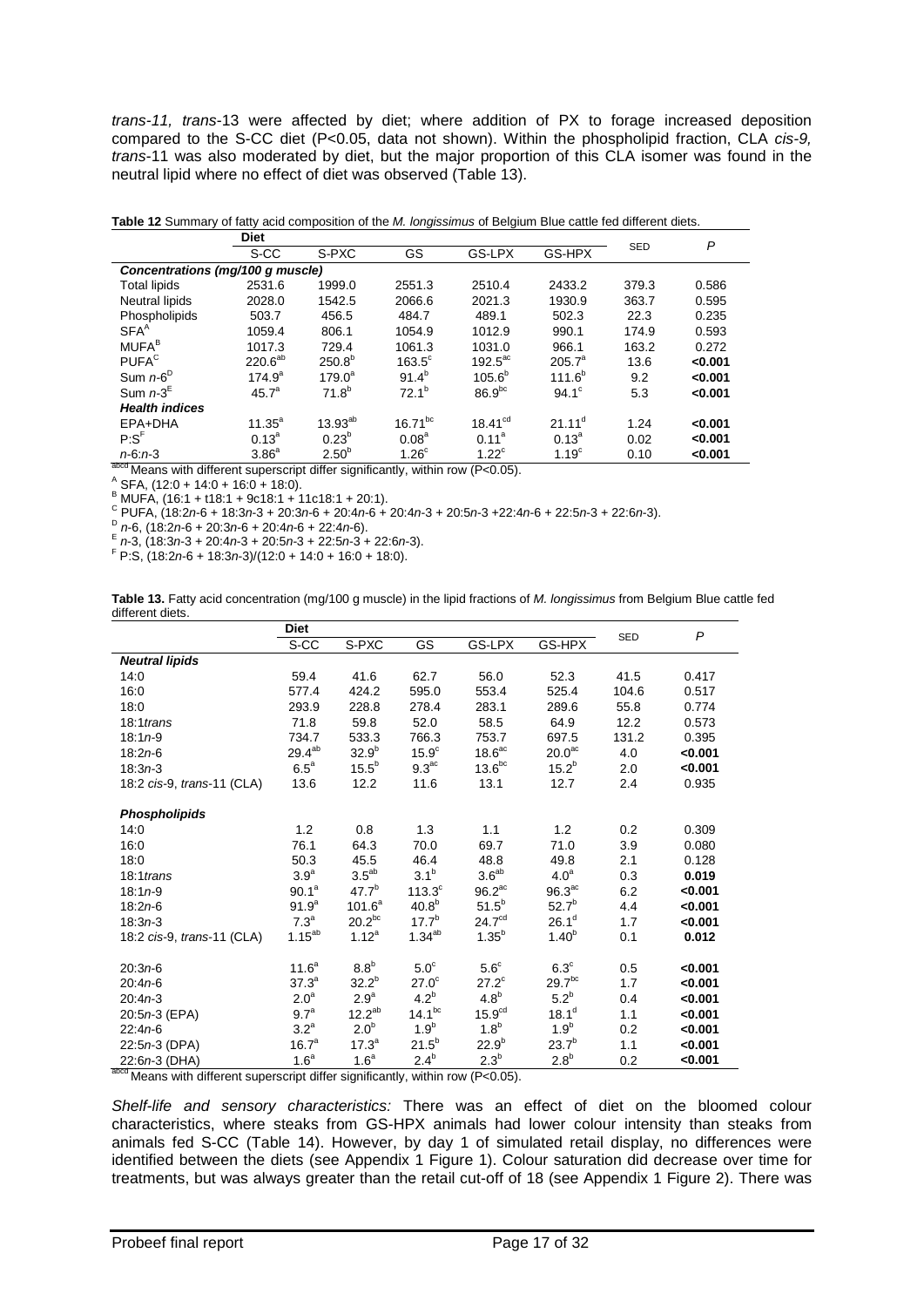a significant interaction between time and diet, probably as a result of higher colour saturation of steaks from S-PXC animals on day 7 of display, compared to S-CC and GS fed animals (see Appendix 1; Figure 2, Table 14).

The maintenance of high colour saturation by S-PXC diet likely reflects greater oxidative stability of these steaks, which had the lowest TBARS and the highest vitamin E concentration, compared to other diets (Table 14). The GS diet was also associated with lower TBARS, compared to S-CC, although similar amounts of vitamin E were identified between these two groups (Table 14). Incorporation of PX into a forage diet was associated with increased the TBARS value compared to grass alone, possibly as a result of higher concentrations of PUFA with increase dietary PX. In contrast, meat from animals fed S-PXC had lower TBARS than S-CC animals, probably due to the additional dietary supply of vitamin E fed to the S-PXC animals. However for an effect of oxidisation of beef on taste, TBARS values need to be > 2 mg malonaldehyde/kg meat (Campo et al., 2006). In the present study, TBARS was always< 2 mg/kg meat from all animals, irrespective of diet.

The eating quality of steaks varied little across the different diets, although significant differences were noted for texture, and the terms 'greasy' and 'bloody' (Table 15). Animals receiving the GS diet produced steaks associated with the lowest score for 'texture', and the highest scores for 'greasy' and 'bloody' (Table 15). Significantly better 'texture' scores were apparent across the other 4 diets, whereas GS scored significantly more poorly against the S-CC, S-PXC and GS-LPX diets on the term 'greasy', and against the S-CC and S-PXC diets on the term 'bloody'. Whilst the term greasy has been associated with variations in overall fatness, animal fatness was controlled across diets in this study. Additionally, the 'overall liking' was not affected by animal diet.

**Message:** Therefore, moderating the diets fed to cattle had minimal impact upon the eating quality of beef but significant effects on the fatty acid composition.

|                            | <b>Diet</b>     |              |                    |                      |                    | <b>SED</b> | P       |
|----------------------------|-----------------|--------------|--------------------|----------------------|--------------------|------------|---------|
|                            | S-CC            | S-PXC        | GS                 | GS-LPX               | GS-HPX             |            |         |
| <b>Bloomed colour</b>      |                 |              |                    |                      |                    |            |         |
| L*                         | 40.28           | 39.96        | 40.33              | 40.45                | 40.11              | 1.2        | 0.996   |
| $a^*$                      | $20.83^{a}$     | $19.22^{ab}$ | $19.76^{ab}$       | $20.39^{ab}$         | $17.96^{b}$        | 0.9        | 0.026   |
| $b^*$                      | $9.58^{a}$      | $8.88^{ab}$  | 9.00 <sup>ab</sup> | 9.60 <sup>a</sup>    | $7.53^{b}$         | 0.6        | 0.014   |
| Hue                        | $24.62^{\circ}$ | $24.74^a$    | $24.43^{ab}$       | $25.19^{a}$          | $22.51^{b}$        | 0.7        | 0.009   |
| Chroma                     | $22.93^{a}$     | $21.18^{ab}$ | $21.72^{ab}$       | $22.54^a$            | $19.49^{b}$        | 1.1        | 0.022   |
| <b>Oxidative capacity</b>  |                 |              |                    |                      |                    |            |         |
| TBARS, day 10 <sup>A</sup> | $1.19^{a}$      | $0.27^{b}$   | $0.55^{\circ}$     | $0.76$ <sup>ac</sup> | $1.25^{\circ}$     | 0.1        | < 0.001 |
| Chroma, day 7              | $23.5^{\circ}$  | $24.8^{b}$   | $23.2^a$           | 23.8 <sup>ab</sup>   | 23.9 <sup>ab</sup> | 0.4        | 0.009   |
| Vitamin E <sup>B</sup>     | $3.2^a$         | $7.7^{b}$    | 3.9 <sup>ac</sup>  | $4.4^\circ$          | $4.2^{\text{ac}}$  | 0.4        | < 0.001 |

**Table 14.** The colour oxidative stability of *M. longissimus* steaks from Belgium Blue cattle fed different diets.

 $\frac{1}{4}$  mg malonaldehyde/kg meat. Values are geometric means from back-transformations with the SED of log<sub>10</sub> values (Log<sub>10</sub>) transformations used for analysis).<br><sup>B</sup> mg/kg muscle.

**Table 15.** Eating quality of grilled beef loin steak, cooked to 74°C internal endpoint temperature, from Belgium Blue cattle fed different diets. Values are the means derived from analysis of variance with diet and assessor as factors, with 8 replicates.

|                            | Diet               |                |             |                   |                   | P      |
|----------------------------|--------------------|----------------|-------------|-------------------|-------------------|--------|
| Attribute                  | S-CC               | S-PXC          | GS          | GS-LPX            | GS-HPX            |        |
| 8 point category scale     |                    |                |             |                   |                   |        |
| Texture                    | 4.46 <sup>a</sup>  | $4.52^{\circ}$ | $3.84^{b}$  | 4.52 <sup>a</sup> | 4.51 <sup>a</sup> | 0.0012 |
| <b>Juiciness</b>           | 4.43               | 4.16           | 4.59        | 4.39              | 4.58              | 0.08   |
| Beef flavour intensity     | 4.58               | 4.70           | 4.46        | 4.87              | 4.87              | 0.16   |
| Abnormal flavour intensity | 2.93               | 2.78           | 2.96        | 2.70              | 2.52              | 0.24   |
| 100mm line scale           |                    |                |             |                   |                   |        |
| Greasy                     | 12.09 <sup>a</sup> | $10.71^a$      | $15.20^{b}$ | $12.43^a$         | $12.64^{ab}$      | 0.024  |
| Bloody                     | 6.20 <sup>a</sup>  | $4.35^a$       | $9.93^{b}$  | $6.87^{ab}$       | $7.32^{ab}$       | 0.048  |
| Livery                     | 14.17              | 14.48          | 16.42       | 14.70             | 13.94             | 0.72   |
| Metallic                   | 17.80              | 17.52          | 18.99       | 18.48             | 19.91             | 0.79   |
| <b>Bitter</b>              | 8.20               | 7.86           | 11.22       | 7.25              | 7.99              | 0.32   |
| Sweet                      | 11.29              | 10.59          | 12.42       | 11.22             | 10.46             | 0.60   |
| Rancid                     | 2.12               | 2.88           | 4.70        | 2.49              | 0.78              | 0.20   |
| Fishy                      | 6.54               | 4.46           | 6.42        | 5.17              | 4.86              | 0.38   |
| Acidic                     | 13.80              | 15.71          | 15.35       | 14.29             | 16.14             | 0.88   |
| Cardboard                  | 20.97              | 18.45          | 22.84       | 19.10             | 19.22             | 0.33   |
| Vegetable/Grass            | 14.03              | 11.55          | 14.65       | 15.45             | 14.25             | 0.46   |
| Dairy                      | 11.46              | 10.45          | 12.99       | 11.93             | 13.06             | 0.42   |
| <b>Hedonic</b>             |                    |                |             |                   |                   |        |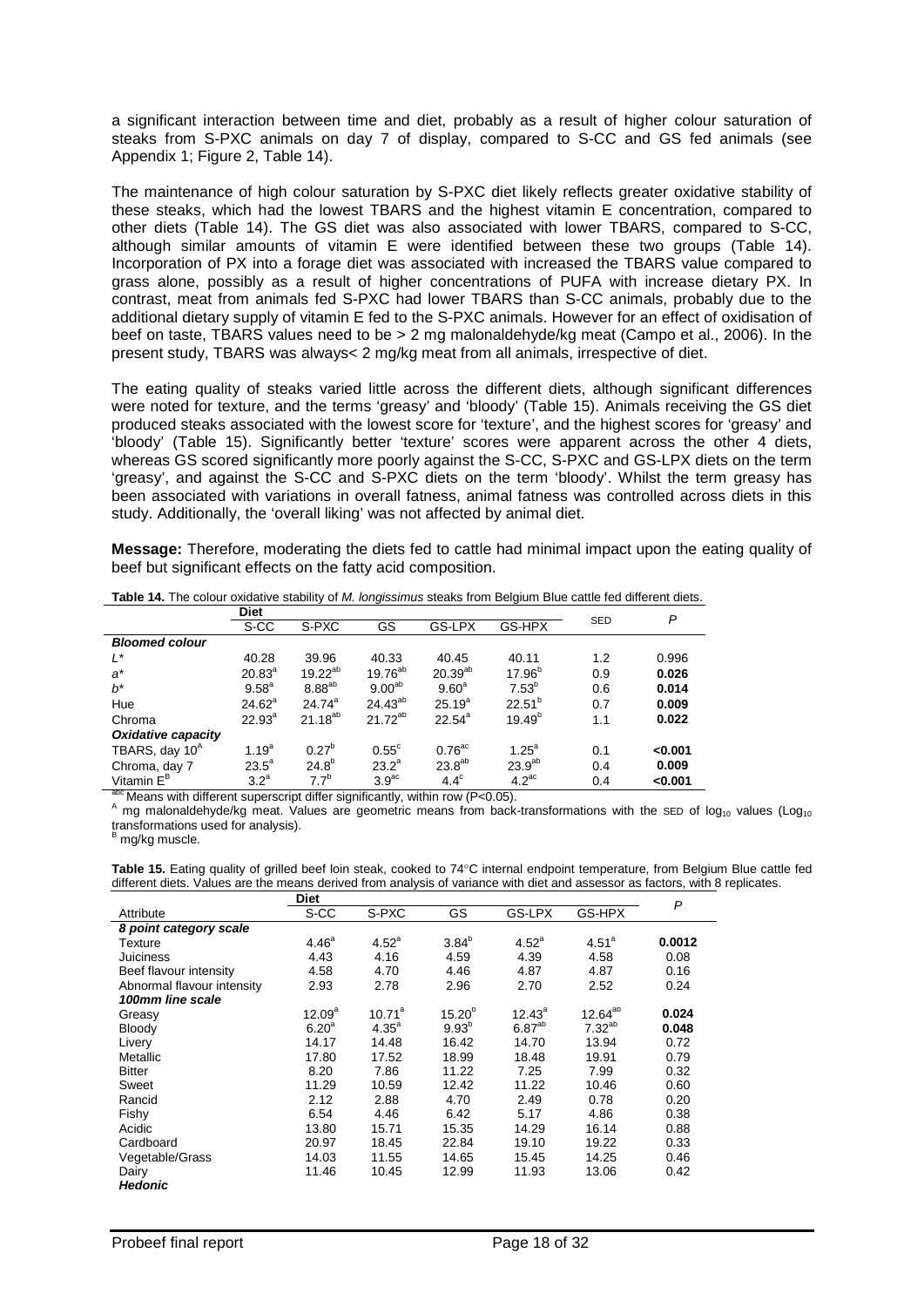| Overall liking                                                                   | 44.20 | 45.38 | 44.48 | 48.35 | 49.99 |  |
|----------------------------------------------------------------------------------|-------|-------|-------|-------|-------|--|
| abcd Means with different superscript differ significantly, within row (P<0.05). |       |       |       |       |       |  |

**Experiment 6 outcome:** The fatty acid composition, shelf life characteristics and eating quality were assessed as described previously for experiment 5.

*Fatty acid composition:* Addition of echium oil or linseed oil had no effect on the concentrations of total lipid, neutral lipid, phospholipid, SFA, MUFA or PUFA, compared to feeding forage alone (Table 16). Additionally, the ratio of *n*-6:*n*-3 fatty acids, P:S were similarly unaffected by diet, as was the concentration of EPA+DHA in the total lipid of *M. longissiumus* (Table 16).

Dietary treatment also had little impact upon the fractionated lipid components. Addition of 3% echium to the diet enhanced the deposition of 18:1*trans* and *cis*-9, *trans*-11 CLA in both the neutral and phospholipid fractions, and also increased 18:4*n*-3 in the neutral lipid fraction (Table 17). The other major fatty acids, including the long chain C20 fatty acids of the phospholipid, were unaffected by dietary treatment (Table 17). Examination of the individual CLA isomers of *M. longissiumus* identified that 6 of the 13 detected CLA isomers, including *cis*-9, *trans*-11 CLA which has recognised health benefits for humans (Belury, 2002), were increased by feeding 3% echium oil compared to forage feeding alone (see Appendix 1 Table 3). Deposition of *trans*-10, *cis*-12 CLA, which has been associated with anti-obesity effects in the human diet, was not affected by dietary treatment in the present study (see Appendix 1 Table 3). Addition of 1.5% echium oil or linseed oil increased deposition of *trans*-7, *trans*-9 CLA and *trans*-11, *trans*-13 CLA, respectively. For all other CLA isomers, addition of 1.5% echium oil or linseed oil had an intermediate effect upon CLA isomer concentration compared to feeding 3% echium oil or forage feeding alone (see Appendix 1 Table 3). It is postulated that the higher concentration of 18:1 trans and CLA in muscle may indicate that both echium and linseed oils, which were ruminally unprotected, were heavily biohydrogenated in the rumen.

*Shelf-life and sensory characteristics:* The colour saturation of meat from all animals declined over time, as expected (see Appendix 1 Figure 3). There was no effect of dietary treatment on the colour saturation of meat, nor an interaction between diet and time, indicating a similar decline of colour saturation over time (see Appendix 1 Figure 3). All treatments maintained colour saturation level above the threshold for acceptable meat colour for at least 15 days of simulated retail display, but by day 18, all treatments had a colour saturation of <18 (see Appendix 1 Figure 3).

There was also no effect of diet upon the oxidative stability, as measured by TBARS, chroma on day 10 of simulated retail display or vitamin E content of muscle (Table 18). Dietary treatment also had little impact upon the eating quality, with only significant variation in the terms 'vegetable/grass' and 'dairy', where feeding cattle linseed oil resulted in meat with a stronger intensity of the term 'vegetable/grass' and feeding 3% echium oil enhanced the attribute 'dairy' (Table 19). However the overall liking was similar between treatments.

**Message:** In conclusion, addition of echium oil, or linseed oil, did not enhance the profile of long chain C20 fatty acids in the meat, but also had little impact upon the shelf-life characteristics or eating quality of beef.

|                                | <b>Diet</b> |             |           |            |            |       |
|--------------------------------|-------------|-------------|-----------|------------|------------|-------|
|                                | Control     | Echium 1.5% | Echium 3% | Linseed 3% | <b>SED</b> | P     |
| Concentrations mg/100 g muscle |             |             |           |            |            |       |
| <b>Total lipid</b>             | 3138.0      | 4034.4      | 3964.3    | 3378.4     | 572.3      | 0.334 |
| <b>Total NL</b>                | 2678.4      | 3553.8      | 3495.8    | 2912.3     | 566.2      | 0.340 |
| <b>Total PL</b>                | 459.6       | 480.6       | 468.4     | 466.1      | 19.25      | 0.742 |
| SFA <sup>A</sup>               | 1328.4      | 1785.5      | 1717.9    | 1454.4     | 267.6      | 0.293 |
| <b>MUFA</b> <sup>B</sup>       | 1311.6      | 1648.8      | 1643.8    | 1359.4     | 253.7      | 0.402 |
| <b>PUFA</b> <sup>C</sup>       | 164.7       | 175.3       | 173.3     | 175.3      | 9.09       | 0.613 |
| Sum $n-6^D$                    | 78.2        | 85.5        | 85.3      | 83.7       | 4.40       | 0.330 |
| Sum $n-3^E$                    | 86.5        | 89.7        | 88.0      | 91.6       | 5.05       | 0.767 |
| <b>Health indices</b>          |             |             |           |            |            |       |
| $P: S^F$                       | 0.06        | 0.06        | 0.06      | 0.07       | 0.009      | 0.755 |
| $n - 6: n - 3$                 | 0.91        | 0.95        | 0.97      | 0.92       | 0.029      | 0.154 |

**Table 16**. Summary of fatty acid composition of the *M. longissimus* of Charolais cross steers fed different diets.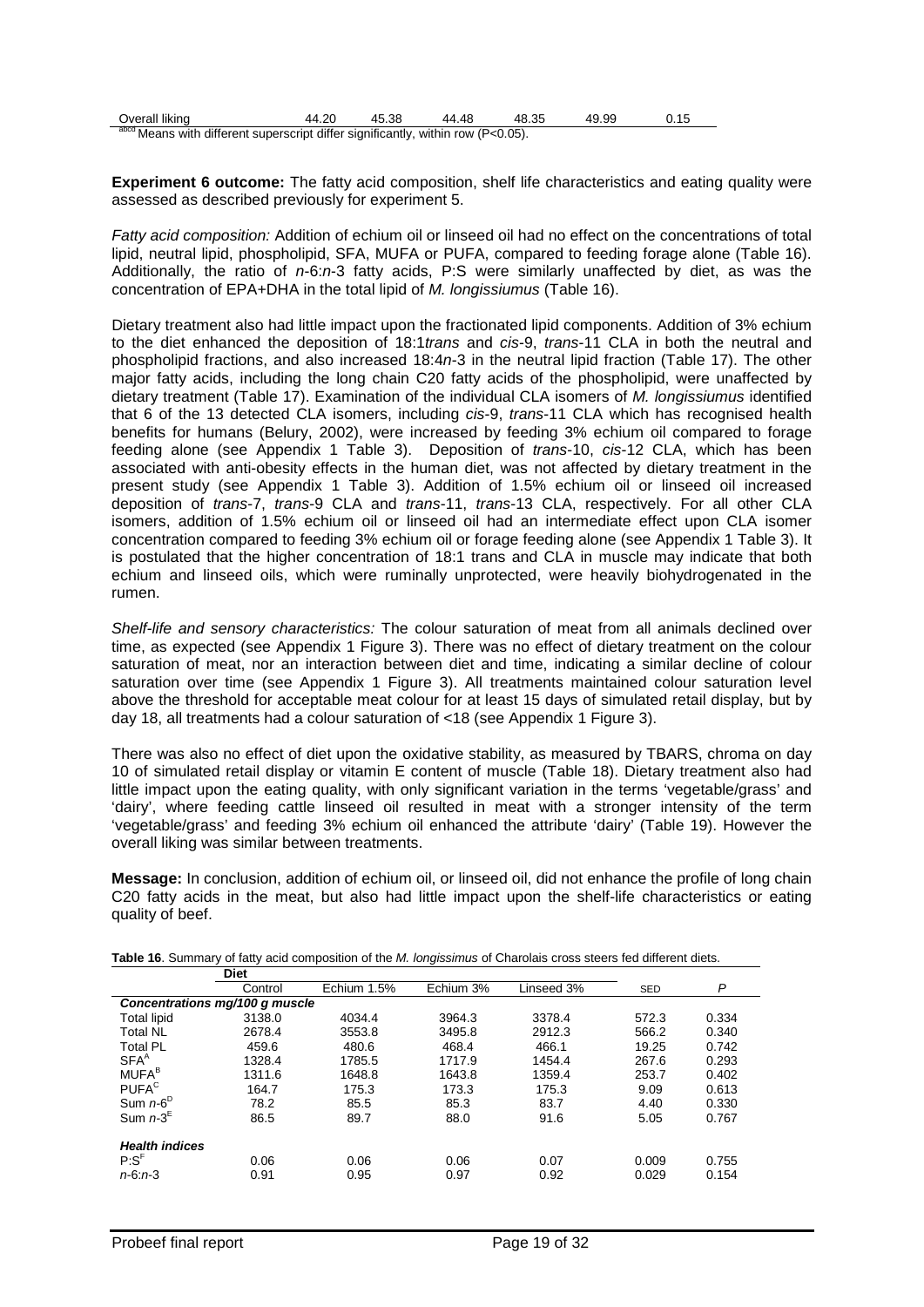| EPA+DHA <sup>G</sup>        | ົດ<br>20.4             | 23.1 | 20.8 | 24.6 | .645 | 116 |  |
|-----------------------------|------------------------|------|------|------|------|-----|--|
| ົSFA. ເ<br>$(12:0 + 14:0 +$ | $-18:0$ ).<br>$16:0 +$ |      |      |      |      |     |  |

B MUFA, (16:1 + t18:1 + 9c18:1 + 11c18:1 + 20:1).<br>
C PUFA, (16:1 + t18:1 + 9c18:1 + 11c18:1 + 20:3n-6 + 20:4n-6 + 20:4n-3 + 20:5n-3 +22:4n-6 + 22:5n-3 + 22:6n-3).<br>
P n-6 PUFA (18:2n-6 + 20:3n-6 + 20:4n-6 + 22:4n-6).<br>
F n-

**Table 17.** Fatty acid concentration (mg/100 g muscle) in the lipid fractions of *M. longissimus* from Charolais cross steers fed different diets.

|                        | <b>Diet</b>      |                    |                  |                    |            |              |
|------------------------|------------------|--------------------|------------------|--------------------|------------|--------------|
|                        | Control          | Echium 1.5%        | Echium 3%        | Linseed 3%         | <b>SED</b> | $\mathsf{P}$ |
| <b>Neutral lipids</b>  |                  |                    |                  |                    |            |              |
| 14:0                   | 86.8             | 130.3              | 127.0            | 104.8              | 24.0       | 0.253        |
| 16:0                   | 761.1            | 1030.4             | 1003.3           | 818.5              | 167.7      | 0.304        |
| 16:1                   | 120.0            | 164.1              | 158.4            | 127.3              | 28.3       | 0.324        |
| 18:0                   | 375.5            | 514.8              | 480.6            | 428.0              | 77.9       | 0.318        |
| $18:1$ trans           | $37.9^{a}$       | $71.7^{ab}$        | $112.4^{\circ}$  | $73.7^{b}$         | 13.0       | < 0.001      |
| 18:1 cis-9             | 993.8            | 1237.2             | 1203.9           | 1002.6             | 207.3      | 0.517        |
| $18:2n-6$              | 18.6             | 23.6               | 22.9             | 20.1               | 3.3        | 0.388        |
| $18:3n-3$              | 13.2             | 16.0               | 15.3             | 14.1               | 2.2        | 0.591        |
| CLA <sup>A</sup>       | 9.2 <sup>a</sup> | $14.8^{a}$         | $23.1^{b}$       | $14.3^{\circ}$     | 3.0        | < 0.001      |
| 18:4n3                 | 1.1 <sup>a</sup> | 1.6 <sup>ab</sup>  | 2.3 <sup>b</sup> | 1.9 <sup>ab</sup>  | 0.4        | 0.026        |
|                        |                  |                    |                  |                    |            |              |
| <b>Phospholipids</b>   |                  |                    |                  |                    |            |              |
| 14:0                   | 0.889            | 0.993              | 1.110            | 0.834              | 0.324      | 0.838        |
| 16:0                   | 60.899           | 63.302             | 60.824           | 57.610             | 3.59       | 0.479        |
| 16:1                   | 11.732           | 13.318             | 12.155           | 10.849             | 0.975      | 0.108        |
| 18:0                   | 41.298           | 42.832             | 42.206           | 42.308             | 1.878      | 0.874        |
| $18:1$ trans           | $1.880^{a}$      | $2.782^{b}$        | $4.572^{\circ}$  | $2.972^{b}$        | 0.326      | < 0.001      |
| $18:1n-9$              | 106.095          | 114.144            | 106.280          | 102.652            | 6.24       | 0.323        |
| $18:2n-6$              | 32.383           | 34.357             | 36.250           | 35.496             | 1.844      | 0.197        |
| $18:3n-3$              | 18.069           | 18.927             | 19.688           | 20.440             | 1.113      | 0.196        |
| CLA <sup>A</sup>       | $0.770^{\circ}$  | 1.091 <sup>a</sup> | $1.642^{b}$      | 1.081 <sup>a</sup> | 0.118      | < 0.001      |
| $18:4n-3$              | 0.244            | 0.226              | 0.225            | 0.219              | 0.036      | 0.910        |
| $20:3n-6$              | 4.519            | 4.342              | 4.382            | 4.425              | 0.313      | 0.949        |
| $20:4n-6$              | 19.978           | 20.118             | 18.602           | 20.880             | 1.142      | 0.269        |
| $20:4n-3$              | 3.822            | 3.526              | 3.918            | 3.639              | 0.337      | 0.652        |
|                        |                  |                    | 16.899           |                    | 1.306      | 0.178        |
| $20:5n-3$<br>$22:4n-6$ | 18.979<br>1.215  | 18.410<br>1.278    | 1.342            | 19.806<br>1.149    | 0.107      | 0.322        |
|                        |                  |                    |                  |                    |            |              |
| $22:5n-3$              | 23.346           | 22.358             | 21.898           | 23.069             | 1.321      | 0.685        |
| $22:6n-3$              | 3.664            | 3.747              | 3.110            | 3.757              | 0.369      | 0.263        |

 $2^{202}$  Means with different superscript differ significantly, within row.<br><sup>A</sup> CLA, 18:2*cis*-9, *trans*-11 CLA.

**Table 18.** The oxidative stability of *M. longissimus* steaks from Charolais cross steers fed different diets.

|                                     | Diet    |             |           |            |            | P     |  |
|-------------------------------------|---------|-------------|-----------|------------|------------|-------|--|
|                                     | Control | Echium 1.5% | Echium 3% | Linseed 3% | <b>SED</b> |       |  |
| Lipid Oxidation                     |         |             |           |            |            |       |  |
| TBARS, day 10 <sup>A,B</sup>        | 0.62    | 0.52        | 0.44      | 0.46       | 0.075      | 0.213 |  |
| Chroma, day 10                      | 22.1    | 22.7        | 22.4      | 22.2       | 0.562      | 0.663 |  |
| Vitamin $E^C$<br><b>State State</b> | 5.88    | 6.18        | 5.92      | 6.03       | 0.460      | 0.914 |  |

 $A$  means with different superscript differ significantly, within row.<br>
A mg malonaldehyde/kg meat.<br>
<sup>B</sup> Values are geometric means from back-transformations with the SED of Log<sub>10</sub> values (Log<sub>10</sub> transformations used fo analysis).<br><sup>c</sup> mg/kg muscle.

**Table 19.** Eating quality of grilled beef loin steak, cooked to 74°C internal endpoint temperature, from Belgium Blue cattle fed different diets. Values are the means derived from analysis of variance with diet and assessor as factors, with 8 replicates.

|                                   | Diet    |             |           |            |        |
|-----------------------------------|---------|-------------|-----------|------------|--------|
| Attribute                         | Control | Echium 1.5% | Echium 3% | Linseed 3% |        |
| 8 point category scale<br>Texture | 5.14    | 4.77        | 4.75      | 5.22       | 0.0809 |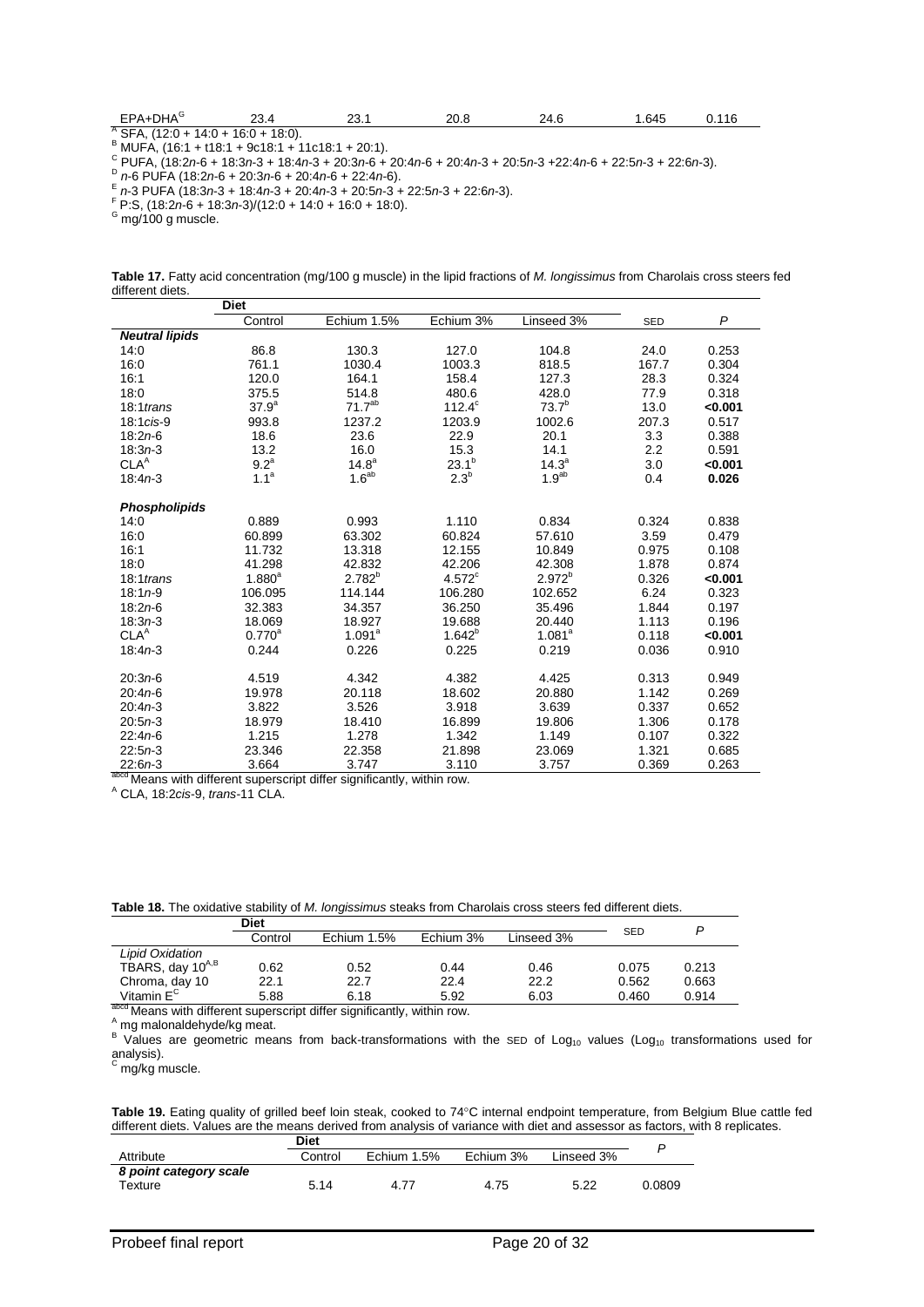| <b>Juiciness</b><br>Beef flavour intensity<br>Abnormal flavour intensity | 5.41<br>5.23<br>2.47 | 5.42<br>5.05<br>2.69 | 5.42<br>5.19<br>2.47 | 5.34<br>5.20<br>2.80 | 0.9620<br>0.5185<br>0.1125 |  |  |  |  |
|--------------------------------------------------------------------------|----------------------|----------------------|----------------------|----------------------|----------------------------|--|--|--|--|
| 100mm line scale                                                         |                      |                      |                      |                      |                            |  |  |  |  |
| Greasy                                                                   | 19.08                | 20.02                | 19.66                | 17.39                | 0.4223                     |  |  |  |  |
| Bloody                                                                   | 15.05                | 14.39                | 14.08                | 14.13                | 0.9703                     |  |  |  |  |
| Livery                                                                   | 11.25                | 11.64                | 13.14                | 12.08                | 0.7005                     |  |  |  |  |
| Metallic                                                                 | 15.58                | 14.59                | 16.30                | 17.48                | 0.4794                     |  |  |  |  |
| <b>Bitter</b>                                                            | 7.73                 | 7.02                 | 6.77                 | 9.00                 | 0.5938                     |  |  |  |  |
| Sweet                                                                    | 16.09                | 13.55                | 16.73                | 14.77                | 0.3302                     |  |  |  |  |
| Rancid                                                                   | 0.75                 | 0.86                 | 0.44                 | 0.55                 | 0.4076                     |  |  |  |  |
| Fishy                                                                    | 2.92                 | 3.19                 | 2.69                 | 2.97                 | 0.6640                     |  |  |  |  |
| Acidic                                                                   | 9.84                 | 11.09                | 10.11                | 11.38                | 0.7270                     |  |  |  |  |
| Cardboard                                                                | 11.89                | 13.11                | 13.45                | 14.39                | 0.2863                     |  |  |  |  |
| Vegetable/Grass                                                          | $12.47^{b}$          | $13.63^{ab}$         | $13.11^{b}$          | $15.81^{a}$          | 0.0440                     |  |  |  |  |
| Dairy                                                                    | $26.72^{ab}$         | $23.55^{b}$          | $29.86^{\circ}$      | $25.02^{b}$          | 0.0228                     |  |  |  |  |
| <b>Hedonic</b>                                                           |                      |                      |                      |                      |                            |  |  |  |  |
| Overall liking                                                           | 57.59                | 55.00                | 58.02                | 54.58                | 0.5092                     |  |  |  |  |
| abcd Means with different superscript differ significantly, within row.  |                      |                      |                      |                      |                            |  |  |  |  |

Probeef final report Probeef final report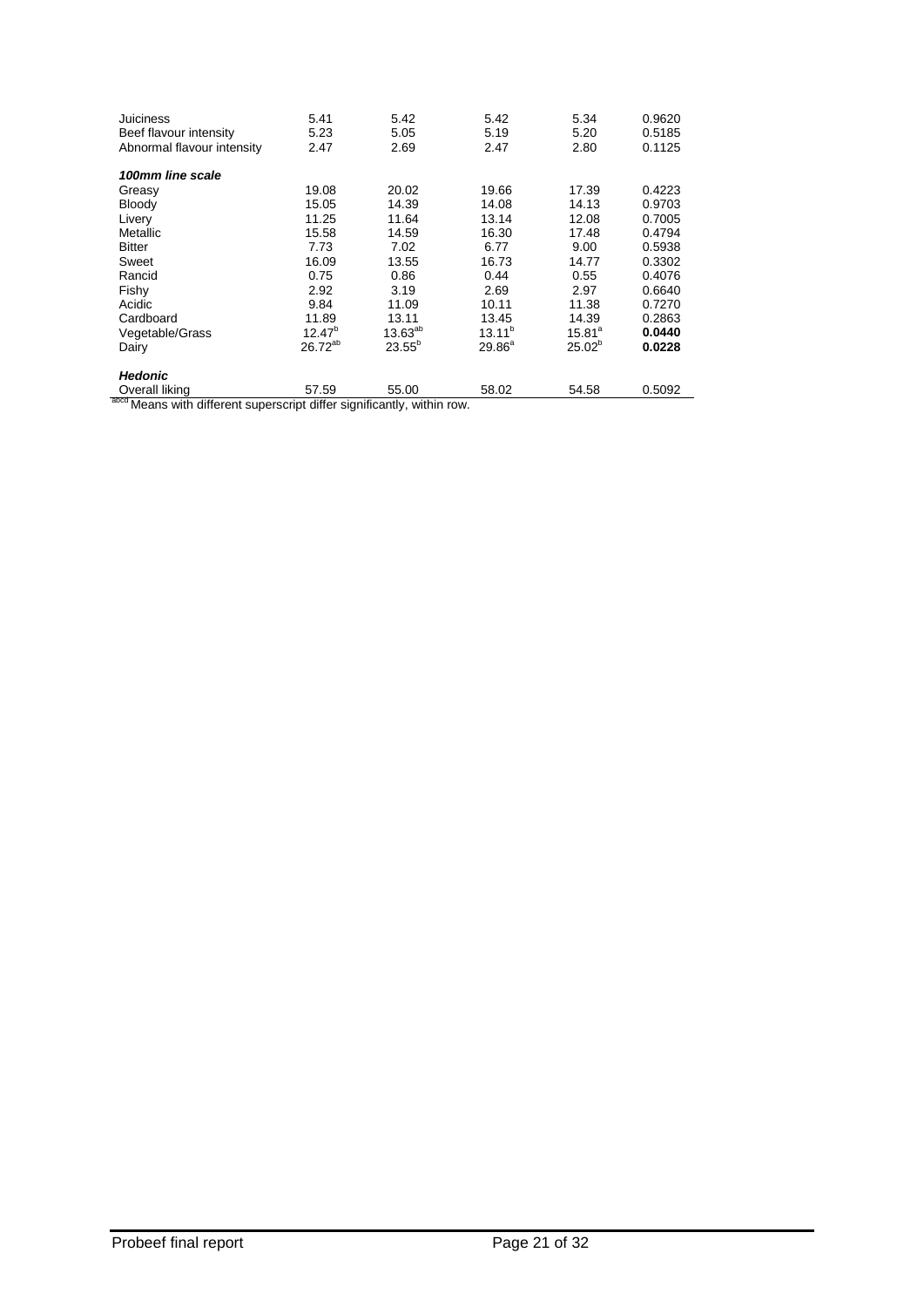**Objective 5:** *To assess the effect of nutritionally-enhanced beef on plasma lipids and lipoproteins and the development of atherosclerosis in animal models.* 

## **Background**

This objective examined the effects of modified beef fat on atherosclerosis in a mouse model, using the ApoE\*3 Leiden mouse as the model species to examine the effect of dietary modified beef fat on plasma lipoproteins and progression of atherosclerosis.

## **Main Objectives**

The initial *objectives were*: to investigate whether beef-enriched in *n*-3 PUFA has beneficial effects that result in (1) slowed progression of atherosclerosis and (2) enhanced regression of atherosclerosis. However, following initial results of studies looking at the impact of modified beef on progression of atherosclerosis, the decision was taken to concentrate on establishing the type and amount of PUFA that would be required to overcome the potentially pro—atherosclerotic effects of SFA within beef and to evaluate whether n-3 PUFA had any specific benefits over n-6 PUFA. In total three feeding studies were carried out within this work package.

### **Results**

#### **Experiment 7 outcome:** *The impact of beef from concentrate or forage-fed cattle on the development of atherosclerosis in ApoE\*3 Leiden Transgenic Mice*

The fatty acid profile of beef is, at least partly, dependent on the nature of the diet fed to the cattle. Grass and clover both contain large amounts of α-linolenic acid while cereal crops are generally rich in linoleic acid. While a large proportion of unsaturated fatty acids are biohydrogenated in the rumen, significant amounts do escape this process and enter the tissues of the animal. These fatty acids can also be further elongated and desaturated to produce a range of other fatty acids. In the case of αlinolenic acid, this can include both EPA and DHA. The aim of this study was to investigate whether the difference in fatty acid composition of meat in grass/clover–fed cattle, compared to that from concentrate (cereal) fed animals is sufficient to influence plasma lipids and the development of atherosclerosis in a mouse model. The mouse model used was a transgenic strain that expresses the human apoE\*3 Leiden gene, resulting in impaired lipoprotein clearance and a lipoprotein profile more similar to that of humans. Such mice readily develop diet-induced hyperlipidemia and atherosclerosis and are highly responsive to changes in the fatty acid profile of the diet.

The beef used in this experiment was collected from a study carried out at Aberystwyth University where thirty Charolais  $x$  Friesian steers ( $\approx$ 22 weeks of age) were allocated to one of two dietary treatments; 1) forage (grass/white clover swards during grazing followed by grass silage in winter period), or 2) restricted barley straw and concentrate (40:60 on a DM basis). Animals were slaughtered and samples of *M. obliquus internus abdominis* were taken and frozen before being transported to The University of Nottingham. Samples were defrosted, minced, freeze dried and ground to a powder. Samples from each diet group were thoroughly mixed together prior to freeze drying to ensure the collective samples were homogeneous

Mice were randomly allocated to one of two treatments groups (*n*=10) with a mean age for each group of 12 weeks old. The two treatment groups were fed a semi-synthetic diet containing 36% (w/w) freeze dried beef from cattle fed either a forage based (FB) or concentrate based (CB) diet and both diets also contained 0.25% cholesterol. Diets were fed for a 12 week period and animals were given a fresh dish of food every morning with the previous days food weighed so daily food intake could be monitored throughout the study. At the end of the study mice were culled and the serum frozen for subsequent lipid/lipoprotein analysis. Livers were collected for determination of fatty acid composition and gene expression studies. Fatty acid composition of diets and liver was determined by gas chromatography of FAME. The heart and aorta were removed and frozen prior to sectioning of the aorta at the point at which it joins the heart. Every third section was subsequently stained with haematoxylin and oil-red O and the area of staining with the latter quantified to determine the extent of atherosclerosis. The section of aorta in which the 3 tricuspid valve leaflets first became visible was nominally designated and atherosclerosis determined in this and a further five sections.

Table 20 shows the fatty acid composition of the beef included in the diets and that of the total hepatic lipid in the mice. Both sources of beef contained similar amounts of SFA. FB was relatively enriched in oleic acid, α-linolenic acid and EPA compared to CB but contained significantly less linoleic acid. The livers of mice fed FB contained significantly more α-linolenic acid, EPA and DHA than those from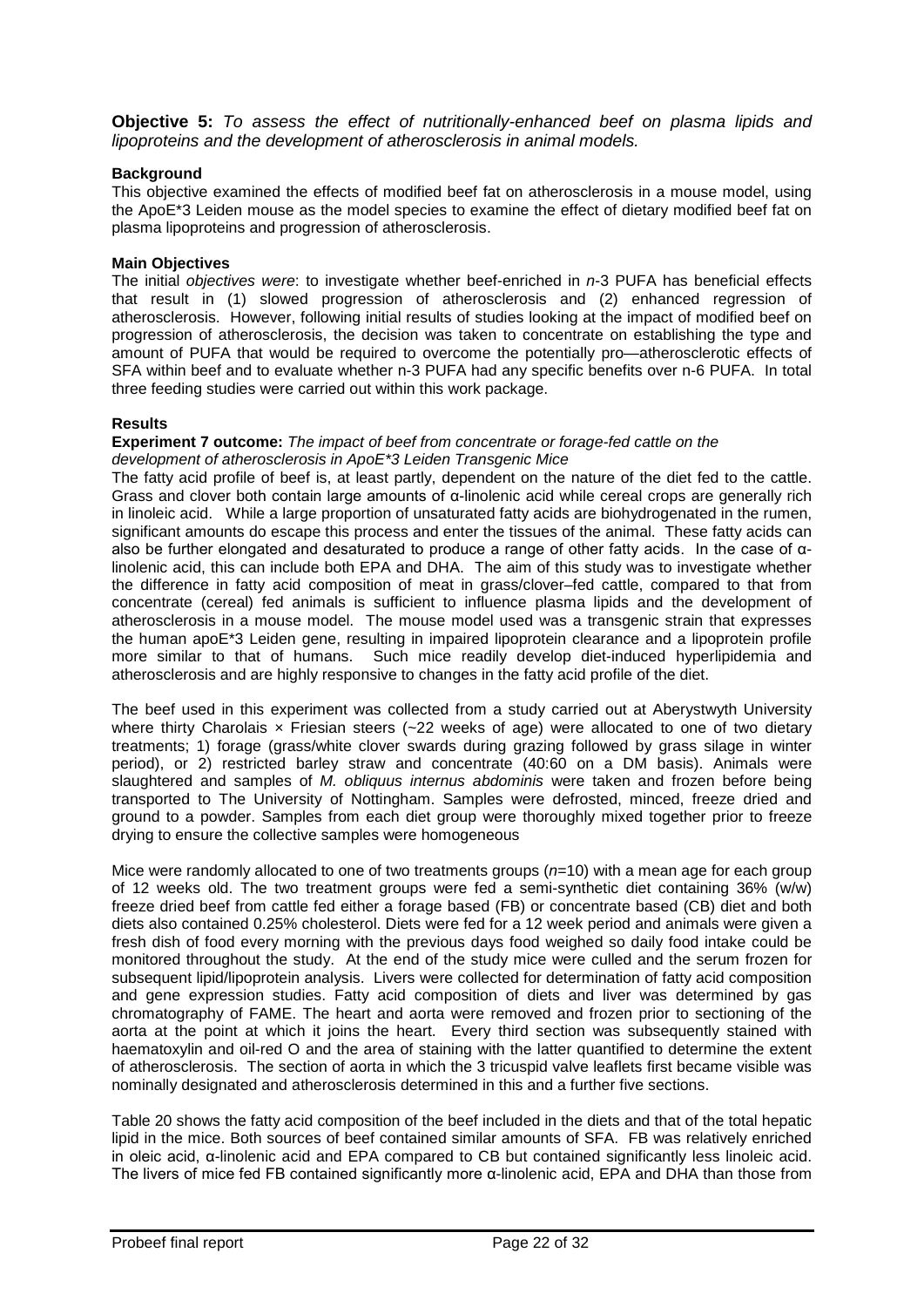animals fed CB. The presence of higher concentration of DHA suggests significant elongation and desaturation of dietary α-linolenic acid.

| % total FAME                 |                  | Composition of Beef (n=6 replicates) | <b>Composition of Mouse Liver</b> |                  |                  |         |
|------------------------------|------------------|--------------------------------------|-----------------------------------|------------------|------------------|---------|
|                              | Forage           | Concentrate                          | P                                 | Forage           | Concentrate      | P       |
| 16:0 palmitic                | $29.14 \pm 0.75$ | $30.71 \pm 0.62$                     | 0.132                             | $18.48 \pm 0.41$ | $16.47 \pm 0.39$ | 0.011   |
| 18:0 stearic                 | $13.37 \pm 1.16$ | $12.71 \pm 0.56$                     | 0.605                             | $7.29 \pm 0.34$  | $5.30 \pm 0.32$  | < 0.001 |
| 18:1 $n-9$ oleic             | $38.09 \pm 0.89$ | $34.95 \pm 0.76$                     | 0.021                             | $46.34 \pm 1.20$ | $47.79 \pm 1.02$ | 0.143   |
| 18:1 trans11                 | $1.63 \pm 0.11$  | $2.29 \pm 0.16$                      | 0.007                             | $0.22 \pm 0.10$  | $0.58 \pm 0.20$  | 0.280   |
| 18:2 $n$ -6 linoleic         | $0.91 \pm 0.08$  | $2.55 \pm 0.24$                      | 0.001                             | $6.45 \pm 0.17$  | $6.08 \pm 0.18$  | 0.148   |
| CLA $c9.11$                  | $0.39 \pm 0.03$  | $0.24 \pm 0.05$                      | 0.018                             | $0.31 \pm 0.07$  | $0.09 \pm 0.04$  | 0.019   |
| 18:3 <i>n</i> -3 α-linolenic | $0.74 \pm 0.05$  | $0.22 \pm 0.06$                      | < 0.001                           | $1.17 \pm 0.05$  | $0.98 \pm 0.05$  | 0.013   |
| 20:4 <i>n-6</i> arachidonic  | $0.40 \pm 0.05$  | $1.03 \pm 0.16$                      | 0.004                             | $4.37 \pm 0.28$  | $4.54 \pm 0.40$  | 0.727   |
| 20:5n-3 eicosapentaenoic     | $0.21 \pm 0.03$  | $0.06 \pm 0.02$                      | < 0.001                           | $0.24 \pm 0.05$  | $0.00 \pm 0.00$  | < 0.001 |
| 22:5n-3 docosapentaenoic     | $0.39 \pm 0.05$  | $0.24 \pm 0.03$                      | 0.022                             | $0.39 \pm 0.07$  | $0.08 \pm 0.03$  | 0.005   |
| 22:6n-3 docosahexaenoic      | $0.05 \pm 0.01$  | $0.03 \pm 0.01$                      | 0.235                             | $5.00 \pm 0.27$  | $2.52 \pm 0.19$  | < 0.001 |
| Sum SFA                      | $47.78 \pm 1.06$ | $48.70 \pm 1.19$                     | 0.583                             | $27.21 \pm 0.66$ | $22.60 \pm 0.59$ | < 0.001 |
| Sum $n-3$                    | $1.38 \pm 0.12$  | $0.55 \pm 0.04$                      | 0.001                             | $6.82 \pm 0.23$  | $3.57 \pm 0.14$  | < 0.001 |
| Sum $n-6$                    | $1.36 \pm 0.13$  | $3.96 \pm 0.44$                      | 0.001                             | $10.82 \pm 0.42$ | $10.62 \pm 0.53$ | 0.771   |

**Table 20.** Fatty acid composition of beef and mouse liver lipids.

Table 21 shows the plasma lipids and lipoproteins from mice fed the two sources of beef. Those animals fed FB had significantly lower plasma triacylglycerol and HDL cholesterol than those fed CB.

Figure 2 shows a representative section through the aorta with the area stained red representing the deposit of lipid within an atherosclerotic lesion. As noted in Figure 3, in animals on both diets, the area of lesion was consistent along the length of the aorta examined and there was no significant impact of diet on lesion area.

**Table 21.** Plasma Lipids and Lipoproteins in mice fed two sources of beef.

| mMol/l                      | FB               | СB              |       |
|-----------------------------|------------------|-----------------|-------|
| <b>Total Cholesterol</b>    | $10.27 \pm 0.62$ | $11.28 \pm 0.7$ | 0.297 |
| <b>HDL Cholesterol</b>      | $1.14 \pm 0.06$  | $1.41 \pm 0.1$  | 0.038 |
| Non HDL Cholesterol         | $9.13 + 0.57$    | $9.87 + 0.67$   | 0.496 |
| Non HDL/HDL ratio           | $8.04 \pm 0.37$  | $7.22 \pm 0.55$ | 0.233 |
| <b>Total Triacylglyerol</b> | $2.49 \pm 0.22$  | $3.16 \pm 0.19$ | 0.035 |



**Figure 2.** Example of athersclerotic lesion **Figure 3.** Lesion area in mice fed different souces of beef.

**Message:** Beef from animals fed forage-based diet showed significant differences in fatty acid composition than those fed a concentrate–based diet, with the former being relatively enriched in *n*-3 PUFA. This was reflected in the accumation of *n*-3 PUFA in the livers of FB fed mice and there was also evidence of the further elongation and desaturation of α-linolenic acid to produce increased DHA concentrations. FB–fed mice had lower serum triglyceride and HDL cholesterol compared to those fed CB. These may be predicted to have opposing effects on the development of atherosclerosis which may explain why no significant difference was seen in atherosclerosis between the two groups of mice.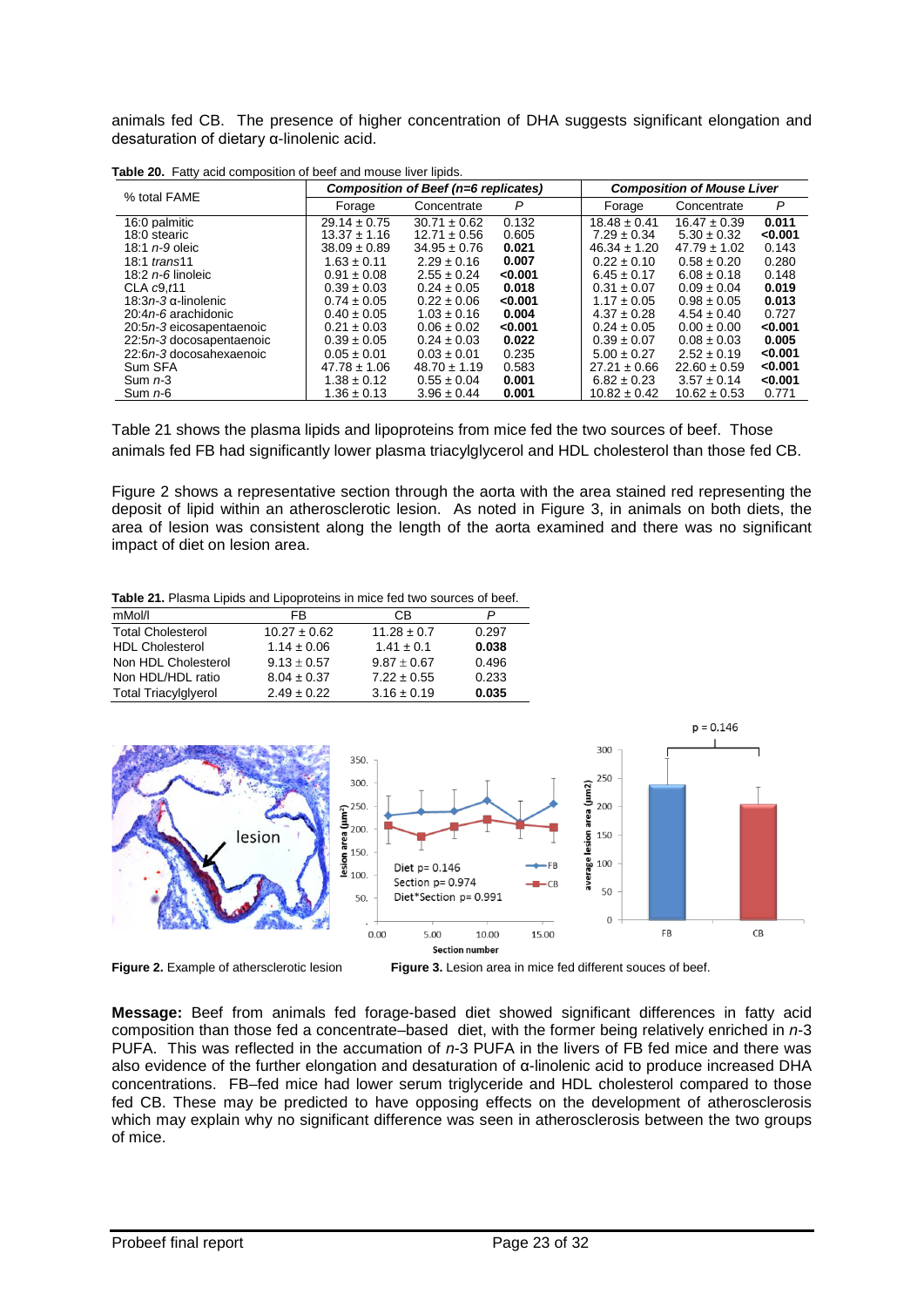#### **Experiment 8 outcome:** *A comparison of the impact of alpha-linolenic acid and linoleic acid on the development of atherosclerosis in ApoE\*3 Leiden transgenic mice*

A number of differences were observed in the fatty acid composition of the beef including a marked change in the relative ratio of *n*-3:*n*-6 PUFA. This was largely due to a lower content of linoleic acid, and higher content of α-linolenic acid, in the beef from forage-fed cattle. A second experiment was designed to investigate whether the relative difference in proportion of these fatty acids may be responsible for the differences in plasma lipids and, whether larger changes in the amounts of these fatty acids might impact on the development of atherosclerosis.

Mice were randomly allocated to one of 3 treatments groups (*n*=10) with a mean age for each group of 12 weeks old. The three treatment groups were fed an "atherogenic diet" (chow supplemented with 15% cocoa butter, COB diet) or a similar diet in which a third of the cocoa butter was replaced with either flaxseed oil (rich in α-linolenic acid, FLO diet) or sunflower oil (rich in linoleic acid, SO diet). All diets were supplemented with 0.25% cholesterol. The feeding trial was performed as described for experiment 7.

Table 22 shows that replacing a proportion of the COB with either FLO or SO reduced saturated fatty acid (16:0 and 18:0) content of the diet by similar amounts. As expected the FLO diet was relatively enriched in α-linolenic acid and the SO-diet enriched in linoleic acid. This difference was reflected in the fatty acid composition of livers from mice fed these diets with those from FLO-fed mice showing an increased proportion of α-linolenic acid and those fed SO and increased proportion of linoleic acid.

The FLO-diet significantly reduced plasma cholesterol compared to both the COB and SO–diets (Table 23). Plasma triacylglycerol was also lower in FLO-fed animals but this was only statistically significant compared to the COB group. No significant differences were seen in plasma HDL.

|                                                      | <b>Composition of Diet</b> |                                             |                       | <b>Composition of Mouse Liver</b>                                                     |
|------------------------------------------------------|----------------------------|---------------------------------------------|-----------------------|---------------------------------------------------------------------------------------|
| % total FAME                                         | <b>COB</b>                 | <b>FLO</b>                                  | <b>SO</b>             | <b>COB</b><br><b>FLO</b><br>SO.                                                       |
| C16:0 palmitic                                       | 24.36                      | 18.58                                       | 18.67                 | 14.14 $\pm$ 0.56 <sup>b</sup><br>$14.35 \pm 0.29^{\circ}$<br>$16.82 \pm 0.05^{\circ}$ |
| C <sub>18:0</sub> stearic                            | 30.34                      | 21.41                                       | 21.21                 | $6.47 \pm 0.49^b$<br>$6.83 \pm 0.37^{\circ}$<br>$8.15 + 0.4^a$                        |
| C <sub>18:1</sub> $n-9$ oleic                        | 31.4                       | 27.40                                       | 28.96                 | $44.2{\pm}0.98^{\rm b}$<br>$44.08 \pm 0.89^{\circ}$<br>$51.06 + 1.29$ <sup>a</sup>    |
| C18:2 $n$ -6 linoleic                                | 10.97                      | 15.04                                       | 28.17                 | $13.85 \pm 0.33^b$<br>$9.75 \pm 0.20^a$<br>$21.48 \pm 0.41$ °                         |
| C18:3n-3 $\alpha$ -linolenic                         | 1.10                       | 15.93                                       | 1.15                  | $6.74 + 0.17^b$<br>$0.87 + 0.14^a$<br>$0.78 \pm 0.11^a$                               |
| C20:4n-6 arachidonic                                 | ND.                        | ND.                                         | ND.                   | $2.16 \pm 0.14^b$<br>$5.55 \pm 0.55^{\circ}$<br>$5.78 \pm 0.35^{\circ}$               |
| C20:5n-3 eicosapentaenoic                            | ND.                        | ND.                                         | ND.                   | ND.<br>$2.01 \pm 0.10$<br>ND.                                                         |
| C22:5n-3 docosapentaenoic                            | ND.                        | <b>ND</b>                                   | ND.                   | $0.03 \pm 0.03^b$<br><b>ND</b><br>$0.98 + 0.04^a$                                     |
| C22:6n-3 docosahexaenoic                             | ND.                        | <b>ND</b>                                   | ND.                   | $4.10 + 0.26^{\circ}$<br>$2.56 + 0.18^a$<br>$1.61 \pm 0.15$ <sup>c</sup>              |
| Sum SFA                                              | 55.96                      | 41.08                                       | 41.13                 | $21.19 \pm 0.10^6$<br>$21.65 + 0.55^{\circ}$<br>$25.76 \pm 0.91$ <sup>a</sup>         |
| Sum $n-3$ FA                                         | 1.1                        | 15.93                                       | 1.15                  | $13.84 \pm 0.32^{\circ}$<br>$3.43 \pm 0.11^a$<br>$2.42 \pm 0.10^{\circ}$              |
| Sum $n-6$ FA<br>Martin and an Artistic<br>the states | 10.97                      | 15.04<br>المستلف والمستنبذ والمستنبذ المتوا | 28.17<br>$AB = 0.000$ | $28.43 \pm 0.92^b$<br>$16.5 \pm 0.54^{\text{a}}$<br>$16.73 \pm 0.49^a$                |

**Table 22.** Fatty acid composition of diets and liver lipids from mice fed different sources of PUFA.

Values within a row with different superscripts are signicantly different; ND = non detectable.

| mMol/l                 | COB                       | FI O                    | SO                    |       |
|------------------------|---------------------------|-------------------------|-----------------------|-------|
| Total Cholesterol      | $9.6^4 + 0.31$            | $8.79^{\circ} \pm 0.19$ | $9.76^4 + 0.33$       | 0.046 |
| <b>HDL Cholesterol</b> | $2.00 \pm 0.11$           | $1.97 \pm 0.11$         | $1.90 \pm 0.13$       | 0.847 |
| NonHDL Cholesterol     | $7.8 + 0.24$ <sup>a</sup> | $6.83 + 0.17^b$         | $8.07 + 0.31^{\circ}$ | 0.003 |
| NonHDL/HDL ratio       | $3.95 \pm 0.22$           | $3.6 \pm 0.28$          | $4.37 \pm 0.39$       | 0.230 |
| Total Triacylglycerol  | $1.7^a \pm 0.1$           | $1.31^{\circ} + 0.07$   | $1.6^{ab} + 0.15$     | 0.041 |
|                        |                           |                         |                       |       |

Values within a row with different superscripts are signicantly different.

As noted in Figure 4 there was a significant effect of diet on lesion area but no effects of section number nor an interaction between the two. Posthoc anaysis indicated a significant lower average lesion area in the SO group compared the the COB group.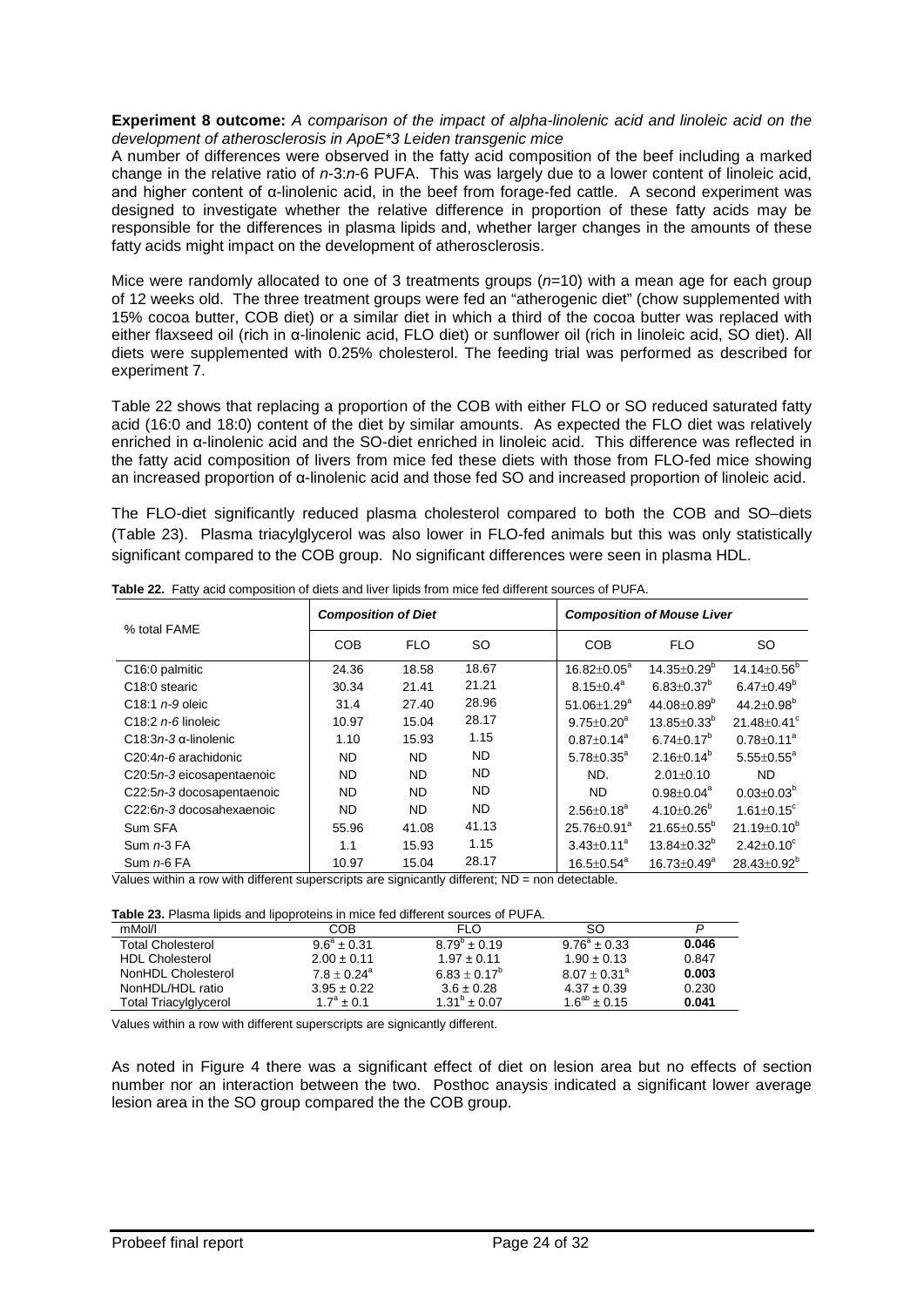

**Figure 4.** Analysis of atherosclerosis in mice fed different sources of PUFA.

**Message:** The impact of α-linolenic acid-rich FLO on plasma lipids (decreasing both cholesterol and triacylglycerol) would suggest that such a diet may be more protective against atherosclerosis than linoleic acid-rich SO. However, this is not supported by the direct determination of extent of atherosclerosis, where the SO-diet, but not the FLO-diet, significantly reduced the lesion area. This suggests that these oils are influencing factors other than plasma lipids that may impact on the development of atherosclerosis.

## **Experiment 9 outcome:** *The impact of beef supplemented with different n-3 PUFA on the development of atherosclerosis in female ApoE\*3 Leiden transgenic mice*

Experiment 7 demonstrated that the fatty acid composition of beef can be altered through grass/silage feeding sufficiently to alter plasma lipids (decreased triacylglycerol and HDL cholesterol), although it had no effect on the atherosclerotic lesion area. Experiment 8 demonstrated that α-linolenic acid can reduce plasma triacylglycerol (and cholesterol) but that this again was not sufficient to reduce the development of atherosclerosis. These findings raised the question as to how much, and which, *n*-3 PUFA are needed in beef to counteract the SFA content and reduce atherosclerotic lesion size.

In order to assess the quantities of long chain *n*-3 PUFA potentially needed in beef to have a beneficial effect on atherosclerosis development, a high DHA tuna oil powder was supplemented into diets containing freeze dried beef. The fish oil powder (Product name - Driphorm® HiDHA® ThermoMAX® 50) is a fine light tan, spray dried powder which contains 50% high DHA-rich tuna oil in a stable and protected microencapsulated form, which was kindly donated to this study from NuMega (Cambridge, UK). Supplementation was carried out to give a diet containing either 5 or 10 times the long chain *n*-3 PUFA that was originally found in the beef from grass/forage fed cattle.

There is considerable evidence to suggest that the long chain *n*-3 PUFAs are effective in reducing cardiovascular disease risk in humans. The conversion of α-linolenic acid to EPA is considered poor in both animals and humans since the first step in the pathway is the conversion to 18:4*n*-3 (stearidonic acid), which is catalysed by the enzyme Δ6-desaturase, and is both slow and rate limiting. Therefore a possible approach to increase concentrations of EPA/DHA is to bypass this initial step by increasing dietary 18:4*n*-3. Echium oil, which comes from the seeds of *Echium plantagineum* has been identified as a natural source of 18:4*n*-3, which accounts for approximately 13% of total fatty acids in the oil. In this study Echium oil was supplemented into diets containing beef to determine if it has cardioprotective effects and whether it is more efficiently converted into the longer chain fatty acids than α-linolenic acid.

Mice were randomly allocated to one of 5 treatments groups ( $n=10$ ) with a mean age for each group of 13 weeks old. The 5 treatment groups were fed a semi-synthetic diet containing 36% (w/w) freeze dried beef purchased from a local butcher and a range of oils and powders as follows; (1) 5% rapeseed Oil (RO- control); (2) 1.4% Fish Oil Powder + 3.6% Rapeseed Oil (LFO); (3) 2.8% Fish Oil Powder + 2.2% Rapeseed Oil (HFO); (4) 5% Echium Oil (EO) and (5) 5% Flaxseed Oil (FXO)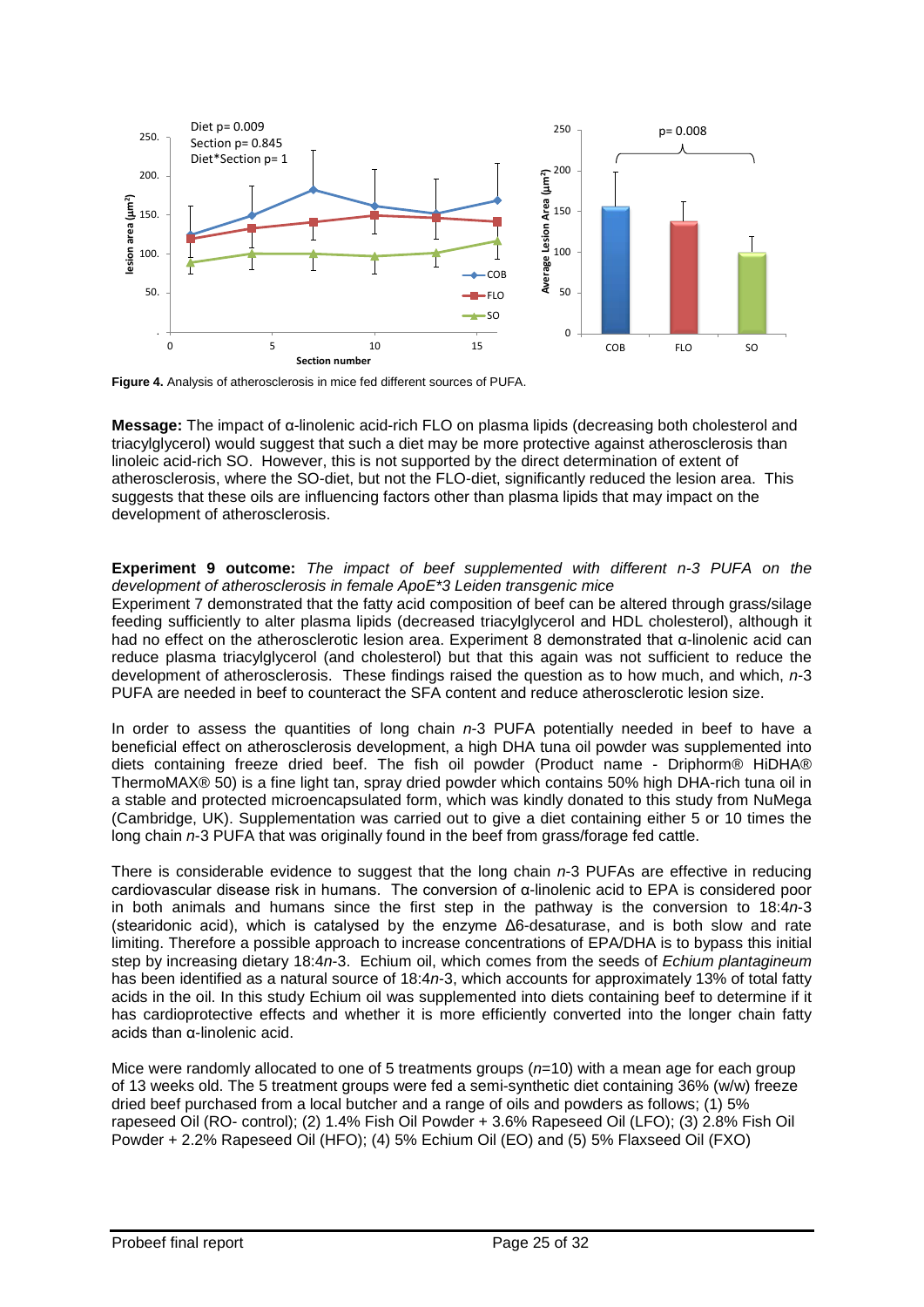All diets were supplemented with 0.25% cholesterol. The feeding trial was performed as described for experiment 7. Table 24 shows the fatty acid composition of the diets with significant differences from the RO diet highlighted in grey.

**Table 24.** Dietary fatty acid composition.

| % total FAME                               | <b>RO</b> | <b>LFO</b> | HFO       | EO    | <b>FXO</b> |
|--------------------------------------------|-----------|------------|-----------|-------|------------|
| C16:0 palmitic                             | 18.07     | 19.75      | 20.59     | 17.82 | 19.05      |
| C <sub>18</sub> :0 stearic                 | 12.47     | 13.87      | 14.2      | 11.77 | 13.95      |
| C <sub>18:1</sub> trans <sup>11</sup>      | 1.99      | 2.44       | 2.67      | 2.6   | 2.62       |
| C <sub>18:1</sub> cis9 oleic               | 41.36     | 37.84      | 35.52     | 29.54 | 28.71      |
| C <sub>18</sub> :2n-6 linoleic             | 12.32     | 10.32      | 9.56      | 12.07 | 10.11      |
| CLA $c9.11$                                | 0.21      | 0.2        | 0.26      | 0.22  | 0.25       |
| $C18:3n-3$ $\alpha$ -linolenic             | 4.25      | 2.92       | 2.45      | 10.23 | 14.32      |
| $C18:3n-6$ g-linolenic                     | <b>ND</b> | ND.        | <b>ND</b> | 3.00  | <b>ND</b>  |
| C <sub>18</sub> :4 <i>n</i> -6 stearidonic | 0.09      | 0.16       | 0.16      | 3.93  | 0.16       |
| C20:4n-6 arachidonic                       | 0.24      | 0.32       | 0.39      | 0.24  | 0.23       |
| C20:5n-3 eicosapentaenoic acid             | 0.04      | 0.25       | 0.39      | 0.04  | 0.03       |
| C22:5n-3 docosapentaenoic                  | 0.12      | 0.18       | 0.21      | 0.12  | 0.14       |
| C22:6n-3 docosahexaenoic                   | ND.       | 1.17       | 1.86      | ND.   | <b>ND</b>  |
| Sum SFA                                    | 33.84     | 37.37      | 38.79     | 32.87 | 36.63      |
| Sum $n-3$ FA                               | 4.5       | 4.68       | 5.07      | 14.32 | 14.65      |
| Sum n-6 FA                                 | 12.56     | 10.64      | 9.95      | 15.3  | 10.34      |

 $ND = non-detectable$ 

**Table 25.** *Mouse liver lipid fatty acid composition.*

| % total FAME                 | RO.                     | LFO.                    | <b>HFO</b>                   | EO.                      | <b>FXO</b>               | P       |
|------------------------------|-------------------------|-------------------------|------------------------------|--------------------------|--------------------------|---------|
| C <sub>16</sub> :0 palmitic  | $16.56^a \pm 0.55$      | $15.15^{ab} \pm 0.31$   | $15.7^{ab} \pm 0.3$          | $15.24^{ab} \pm 0.29$    | $14.67^{\circ} \pm 0.26$ | 0.01    |
| C <sub>18:0</sub> stearic    | $7.73 \pm 0.39$         | $6.86 \pm 0.36$         | $6.66 \pm 0.49$              | $8.07 \pm 0.64$          | $6.78 \pm 0.39$          | 0.116   |
| C <sub>18:1</sub> cis9 oleic | $42.72^a \pm 1.35$      | $44.66^a \pm 0.82$      | $43.1^a \pm 1.25$            | $37.65^{\circ}$ ± 1.51   | $40.44^{ab} \pm 0.97$    | 0.001   |
| $C18:2n-6$ linoleic          | $9.73^{\circ}$ ± 1.23   | $9.19^{b} + 0.13$       | $8.43^{\circ} \pm 0.16$      | $10.43^{\circ} \pm 0.16$ | $10.62^{\circ} \pm 0.18$ | < 0.001 |
| C18:3n-3 $\alpha$ -linolenic | $1.48^a \pm 0.04$       | $1.33^{ab} \pm 0.03$    | $1.09^b \pm 0.03$            | $3.22^{\circ} \pm 0.15$  | $5.85^{\circ} \pm 0.11$  | < 0.001 |
| C18:4n-6 stearidonic         | ND.                     | ND.                     | ND.                          | $0.38 \pm 0.09$          | $0.2 \pm 0.06$           | < 0.001 |
| C20:4n-6 arachidonic         | $5.51^{\circ} \pm 0.38$ | $3.78^{\circ} \pm 0.28$ | $3.51^{\circ} \pm 0.34$      | $5.2^{\circ} \pm 0.48$   | $3.38^{b} \pm 0.24$      | 0.001   |
| C20:5n-3 eicosapentaenoic    | $0.79^{\circ} \pm 0.05$ | $0.96^a \pm 0.04$       | $1.29^b \pm 0.07$            | $1.76^{\circ} \pm 0.07$  | $2.13^{\circ} \pm 0.06$  | < 0.001 |
| C22:5n-3 docosapentaenoic    | $0.72^a \pm 0.03$       | $0.86^{\circ} \pm 0.02$ | $0.99^{\circ} \pm 0.03$      | $1.71^{\circ} \pm 0.05$  | $1.76^{\circ} \pm 0.06$  | < 0.001 |
| C22:6n-3 docosahexaenoic     | $6.3^{\circ} \pm 0.25$  | $9.46^{\circ} \pm 0.3$  | $11.43^{\circ} \pm 0.4$      | $7.01^a \pm 0.5$         | $6.18^a \pm 0.32$        | < 0.001 |
| Sum SFA                      | $25.29 \pm 0.76$        | $23.08 \pm 0.55$        | $23.63 \pm 0.63$             | $23.88 \pm 0.82$         | $22.25 \pm 0.57$         | 0.055   |
| Sum $n-3$ FA                 | $9.28^a \pm 0.24$       | $12.6^{\circ} \pm 0.3$  | $14.79^{\text{cd}} \pm 0.42$ | $14.09^{\circ} \pm 0.44$ | $16.11^{\circ} \pm 0.18$ | < 0.001 |
| Sum $n-6$ FA                 | $16.18^a \pm 1.27$      | $13.77^{bc} \pm 0.38$   | $12.65^{\circ} \pm 0.52$     | $17.76^a \pm 0.65$       | $14.7^{\circ} \pm 0.44$  | < 0.001 |

Values within a row with different superscripts are signicantly different.

Feeding DHA-rich fish oil produced the expected dose-dependent increase in hepatic lipid DHA content (Table 25). As noted in experiment 8 FXO increased hepatic α-linolenic acid, EPA, DPA and DHA concentrations (Table 25). EO feeding failed to increase hepatic 18:4*n*-3 but increased αlinolenic acid, EPA, DPA and DHA to similar levels as FXO. Thus, we were unable to demonstrate that bypassing the initial desaturation increased the efficiency of synthesis of these longer-chain, highly unsaturated fatty acids.

#### **Table 26.** Plasma lipids and lipoproteins in mice fed beef supplemented with different oils

| mMol/l                      | RO.              | I FO.                | HFO                     | FO.                     | <b>FXO</b>           | P     |
|-----------------------------|------------------|----------------------|-------------------------|-------------------------|----------------------|-------|
| <b>Total Cholesterol</b>    | $7.14 \pm 0.32$  | $7.81 \pm 0.31$      | $7.11 \pm 0.28$         | $7.93 \pm 0.5$          | $7.65 \pm 0.35$      | 0.374 |
| <b>HDL Cholesterol</b>      | $1.39^a \pm 0.1$ | $1.19^{ab} \pm 0.06$ | $1.09^{\circ} \pm 0.05$ | $0.95^{\circ} \pm 0.08$ | $1.21^{ab} + 0.07$   | 0.007 |
| NonHDL Cholesterol          | $5.75 + 0.26$    | $6.62 + 0.33$        | $6.02 + 0.29$           | $6.98 + 0.47$           | $6.44 + 0.37$        | 0.129 |
| NonHDL/HDL ratio            | $4.32^a + 0.31$  | $5.81^{ab} + 0.61$   | $5.66^{ab} \pm 0.42$    | $7.69^{\circ} + 0.68$   | $5.53^{ab} \pm 0.56$ | 0.001 |
| <b>Total Triacylglyerol</b> | $2.04 \pm 0.21$  | $1.81 \pm 0.15$      | $1.67 \pm 0.18$         | $1.61 + 0.12$           | $1.66 \pm 0.16$      | 0.390 |
|                             |                  |                      |                         |                         |                      |       |

Values within a row with different superscripts are signicantly different.

There was no significant difference in total plasma cholesterol or triacylglycerol between the diet groups. However, it is of note that plasma cholesterol in each of these groups was 25-30% lower than in animals fed un-supplemented beef in experiment 7. Compared to the RO-supplemented diet, HFO and EO both significantly reduced HDL cholesterol (Table 26). The reduction in total plasma cholesterol in each of these UFA-supplemented diets was associated with a significant reduction in the development of atherosclerosis with average lesion area being 60-90% lower than described in animals fed un-supplemented beef (Figure 5). However in the two groups in which a significant reduction in HDL cholesterol was observed (HFO and EO) lesion area was significantly higher than in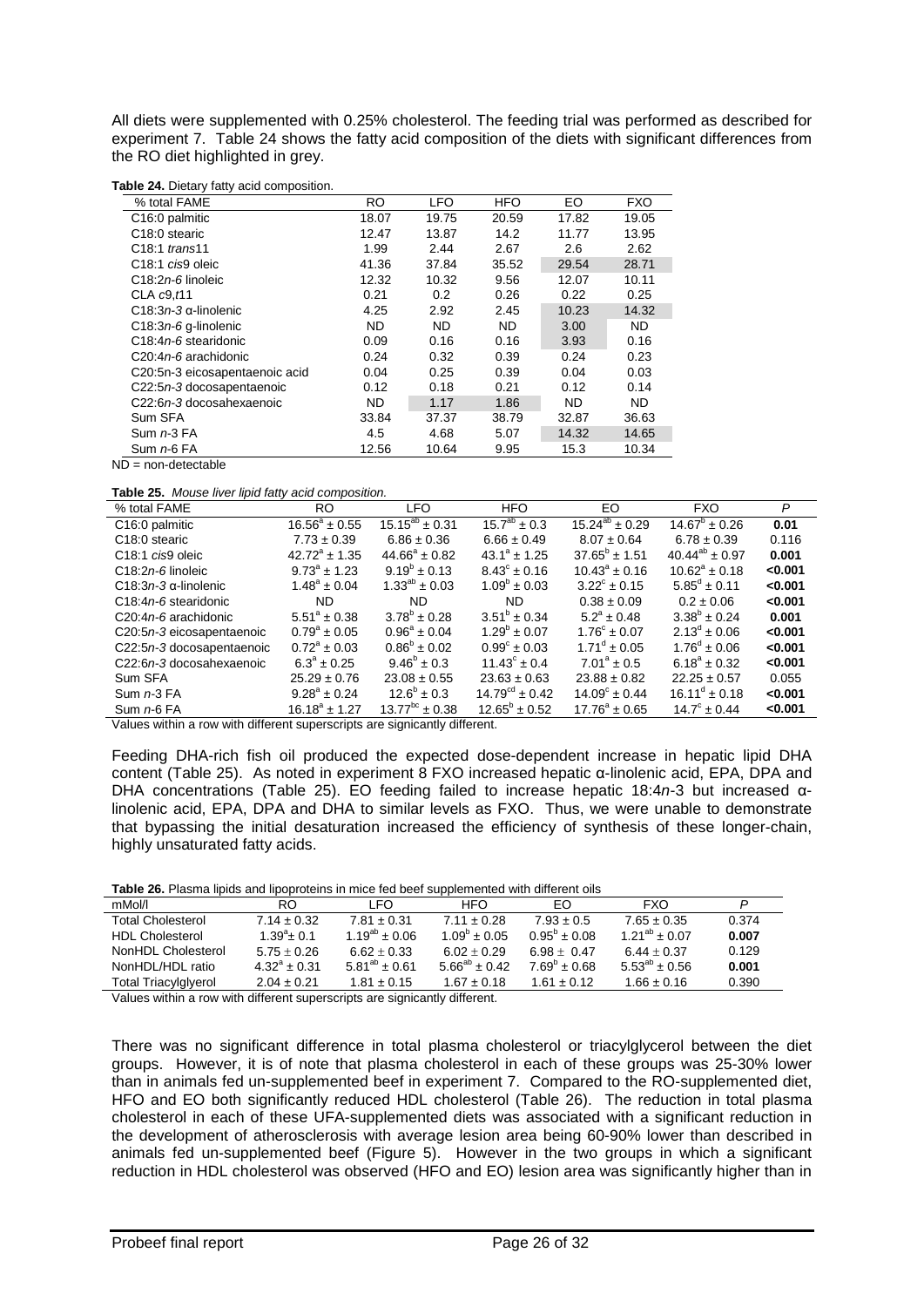the RO-supplemented group. This experiment appears to demonstrate that the pro-atherosclerotic effects of SFA-rich beef fat can be reduced by supplementing diets with unsaturated fatty acid rich oils (decreasing the relative proportion of SFA by 10-15% of total fatty acids). However, we have failed to demonstrate that *n*-3 PUFA (of any chain length) is more protective than the combination of oleic and linoleic acid found in RO. In fact, both EO and HFO produced more atherosclerosis than RO, perhaps through a specific effect of lowering HDL cholesterol



**Figure 5.** Analysis of atherosclerosis in mice fed beef supplemented with different oils.

**Message:** Overall, this work-package shows that in the highly artificial situation of beef providing virtually all of the fatty acids in the diet it does induce a significant level of atherosclerosis in this mouse model. The modest difference in fatty acid composition of beef from forage vs. concentrate fed cattle were enough to induce some significant differences in mouse tissue fatty acid but had no overall effect on the development of atherosclerosis. This may be because reductions in plasma triacylglycerol and HDL have opposing effects on atherogenesis. Supplementing beef with relatively modest amounts of unsaturated fatty acid markedly reduced plasma cholesterol and development of atherosclerosis. This effect was seen with all of the oils studied, but surprisingly, RO (relatively rich in oleic and linoleic acid) was more potent than any of the n-3 PUFA rich oils studied. Indeed high concentrations of EPA (HFO diet) or 18:4*n*-3 (EO diet) appeared to increase atherosclerosis compared to RO, perhaps by reducing the protective HDL cholesterol fraction. The direct comparison of the effect of α-linolenic acid and linoleic acid in experiment 8 appeared to show that *n*-6 PUFA is more protective against atherosclerosis than the *n*-3 PUFA and that this effect was independent of plasma lipids or lipoproteins. The impact of these oils on other atherosclerosis risk factors remains to be established.

While extrapolation of results in this animal model to humans should be done with caution, the results suggest that reducing the proportion of SFA in beef may be fundamentally more important that the type of fatty acid they are replaced with. They also suggest that at high concentrations *n*-3 PUFA may be more detrimental than *n*-6 PUFA, with reduction of HDL cholesterol being one possible underlying mechanism.

*On-going work:* Using a specific array, targeted at genes associated with lipid and lipoprotein metabolism, we have recently completed analysis of expression of 96 genes in the livers of animals in each of the diet groups described above. These data are currently undergoing appropriate bioinformatics analysis.

## **European Food Safety Authority (EFSA) and Food Labelling**

The European Food Safety Authority (EFSA) recently concluded on the level of long chain PUFA that a product must contain in order for it to be labelled as 'a source of' or 'high in' *n*-3 PUFA. They concluded that it should be based around the requirement for 250mg per day of EPA plus DHA or 2g per day of 18:3*n*-3, and would require 40 or 80mg EPA plus DHA per 100g to be labelled as 'a source of' or 'high in' *n*-3 PUFA respectively (European Food Safety Authority, 2009). We recently conducted a review of a range of studies on the fatty acid composition of beef (Morgan *et al*. 2012), from animals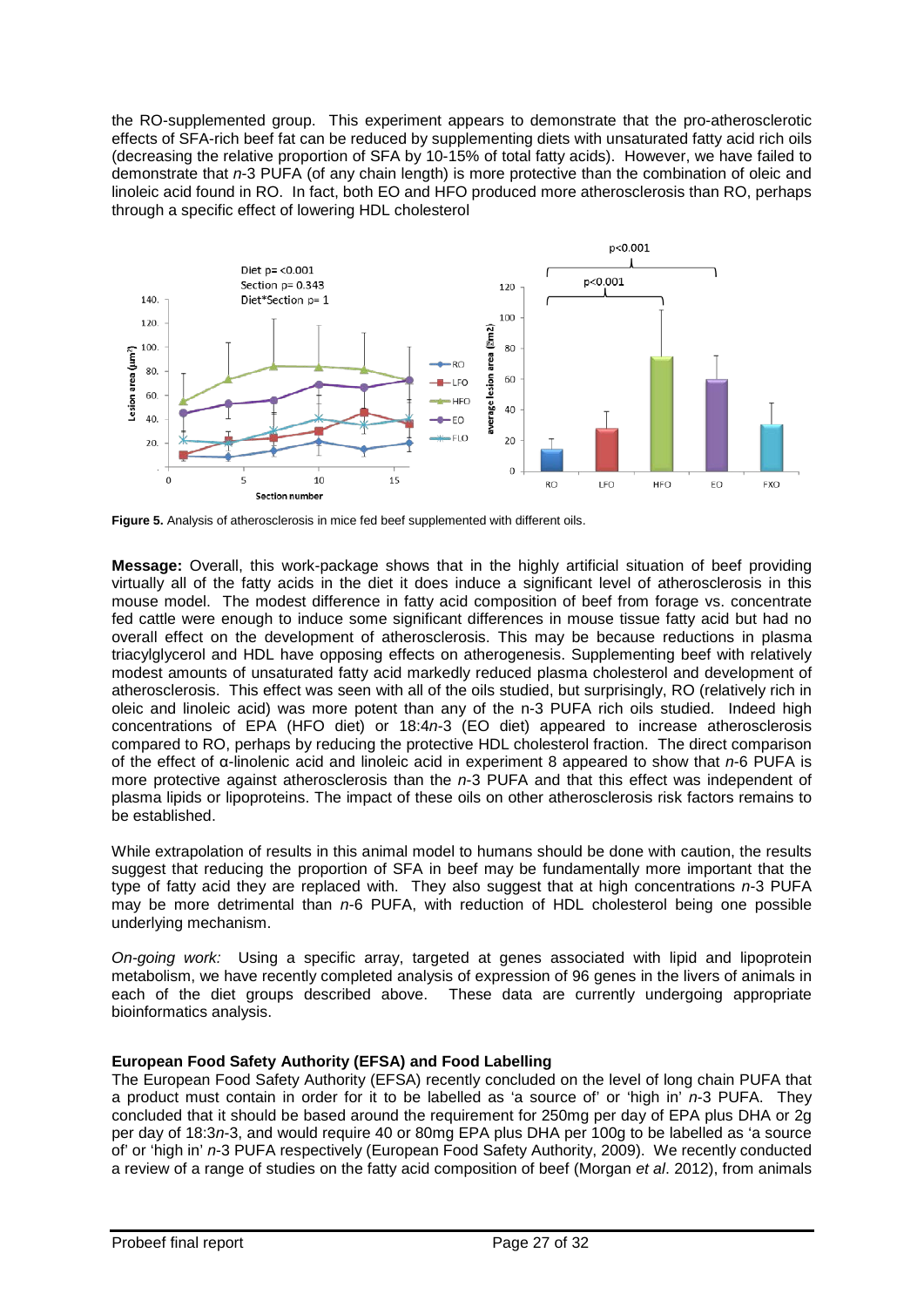fed on a range of diets, different forages, oil supplementation etc. It was concluded beef from the forage-based systems summarised may provide  $\sim 0.71 - 34.4$  mg/d EPA and  $\sim 0.15 - 6.3$  mg/d DHA. The highest levels were for veal calves with a total EPA + DHA of  $\sim$  41 mg/d (Costa *et al.*, 2010). Thus, this is higher than the ~15% of the daily recommended intake for long chain PUFA required to be able to make a claim (250 mg/d, as described above). For comparison, Dunne *et al*. (2011) when feeding heifers ruminally protected fish oil supplement compared to a control achieved levels of 52.3 *v*. 13.0 and 15.4 *v*. 3.4, for EPA and DHA, respectively. The maximal levels of EPA + DHA delivered in beef from the studies reported would be ~ 67 mg/100 g muscle (Dunne *et al*., 2011). This is also higher than the  $\sim$  15% of the daily recommended intake for long chain PUFA and as such this beef may be noted as a "source" of long chain PUFA.

All the forage treatments reported by Morgan *et al*. (2012), fall well below the 15% of recommended daily intake for EPA and DHA. These aspects present considerable challenges to approach levels of PUFA for which claims may be made. In this project, Probeef, levels of EPA and DHA ranged between 11-25 mg/100g muscle, with higher values noted on grass-fed beef supplemented with oils. Similarly, all the treatments fall below the level of 2g 18:3*n*-3 per 100 g product.

## **Conclusions**

Nutritional quality is an increasingly important factor contributing to food product quality. Much attention is given to increasing the content of *n*-3 PUFA in beef and other foods as increased consumption of long chain *n*-3 PUFA would be beneficial in improving health and well-being and reducing disease in man. Green forage rich in the 18:3*n*-3 is an important tool to increasing delivery of *n*-3 PUFA through the ruminant animal into meat (and milk). As the 18:3*n*-3 is the building block of the long chain *n*-3 PUFA (EPA and DHA) feeding forage can increase these beneficial PUFA in meat. However, the levels of *n*-3 PUFA, 18:3*n*-3, EPA and DHA achieved by forage feeding fall below the level required to be able to claim that beef is either a "source" or "rich-in" *n*-3 PUFA. Hence, it is essential that the two main factors influencing the levels of *n*-3 PUFA in beef lipids are further addressed, namely (1) strategies to enhance levels of 18:3*n*-3 in forage and subsequent delivery into the animal and (2) increased ability to reduce lipolysis and/or biohydrogenation in the rumen. Recent progress in genetic control of lipids in perennial ryegrasses is likely to help significantly. Increased knowledge of the fate of the lipid rich chloroplast in the rumen represents a very exciting opportunity to deliver more beneficial *n*-3 PUFA from rumen through to the small intestine and hence to meat lipids.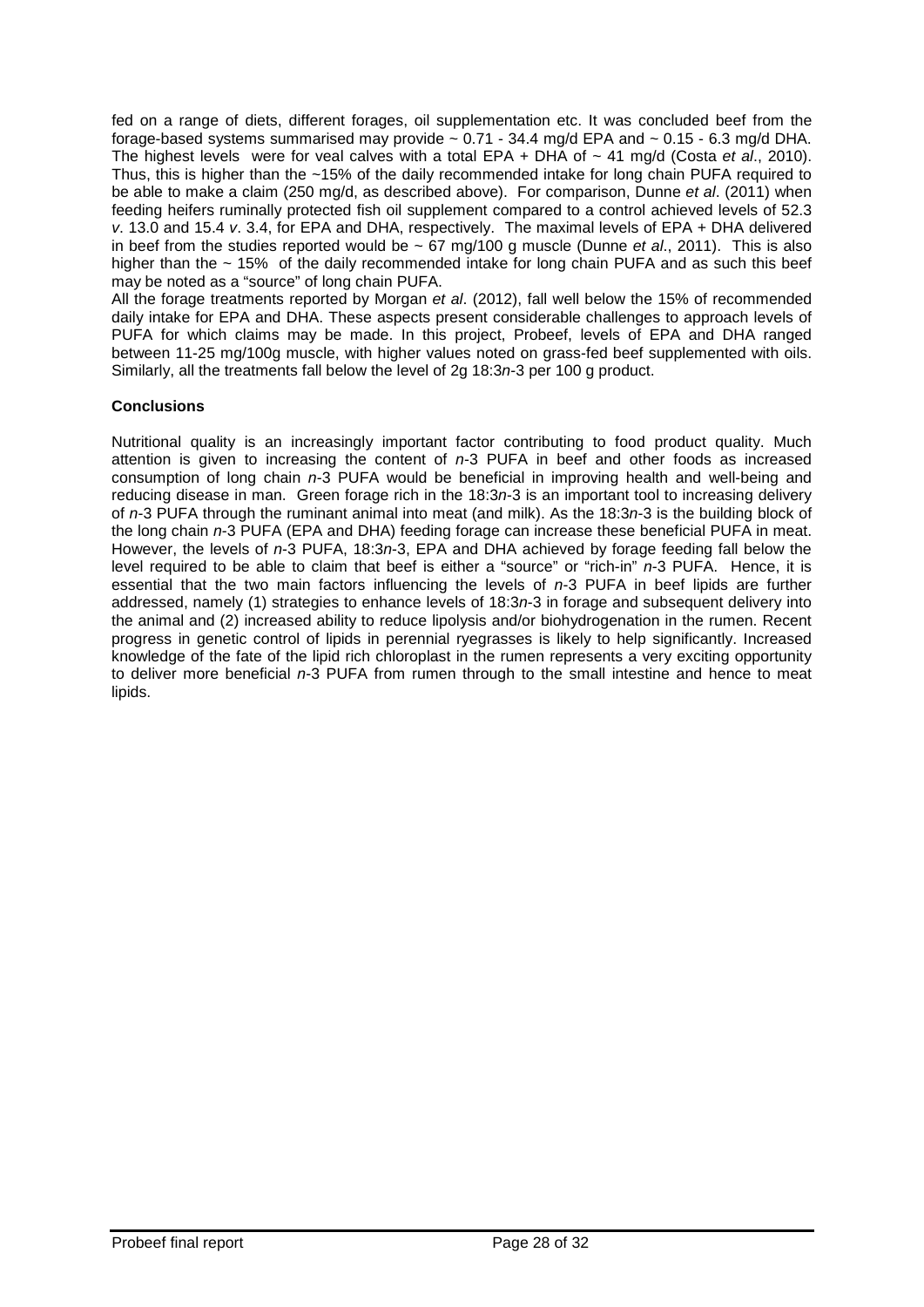#### **Research Publication Outputs from the project:**

- Cabiddu A, Lee MRF, Scollan ND and Sullivan ML (2009) Lipolysis and biohydrogenation of forage species at vegetative and reproductive stages of growth. *Journal of Dairy Science (E-Supplement 1)* **92**:109-110.
- Cabiddu A, Salis L, Tweed JKS, Molle G, Decandia M and Lee MRF (2010) The influence of plant polyphenols on lipolysis and biohydrogenation in dried forages at different phenological stages: in vitro study. *Journal of the Science of Food and Agriculture* **90**:829-835.
- Hegarty M, Yadav R, Lee M, Armstead I, Sanderson R, Scollan N, Powell W and Skot L (2013) Genotyping by RAD sequencing enables mapping of fatty acid composition traits in perennial ryegrass (Lolium perenne (L.)). *Plant Biotechnology Journal* **In Press**:1-10.
- Huws SA, Kim EJ, Lee MRF, Pinloche E, Wallace RJ and Scollan ND (2009) The effects of incremental fish oil supplementation on bacterial populations within the rumen, in *11th International Symposium on Ruminant Physiology* pp 82-83, Clermont-Ferrand, France.
- Huws SA, Kingston-Smith AH, Kim EJ, Lee MRF, Scott MB, Tweed JK and Scollan ND (2010) Contribution of ruminal protozoa to the duodenal flow of polyunsaturated fatty acids as a consequence of intracellular chloroplasts, in *EU Framework 6 ProSafeBeef Annual General Meeting*, Aberystwyth, UK.
- Huws SA, Lee MRF, Tweed JK, Scott MB and Scollan ND (2010) Saponins from *Yucca shidigera* cause shifts in the rumen microbiota resulting in decresed lipolysis and biohydrogenation, in *RRI-INRA Gut Microbiology: new insights into gut microbial ecosystems 7th Biennial Meeting*, Aberdeen, UK.
- Huws SA, Lee MRF, Tweed JK, Scott MB and Scollan ND (2010) *Yucca shidigera* extracted saponin cause shifts in the rumen microbiota alongside decreased lipolysis and biohydrogenation, in *EU Framework 6 ProSafeBeef Annual General Meeting*, Aberystwyth, UK.
- Huws SA, Kingston-Smith AH, Kim EJ, Lee MRF, Scott MB and Scollan ND (2011) Contribution of ruminal protozoal to the duodenal flow of polyunsaturated fatty acids following feeding on low and high cholorplast-containing diets, in *British Society of Animal Science Annual Conference*, University of Nottingham, UK.
- Huws SA, Lee MRF, Kingston-Smith AH, Kim EJ, Scott MB, Tweed JKS and Scollan ND (2012) Ruminal protozoal contribution to the duodenal flow of fatty acids following feeding of steers on forages differing in chloroplast content. *British Journal of Nutrition* **108**:2207-2214.
- Huws SA, Lee MRF, Tweed JK, Scott MB and Scollan ND Influence of plant secondary metabolites on the rumen microbiota, lipolysis and biohydrogenation. *FEMS Microbiology Letters* **In Preparation**.
- Kim EJ, Richardson RI, Gibson K, Coulmier K and Scollan ND (2009) Effect of diet and breed on fatty acid composition of beef steers, in *Ruminant Physiology; Digestion, Metabolism, and Effects of Natrition on Reproduction and Welfare; Proceeding: International Symposium on Ruminant Physiology (Clermont-Ferrand, France). Editor:* Chilliard, Y. pp 438-439, Wageningen: Wageningen Academic Publishers.
- Kim EJ, Richardson RI, Lee MRF, Gibson K and Scollan ND (2010) Effect of lipid-rich plant extract on the fatty acid composition of the phospholipid fraction of the *longissimus thoracis et lumborum*, in *Book of Abstracts of the 61st Annual Meeting of the European Association for Animal Production* p 54, Heraklion, Greece.
- Kim EJ, Richardson RI, Lee MRF, Gibson K and Scollan ND (2010) Effect of lipid-rich plant extract on the fatty acids composition and meat quality of Belgium-Blue cross bred steers, in *Proceedings of the British Society of Animal Science* p 131.
- Lee MRF, Cabiddu A, Hou F, Niderkorn V, Kim EJ and Scollan ND (2010) In vitro rumen stimulated metabolism (RUSITEC) of freshly cut or wilted grasses with contrasting polyphenol oxidase activities: the effect on rumen parameters, lipolysis and biohydrogenation. *Proceedings of the British Society of Animal Science*:205.
- Lee MRF, Scott MB, Richardson RI, Kim EJ, Vebergdahl A, Lundby F and Scollan ND (2010) The potential of a plant extract to provide fluorescent chlorophyll derivatives to act as markers of faecal contamination on carcasses, in *Proceedings of the British Society of Animal Science* p 132.
- Lee MRF, Cabiddu A, Hou F, Niderkorn V, Kim EJ, Fychan R and Scollan ND (2011) In vitro rumen simulated (RUSITEC) metabolism of freshly cut or wilted grasses with contrasting polyphenol oxidase activities. *Grass and Forage Science* **66**:196-205.
- Morgan, S., Huws, S.A. and Scollan, N.D. (2012) Progress in forage-based strategies to improve the fatty acid composition of beef. *Grassland Science in Europe.* **17** 295–307.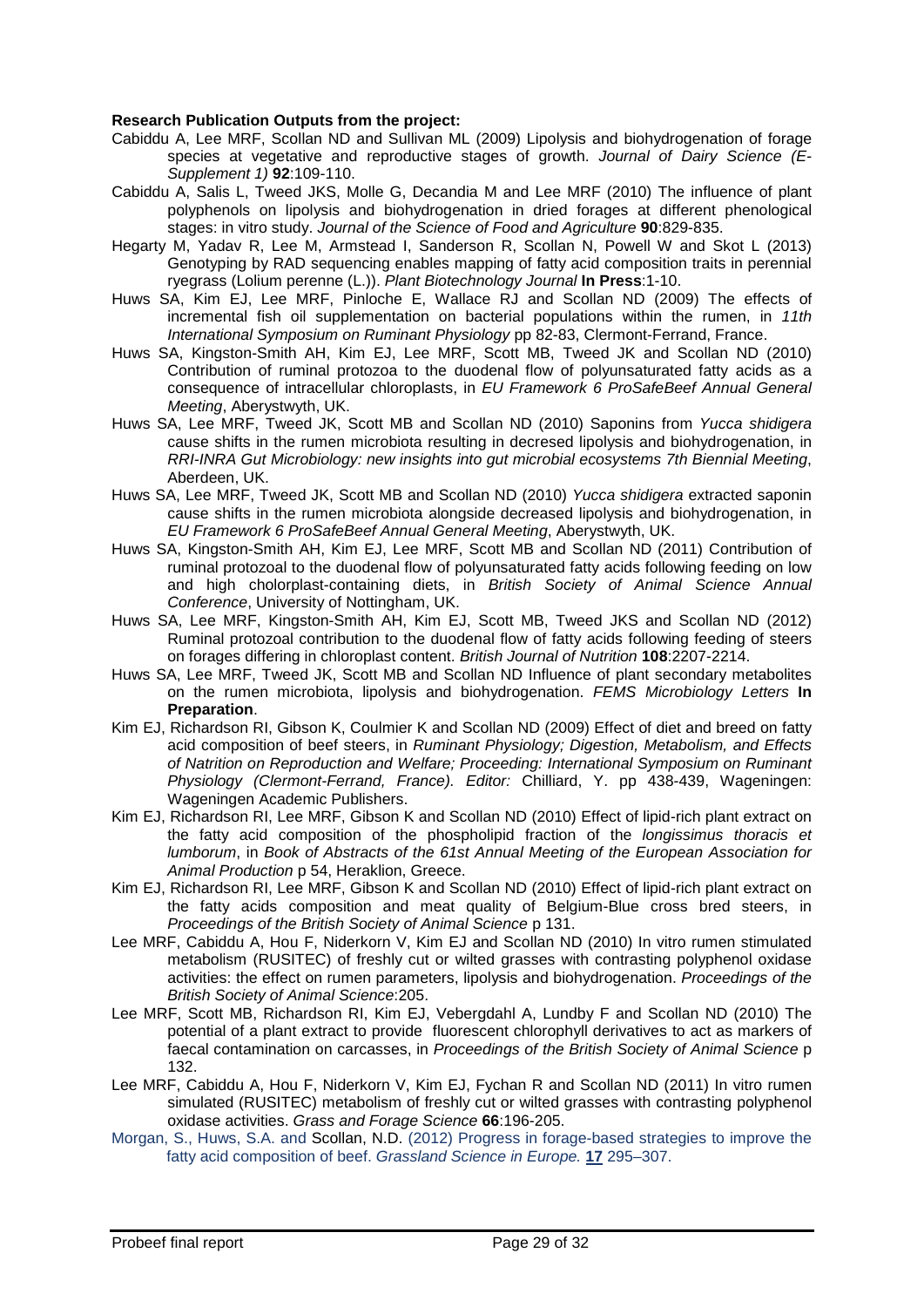- Tonge L, Scollan ND and Salter A (2010) The impact of N-3 PUFA enriched beef on the developement of atherosclerosis, in *4th European Symposium on Dietary Fatty Acids and Health*, Frankfurt, Germany.
- Tonge L, Scollan ND and Salter A (2010) The impact of N-3 PUFA enriched beef on the developement of atherosclerosis, in *9th Conference of the International Society for the Study of Fatty Acids and Lipids*, Masstricht, The Netherlands.
- Tonge L, Scollan ND and Salter A (2010) The impact of N-3 PUFA enriched beef on the development of atherosclerosis, in *Biochemistry Society Young Life Scientists Fatty Acid Conference*, London, UK. 2nd Prize for Oral Presentation.
- Tonge L, Scollan ND and Salter A (2010) Not just a fishy tale, in *University of Nottingham Postgraduate Research Showcase*, Nottingham, UK. 2nd Prize for Poster Presentation.

### **References**

- Baird NA, Etter PD, Atwood TS, Currey MC, Shiver AL, Lewis ZA, Selker EU, Cresko WA and Johnson EA (2008) Rapid SNP Discovery and Genetic Mapping Using Sequenced RAD Markers. *Plos One* **3**:e3376.
- Belury MA (2002) Dietary conjugated linoleic acid in health: Physiological effects and mechanisms of action. *Annual Reviews of Nutrition* **22**:505-531.
- Belury MA (2003) Conjugated linoleic acids in type 2 diabetes mellitus: Implications and potential mechanisms., in *Advances in Conjugated Linoleic Acid Research* (Sebedio J, Christie W and Adlof R eds) pp 267-281, Champaigne, Illinois: The American Oil Chemists Society.
- Calder PC (2004) n-3 Fatty acids and cardiovascular disease: evidence explained and mechanisms explored. *Clinical Science (London)* **107**:1-11.
- Campo MM, Nute GR, Hughes SI, Enser M, Wood JD and Richardson RI (2006) Flavour perception of oxidation in beef. *Meat Science* **72**:303-311.
- Corl BA, Barbano DM, Bauman DE and Ip C (2003) cis-9, trans-11 CLA derived endogenously from trans-11 18:1 reduces cancer risk in rats. *The Journal of Nutrition* **133**:2893-2900.
- Costa P., Costa A.F., Lopes P.A., Alfaia C.M., Bessa R.J.B., Roseiro L.C. and Prates J.A.M. (2011) Fatty acid composition, cholesterol and α-tocopherol of Barrosã-PDO veal produced in farms located in lowlands, ridges and mountains. *Journal of Food Composition and Analysis* 24, 987–994.
- de Roos B, Duivenvoorden I, Rucklidge G, Reid M, Ross K, Lamers RJ, Voshol PJ, Havekes LM and Teusink B (2005) Response of apolipoprotein E\*3-Leiden transgenic mice to dietary fatty acids: combining liver proteomics with physiological data. *FASEB Journal* **19**:813-815.
- Dewhurst RJ, Shingfield KJ, Lee MRF and Scollan ND (2006) Increasing the concentrations of beneficial polyunsaturated fatty acids in milk produced by dairy cows in high-forage systems. *Animal Feed Science and Technology* **131**:168-206.
- Dunne P., Rogalski J., Chilos S., Monahan F.J., Kenny D.A. and Moloney A.P. (2011) Long chain *n*-3 polyunsaturated fatty acid concentration and colour and lipid stability of muscle from heifers offered a ruminally protected fish oil supplement. *Journal of Agricultural & Food Chemistry* 59, 5015-5025.
- Hegarty M, Yadav R, Lee M, Armstead I, Sanderson R, Scollan N, Powell W and Skot L (2013) Genotyping by RAD sequencing enables mapping of fatty acid composition traits in perennial ryegrass (Lolium perenne (L.)). *Plant Biotechnology Journal* In Press:1-10.
- Howe P, Meyer B, Record S and Baghurst K (2006) Dietary intake of long-chain omega-3 polyunsaturated fatty acids: contribution of meat sources. *Nutrition* **22**:47-53.
- Huws SA, Kim EJ, Lee MRF, Kingston-Smith AK and Scollan ND (2006) Fatty acid composition of rumen protozoa: a link with cholorplast ingestion?, in *5th Joint RRI-INRA Symposium on Gut Microbiology - Research to Improve Health, Immune Response and Nutrition*, Aberdeen, UK.
- Jones BA, Muck RE and Hatfield RD (1995) Red-Clover Extracts Inhibit Legume Proteolysis. *J Sci Food Agr* **67**:329-333.
- Lafontan M, Berlan M, Stich V, Crampes F, Riviere D, De Glisezinski I, Sengenes C and Galitzky J (2002) Recent data on the regulation of lipolysis by catecholamines and natriuretic peptides. *Annales D'Endocrinologie* **63**:86-90.
- Lee MRF, Colmenero JDO, Winters AL, Scollan ND and Minchin FR (2006) Polyphenol oxidase activity in grass and its effect on plant-mediated lipolysis and proteolysis of Dactylis glomerata (cocksfoot) in a simulated rumen environment. *Journal of the Science of Food and Agriculture* **86**:1503-1511.